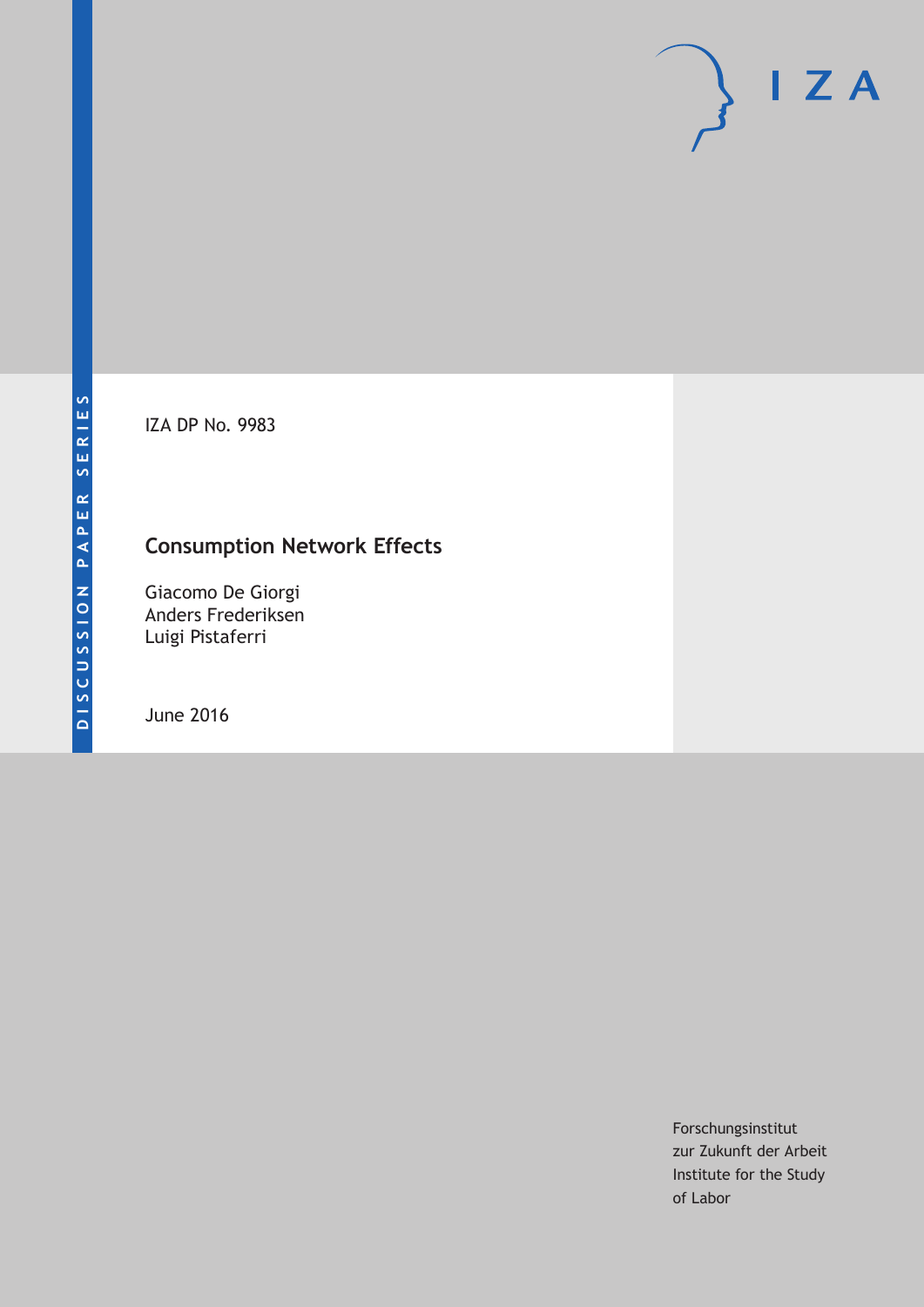# **Consumption Network Effects**

## **Giacomo De Giorgi**

*Federal Reserve Bank of New York, BREAD, CEPR and IPA* 

## **Anders Frederiksen**

*Aarhus University, CCP, ICOA and IZA* 

## **Luigi Pistaferri**

*Stanford University, NBER, CEPR, SIEPR and IZA*

Discussion Paper No. 9983 June 2016

IZA

P.O. Box 7240 53072 Bonn **Germany** 

Phone: +49-228-3894-0 Fax: +49-228-3894-180 E-mail: iza@iza.org

Any opinions expressed here are those of the author(s) and not those of IZA. Research published in this series may include views on policy, but the institute itself takes no institutional policy positions. The IZA research network is committed to the IZA Guiding Principles of Research Integrity.

The Institute for the Study of Labor (IZA) in Bonn is a local and virtual international research center and a place of communication between science, politics and business. IZA is an independent nonprofit organization supported by Deutsche Post Foundation. The center is associated with the University of Bonn and offers a stimulating research environment through its international network, workshops and conferences, data service, project support, research visits and doctoral program. IZA engages in (i) original and internationally competitive research in all fields of labor economics, (ii) development of policy concepts, and (iii) dissemination of research results and concepts to the interested public.

IZA Discussion Papers often represent preliminary work and are circulated to encourage discussion. Citation of such a paper should account for its provisional character. A revised version may be available directly from the author.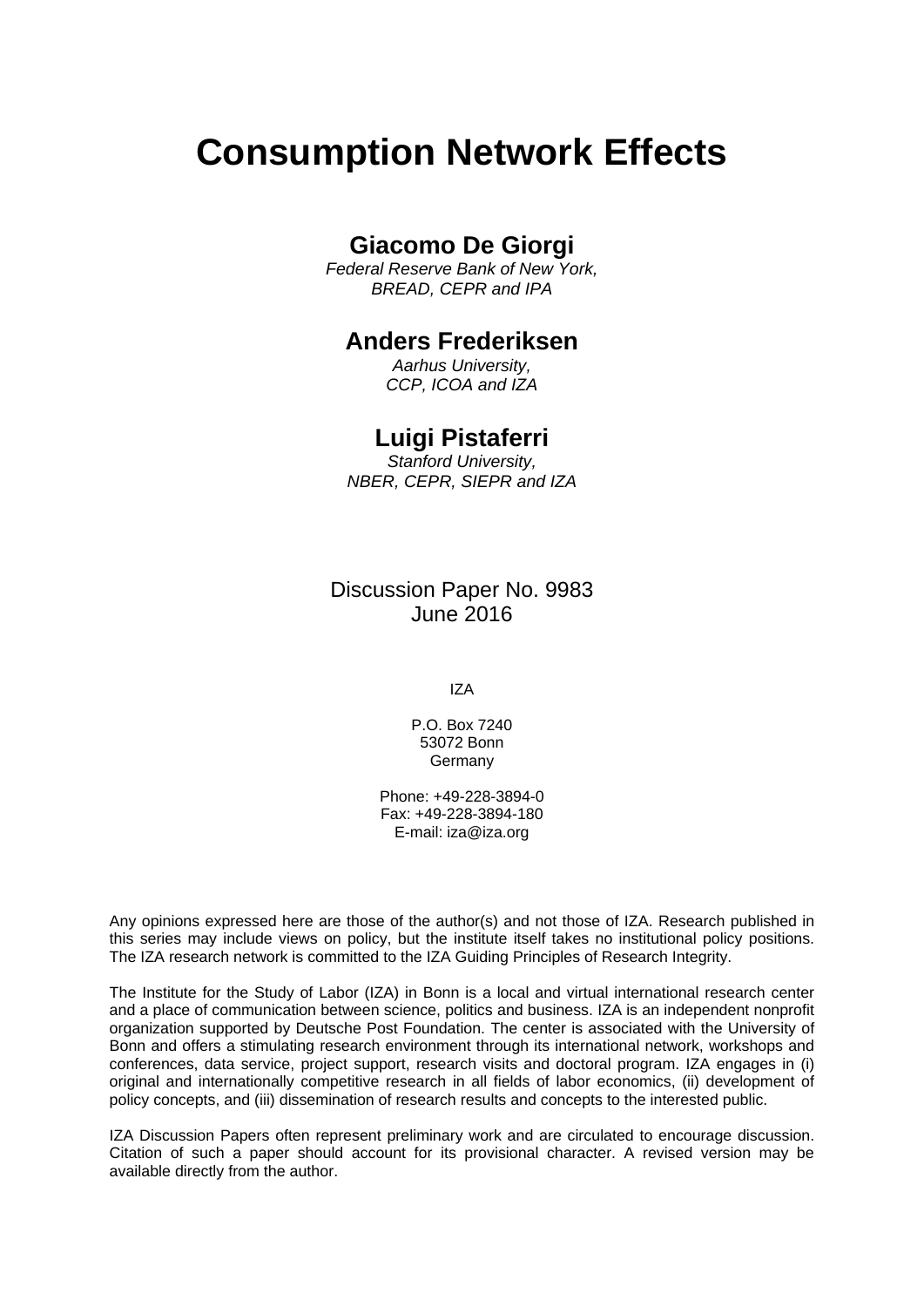IZA Discussion Paper No. 9983 June 2016

## **ABSTRACT**

## **Consumption Network Effects\***

In this paper we study the relevance and mechanics of consumption network effects. We use long panel data on the entire Danish population to construct a measure of consumption based on administrative tax records, and define the peer groups in terms of workplace, occupation, education, and age. We then apply an IV strategy, and fixed effect models, to recover the effects. Our instruments arise naturally from the network structure and firms shocks. The estimated effects are statistically significant and relevant for policies as they generate non-negligible multiplier effects. Further, the results are consistent with a "Keepingup" model.

JEL Classification: E21, D12, D85

Keywords: consumption, networks, social multiplier, risk sharing

Corresponding author:

Anders Frederiksen Aarhus University Birk Centerpark 15 7400 Herning Denmark E-mail: afr@asb.dk

 $\overline{a}$ 

<sup>\*</sup> We thank Orazio Attanasio, Chris Carroll, Nicola Fuchs-Schuendeln, Soren Leth-Petersen, Magne Mogstad, Petra Persson, Nick Roussanov, Dan Silverman, Nick Souleles, Adam Szeidl, and seminar participants at several seminars and conferences in Europe and the US for comments. Financial support from the Spanish Ministry of Economy and Competitiveness through the Severo Ochoa Programme for Centres of Excellence in R&D (SEV-2011-0075) and ECO2011-28822, the EU through the Marie Curie CIG grant FP7-631510 (De Giorgi) and the ERC starting grant 284024 (Pistaferri) is gratefully acknowledged. The views expressed in this paper are those of the authors and do not necessarily reflect the position of the Federal Reserve Bank of New York or the Federal Reserve System.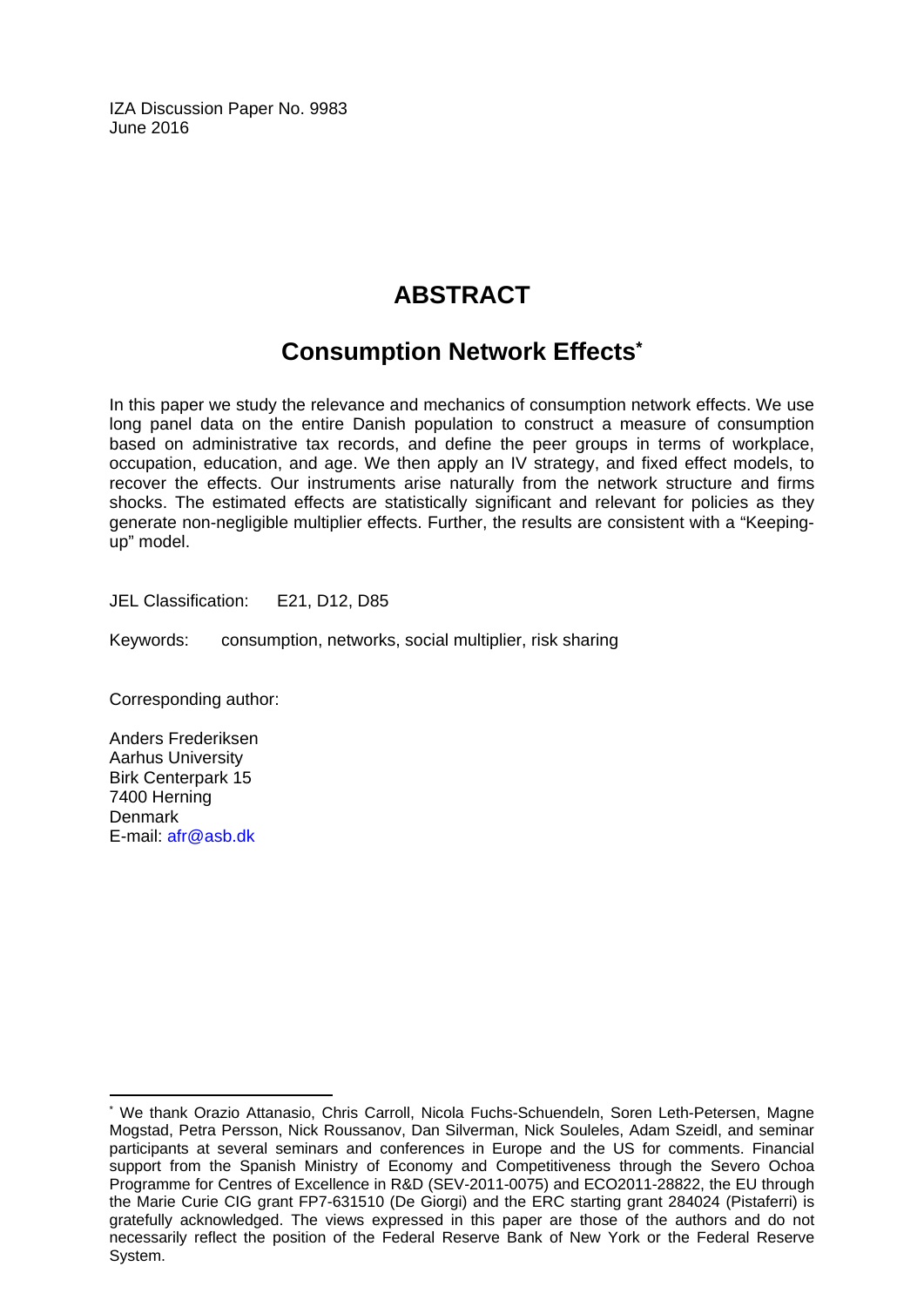### 1 Introduction

Does the consumption of our peers affect our own consumption? How large is such effect? What are the economic mechanisms behind it? What are the aggregate implications of consumption network effects? These are the questions that we investigate in this paper.<sup>1</sup> To this purpose, we use administrative data for the entire population of Denmark for the period 1980-1996. The data set includes information on income and assets, so we can construct a measure of consumption from budget accounting. The data set also includes information on the individual's employer ID and other observable worker characteristics, which we use to construct reference groups made of co-workers sharing similar characteristics (such as occupation or education). Finally, we can match our administrative data set with a small consumption survey where we observe household expenditures on various goods. This allows us to distinguish between competing hypotheses regarding the economic interpretation of consumption network effects.

The study of social influences on consumption behavior has a long history in economics, dating back at least to Veblen (1899), who wrote that "in any community where goods are held in severalty it is necessary, in order to ensure his own peace of mind, that an individual should possess as large a portion of goods as others with whom he is accostumed to class himself; and it is extremely gratifying to possess something more than others  $(p. 38)$ ." Veblen also stressed that social effects on consumption would be stronger for so-called conspicuous consumption: "the competitor with whom [an individual] wishes to institute a comparison is [...] made to serve as a means to the end. He consumes vicariously for his host at the same time that he is a witness of that excess of good things which his host is unable to dispose of singlehanded (p. 65)" (italics added). Duesenberry (1948) also emphasized the role of social ináuences on consumption in his relative income hypothesis: "The strength of any individual's desire to increase his consumption expenditure is a function of the ratio of his expenditure to some weighted average of the expenditures of others with whom he comes into contact".

In recent years, the study of social influences on individual behavior has grown substantially. In education, the importance of peer effects on students' outcome has spurred a large literature (see Calvo-Armengol et al. (2009), Carrell et al. (2008, 2009), De Giorgi et al. (2010), Hanushek et al. (2003), Sacerdote (2001) for recent contributions). There is also a small literature that looks at the importance of peer effects in welfare use and take-up of social insurance programs (Borjas and Hilton (1995), Bertrand et al. (2000), Dahl et al. (2014)), as well as one that considers the role

<sup>&</sup>lt;sup>1</sup>We will use the terms "peer effect" and "network effect" interchangeably, although the latter is better used in a context in which the utility from consuming a certain good is a function of the number of consumers (either because of congestion or economies of scale).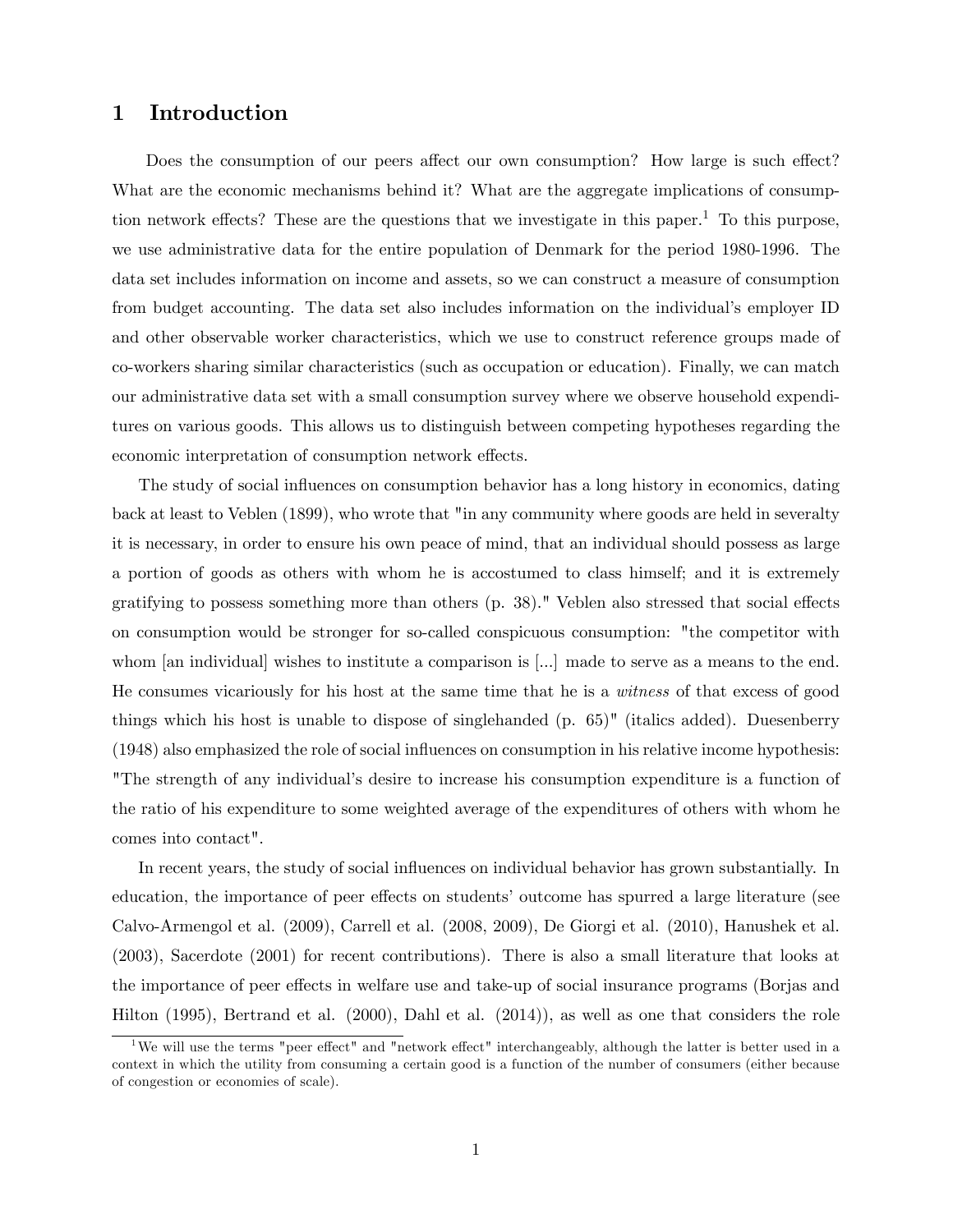that peers play in the selection of (and participation in) employer-provided pension plans (Duáo and Saez (2003), Beshears et al. (2011)). Finally, on the labor supply side, papers by Montgomery (1991), Bandiera et al. (2009), Mas and Moretti (2009), and Grodner and Kniesner (2006) explore the importance of peer effects in explaining job search, work effort, and workers' productivity among other things.

The study of social influences on consumption behavior has evolved along two different lines. First, the definition of the relevant reference group. Here, empirical work has been mostly constrained by the type of consumption data available (typically, small consumption surveys with little or no longitudinal component). Hence peers have been defined generically as individuals sharing similar socio-demographic characteristics (as in Maurer and Meier (2008)), or somewhat more precisely as a racial group within a U.S. state (Charles et al. (2009)), neighbors within a zip code (Kooreman et al., 2011) or city (Ravina, 2007). Second, the literature has proposed several economic explanations for the underlying estimated peer effects. There are at least three models that have enjoyed favor among researchers. The first is the "keeping up with the Joneses" model, in which individual utility depends on current average peers' consumption.<sup>2</sup> The second model revisits Veblen's idea of conspicuous consumption and suggests that the allocation of consumption among goods may be tilted towards goods that are "conspicuous", such as jewelry, luxury cars, restaurants, and so forth. The third model is one where risks are shared among members of a reference group, which creates correlation among their consumptions.<sup>3</sup>

Our paper advances and contributes to both lines of research. First, we assume that co-workers are the relevant reference group of individuals and reconstruct the social network of a given household using information about the husband's and the wife's workplace. In the empirical analysis we define as co-worker someone who works in the same plant and is "similar" in terms of occupation and education. Co-workers represent a naturally occuring peer group. Indeed, co-workers tend to spend a substantial fraction of their time together. Moreover, friendship often causes co-workership due to job search strategies adopted by job seekers (Montgomery, 1991).

Our second contribution is to propose and implement empirical tests that allow us to distinguish between a "keeping up with the Joneses" story, a "conspicuous consumption" explanation, and a risk sharing view of consumption peer effects.

Why is the study of consumption network effects important? There are at least two reasons. First, from a welfare point of view one may be interested in measuring and understanding the

<sup>&</sup>lt;sup>2</sup>This model becomes "catching up with the Joneses" when utility depends on *lagged* average peers' consumption, as in Ljungqvist and Uhlig (2000).

<sup>3</sup>A similar intuition is given in De Giorgi and Pellizzari (2014) in the education context.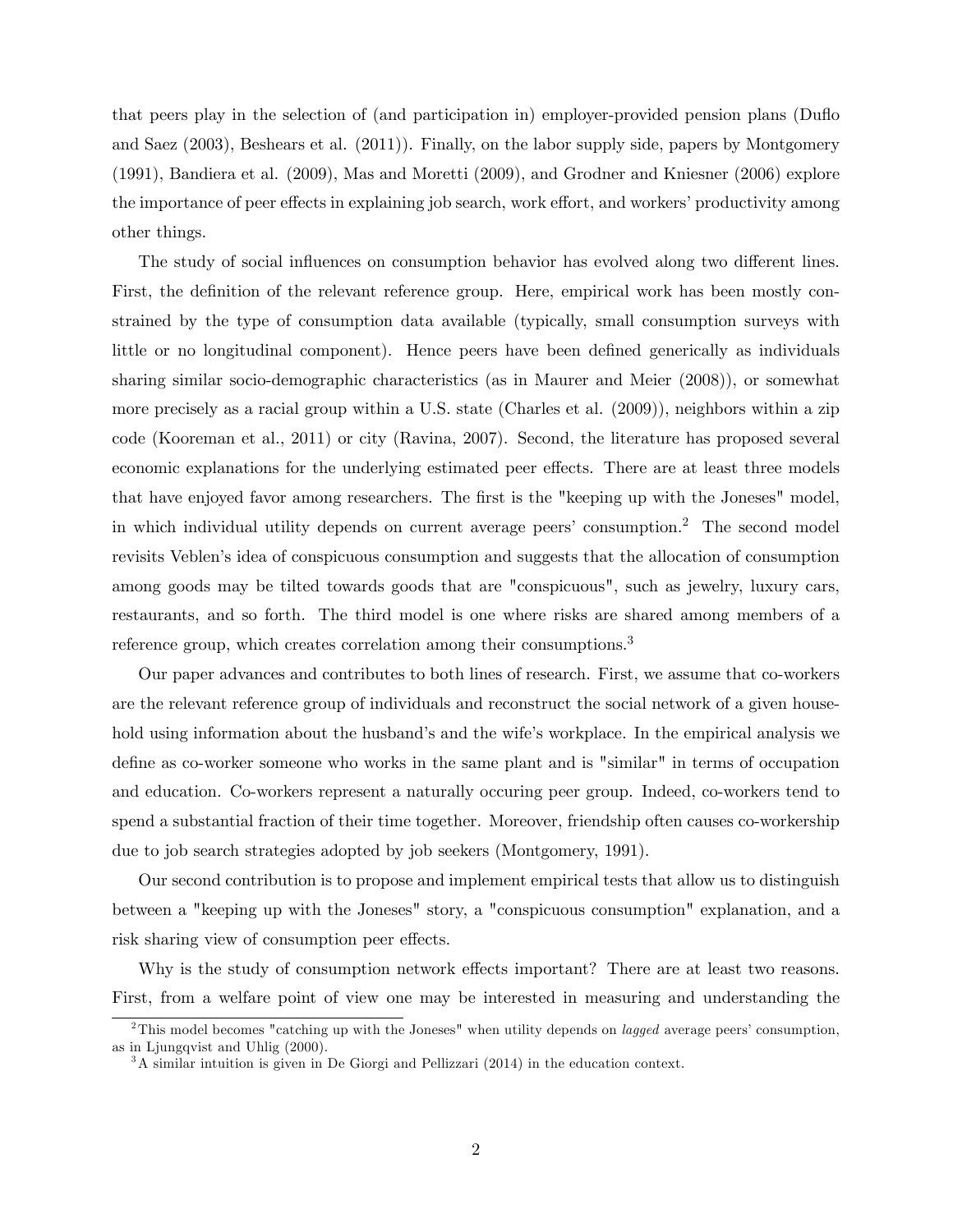type of distortions (if any) induced by the presence of peer effects. Depending on the mechanism underlying peer effects, distortions may be intratemporal (as in the conspicuous consumption case) and/or intertemporal (as in the "keeping up with the Joneses" case). In the first case, budget shares would be distorted, i.e. status-seeking behavior might inflate the share of "visible" or conspicuous goods over the consumption bundle. Since "visible" goods are typically luxuries (cars or jewelry being the most notable examples), consumption peer effects might have noticeable welfare consequences (in the form of excess "wasteful" consumption).<sup>4</sup> In the intertemporal case, the saving profile would be different from the optimal one we would observe when agents act atomistically. This may induce undersaving (or over-borrowing) in the attempt to keeping up with the Joneses.<sup>5</sup> Finally, if risk sharing is the main reason for correlated consumption profiles we would actually record important welfare gains.

The second reason why studying consumption network effects is important is because of their potential aggregate effects. Uninsured idiosyncratic shocks (such as a tax change targeting rich taxpayers) might have aggregate consequences that go beyond the group directly affected by the shock. This depends on the size of the estimated effect as well as the degree of connectedness between groups that are directly affected and unaffected by the shock. In our empirical analysis, we find non-negligible endogenous peer effects, which translate into a non-negligible social multiplier. We then analyze the effect of policy counterfactuals based on hypothetical consumption stimulus programs targeting different groups in the population.

While the *economic* issues regarding the presence and importance of consumption peer effects are not trivial (as they may be consistent with different theoretical mechanisms), the *econometric* issues surrounding identification of such effects are no less trivial, as is well known at least since Manski (1993). In particular, identification of consumption peer effects in a linear-in-means model is difficult because peers may have similar levels of consumption due to: (a) contextual effects,  $(b)$ endogenous effects, or (c) correlated effects. In our specific application these three effects could be described as follows: (a) workers with highly educated peers may have different wealth accumulation attitudes than those with mostly low-educated peers; (b) there may be genuine peer influences, i.e., consumption behavior changes (causally) in response to the consumption behavior of co-workers;

<sup>4</sup>This is not the case if peers provide "information" about, say, better pricing opportunities, etc.. If the information story is an important one we should see it emerging mostly among goods with larger informational asymmetries (as reflected in pricing).

<sup>&</sup>lt;sup>5</sup>In a number of recent papers (Rajan (2010); Kumhof and Rancière (2011); Bertrand and Morse (2015)) consumption peer effects play a key role in linking the rise of income inequality with financial crises. In these contributions, people in lower quintiles of the wage distribution over-borrow in the attempt to keeping-up-with-the-(richer)-Joneses (or status-maintaining effects). High levels of debt held by individuals with declining or stagnating wages may then precipitate a financial crisis.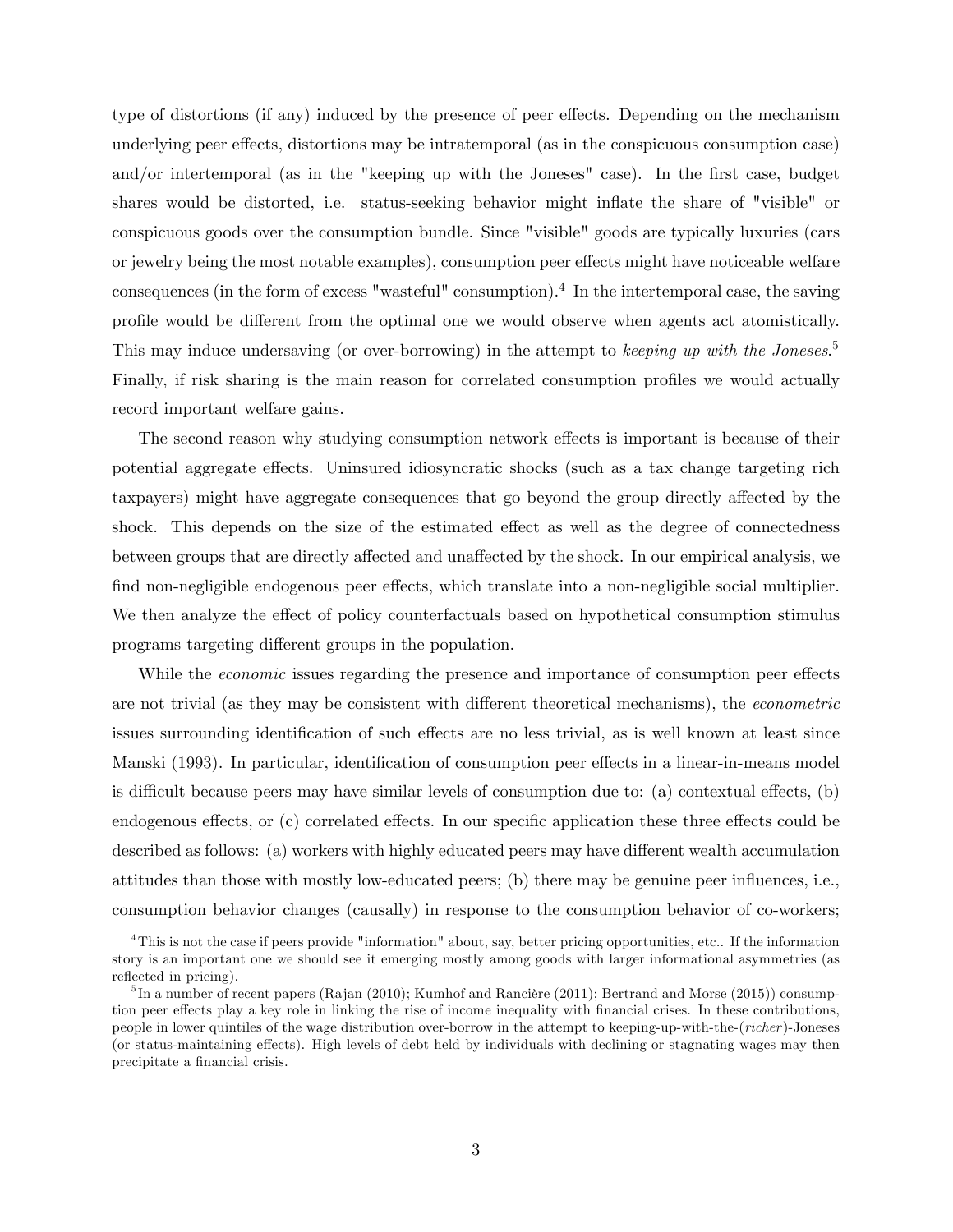finally  $(c)$  consumption of all workers within the firm may be affected by some common (firm-level) unobserved shock, such as a firm-level productivity change or a health campaign within the firm. In principle one can tackle (a) using random assignment as in Sacerdote (2001) or De Giorgi et al. (2010). However, random assignment does not alone solve (b) or (c).

We tackle these econometric issues by extending the network approach idea of Bramoullé et al. (2009) and De Giorgi et al. (2010) with the use of exogenous shocks to distance-3 nodes. This requires the existence of intransitive triads, i.e., "friends of friends who are not friends themselves". However, since this idea is often opaque in its practical implementation, we justify it economically with the use of firm-level idiosyncratic shocks. To give a simple example, our identification strategy rests on the idea that an event like a firm downsizing experienced by the co-worker of the spouse of my co-worker (controlling for industry-specific shocks) has no direct effect on my consumption but only an indirect one (through peer effects).

In our specific context, the key fact is that working relationships are individual, but consumption is shared among spouses. Hence, spouses add nodes to otherwise unconnected networks (i.e., groups of workers sharing similar characteristics within a firm). It follows that exogenous variation affecting the consumption of the co-workers of the spouses of husband's and wife's co-workers represent valid exclusion restrictions.

Our IV strategy delivers an estimate of the elasticity of own consumption with respect to peersí consumption of about 0.3, which is statistically indistiguishable between husband's and wife's.<sup>6</sup> Such an estimated effect translates into a non-trivial aggregate effect which depends upon the degree of connecteness of the households, as we shall discuss later in the paper. When we explore the theoretical mechanism behind our results, we find support for a keeping-up-with-the-Joneses model, while we can rule out sharp versions of models of conspicuous consumption as well as full and partial risk sharing. These results point towards an intertemporal distortion of the spending proÖle rather than a tilting of consumption towards luxury and conspicuous goods.

The rest of the paper is organized as follows. In section 2 we provide information on the data we have available. In section 3 we consider three different economic mechanisms that may potentially generate a relationship between individual consumption and the consumption of peers, and discuss testing strategies that allow us to distinguish between them. Section 4 is devoted to a discussion of the identification strategy and section 5 to the results. Section 6 discusses the results of a simple simulation of the aggregate implications of our findings, while section 7 concludes.

 $6$ The response to a random peer's consumption is much smaller due to large network size.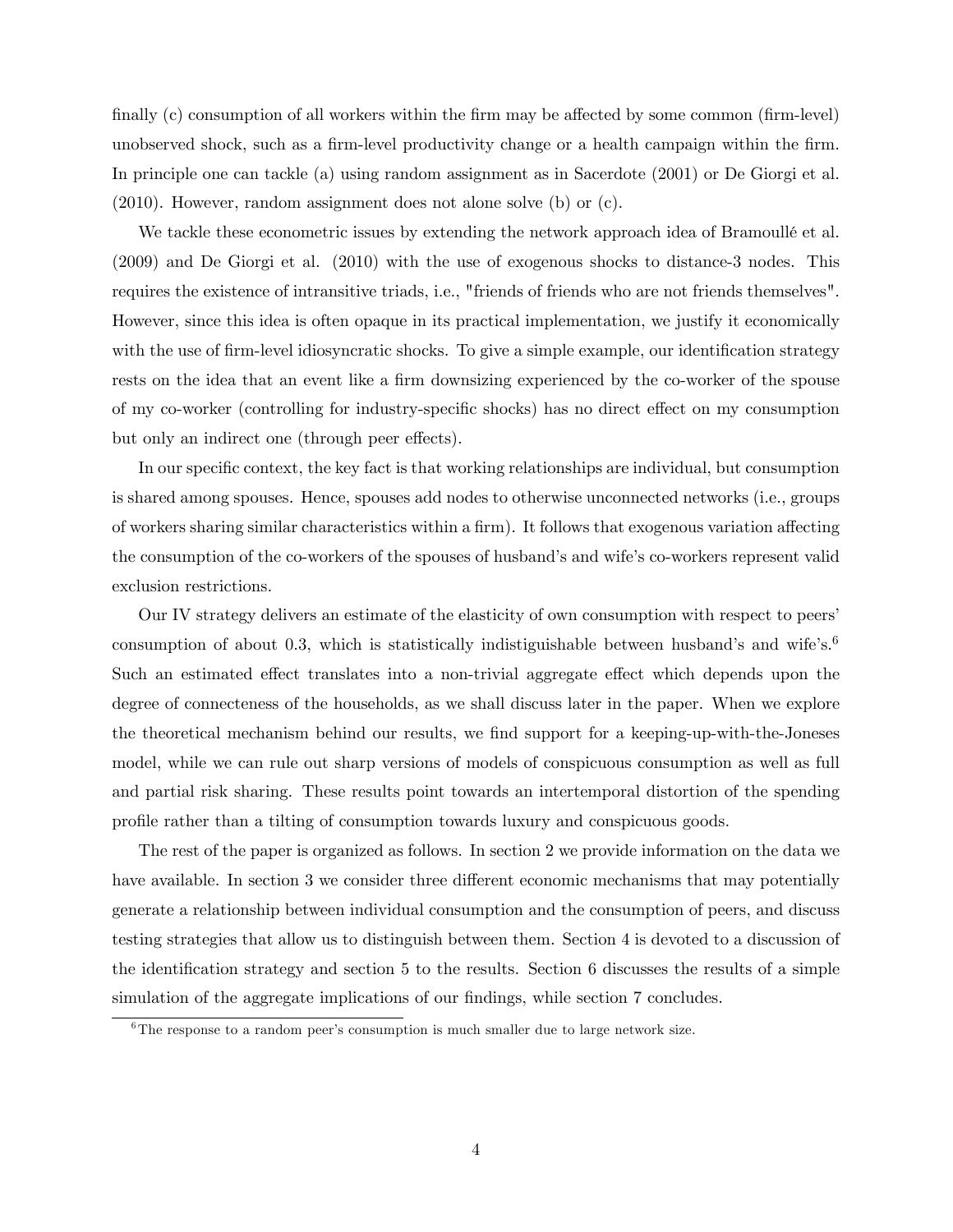### 2 Data

#### 2.1 Tax records data matched with employee records

We use administrative longitudinal tax records for the Danish population for the 1980-1996 period. Chetty et al. (2011) provide an informed discussion of the Danish tax system. The dataset includes information on income and assets for each taxpayer. While income data are typically available in all tax record datasets, asset data is available because, until 1996, households were subject to a wealth tax.<sup>7</sup> We match these data with the IDA, an employer-employee data set, which includes, among other things, demographics and firm and plant ID's, from which we can identify co-workers. We define co-workers as individuals who work in the same plant (for public employees, this is the physical address of their workplace).

Our estimation sample includes households whose head is aged 18-65, where both spouses work and are employees rather then self-employed. We no longer use these households if one or both members stop working or become self-employed.<sup>8</sup> This selection is driven by the research objective we can only identify the reference network if people are employed; and we can only form instruments if spouses also work. However, we stress that in the computation of peers' consumption we use all workers, including singles and households with only one spouse working.

Consumption is not directly measured in administrative tax data. We use the dynamic budget constraint to calculate total consumption. In particular, consumption is calculated as the difference between after-tax annual income and asset changes:

$$
C_{it} = Y_{it} - T_{it} - \Delta A_{it} \tag{1}
$$

where  $Y_{it} = (GY_{it} + HS_{it} + CS_{it} - TH_{it}), GY$  is gross income (the sum of income from all sources, labor and capital),  $HS$  the value of housing support,  $CS$  the value of child support,  $TH$  the implicit tax on the consumption value of owned housing, T the total tax payments, and  $\Delta A$  the change in asset values (defined as the sum of cash, deposits on bank accounts, stocks and shares, the value of property, and the value of cars and other types of vehicles minus liabilities). This is similar to Browning and Leth-Petersen (2003) and Leth-Petersen (2010). Browning and Leth-Petersen (2003) conclude that this simple measure tends to behave as well as more sophisticated measures which attempt to account for capital gains, return heterogeneity, etc. (see below for a formal comparison

 $7$ Tax record data are actually available until 2012, but the wealth tax was abolished in 1996. Collection of detailed asset data was thus discontinued after 1996. Up until 1996 the base for the asset tax (which is our measure of A below) is obtained as a combination of self-reports (e.g., cars, jewelry, etc.) and third-party reports (e.g., checking accounts, etc.). After 1996 third-party reports are still available, but the self-reports are not.

<sup>&</sup>lt;sup>8</sup>Given the applied selection criteria, less than 5 percent of the households ever change spousal composition in our sample period. Hence, we abstract from divorce and separation in the analysis.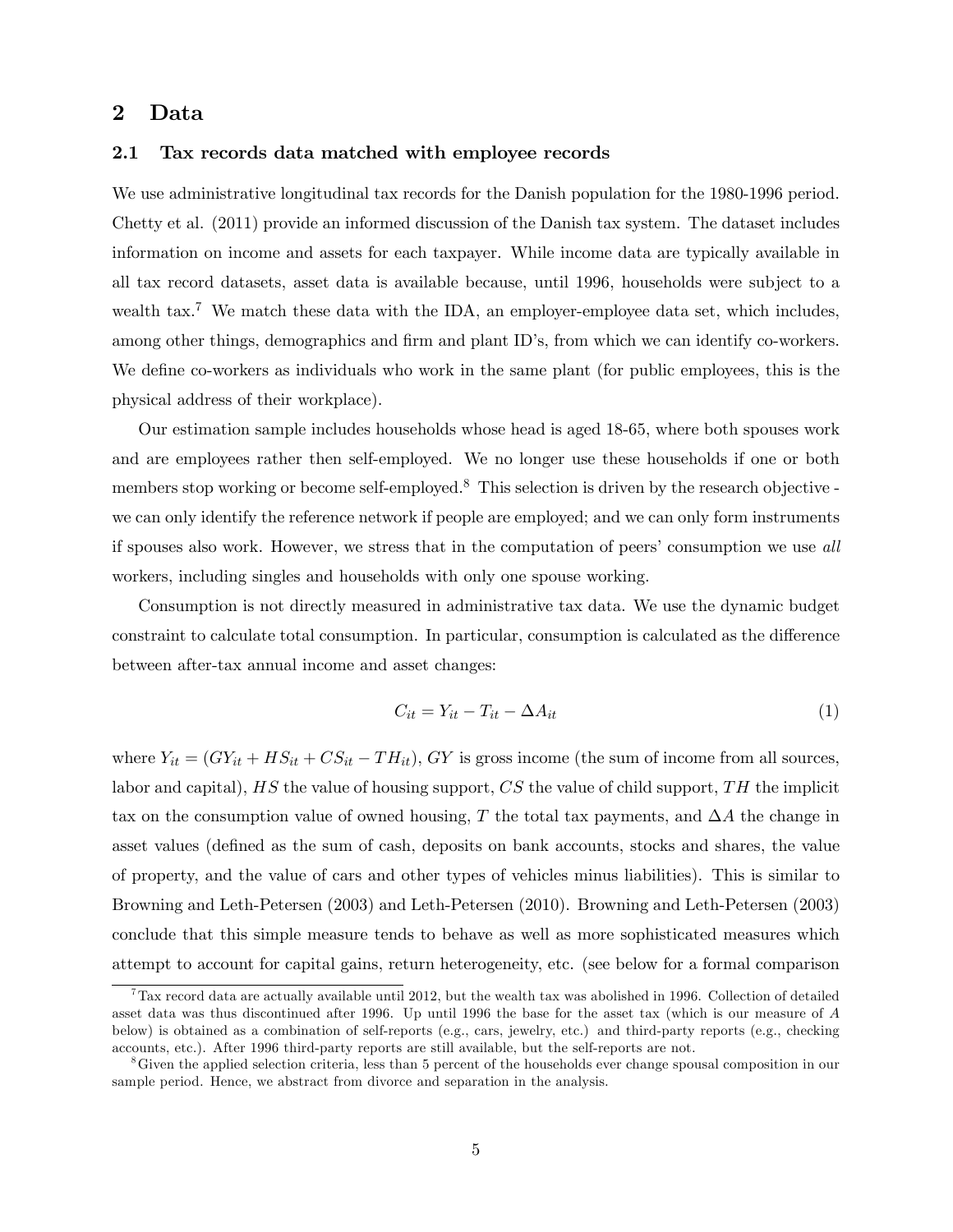with survey data).

Table 1 provides some descriptive statistics about our sample. All monetary values are in 2000 prices. Annual household consumption is about \$49,000, while annual (before-tax) household income ( $Y_{it}$  above) is about \$70,000. The value of assets (about \$31,000) is smaller than what would typically be recorded in the US, although we note that there is quite a large dispersion in asset values (a standard deviaton of just over \$100,000). In terms of socio-demographic characteristics, husbands are slightly older than wives (42.5 vs. 40 years old), and slightly more educated. There is a large concentration of women in "white collar" jobs, and a larger concentration of males in "managerial" and "blue-collar" positions relative to females. As for sectoral concentration, there is a higher proportion of men in manufacturing and construction, and a higher proportion of women in services and "other sectors" (mostly, public employment). We also compute tenure (years with current employer within our observational period 1980-1996). We do not find large differences across genders  $(5 \text{ years on average})$ . This tells us that co-workers tend to be in the same firm/location for a non-negligible number of years. Finally, the households in our sample have on average 0.4 young children (0-6 years of age), and 0.7 older children (7-18 years old).

At the bottom of Table 1 we also report firm level characteristics that we use as controls and instruments. Average firm size is 260 and 330 for husbands and wives respectively. The annual growth rate of employment is centered at zero, but there are quite a few firms changing employment levels, as the standard deviation is about 0.4%. As mentioned a larger fraction of women work in the public sector  $(60\%)$  relative to males  $(32\%)$ . Men tend to be more represented in publicly traded company than women (46 vs. 24 percent). A similar pattern emerges for limited liability companies with a larger share of men (8 vs. 4 percent), while the pattern is reversed in "other companies" (mostly located in the public sector), where the fraction of women and men working are 72% and 46%, respectively. Ultimately, the sample we work with comprises about 760,000 households observed for 17 years (i.e., roughly 13 million observations overall).

#### 2.2 Danish Expenditure Survey

The Danish Expenditure Survey (DES) is, in (relative) size and scope, very similar to the US Consumer Expenditure Survey (CEX) or the UK Family Expenditure Survey (FES). See Browning and Leth-Petersen (2003) for more details about the survey. The survey is available from 1994, but given that our administrative data end in 1996, we use only the three waves spanning 1994 to 1996. Figure 1 plots the consumption distribution in the Tax Registry and the corresponding measure (for the same households) in the survey data (in 100,000 DKr). The two distributions overlap significantly and differ appreciably only in the tails (due to issues related to capital gains and losses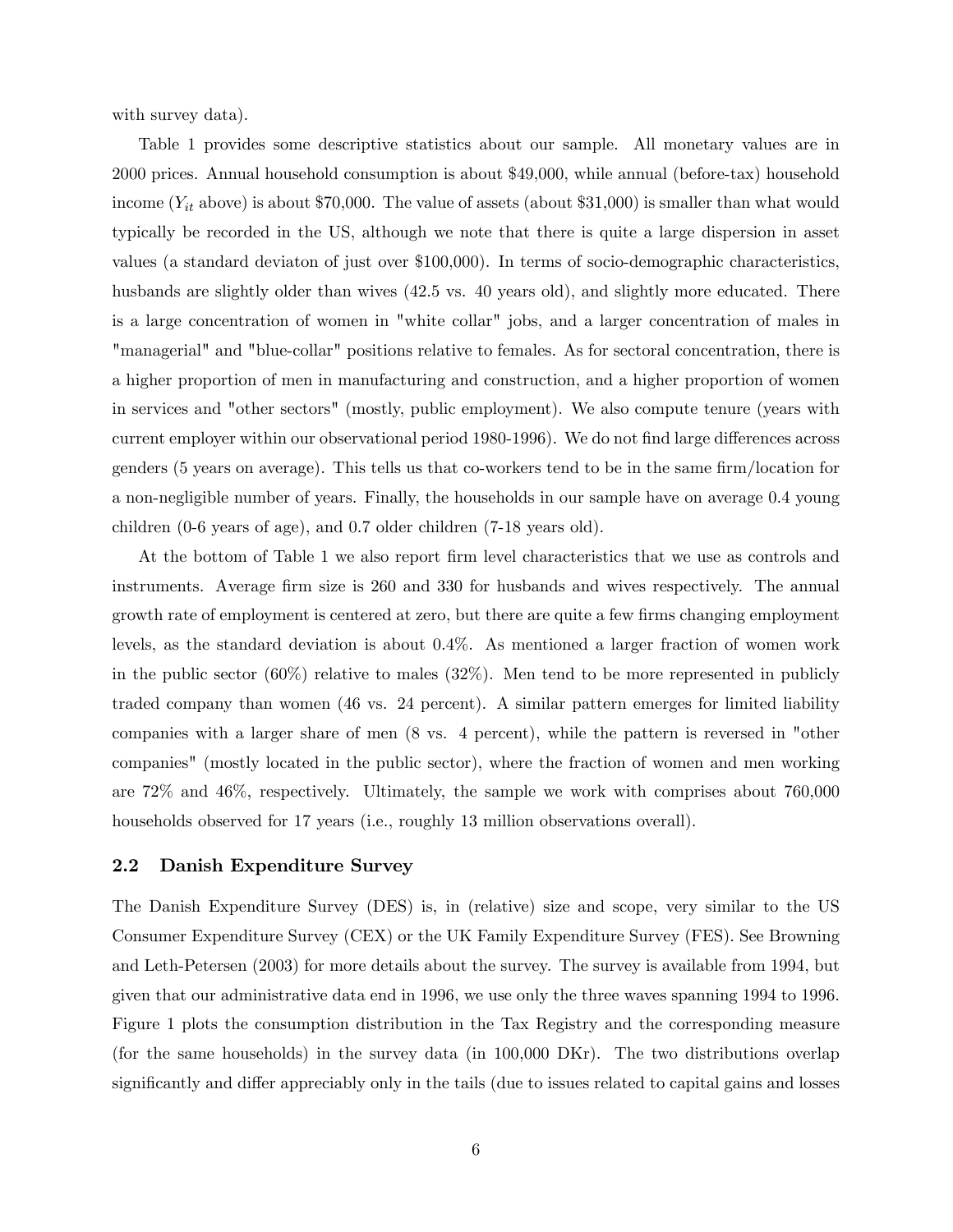that are hard to account for in the Tax Registry data). In one of the robustness exercises below, we investigate the sensitivity of the results to removing the tails of the consumption distribution.

To conduct the tests we describe in the next section, we divide spending in the DES into spending on visible, neutral, and not-visible goods (with precise definitions given in the Appendix). While for most goods the separation is unambiguous (i.e., jewelry or home insurance), we use an index of visibility proposed by Heffetz  $(2011)$  as an anchor. To construct the index, Heffetz  $(2011)$  conducts an original survey where each respondent is asked to rank 31 categories of expenditure according to their external "visibility". The higher the visibility, the higher the assumed conspicuousness. We define visible goods to include Tobacco and Alcohol, Food away from home, Clothing, Furniture and Home goods, Electrics/Appliances, Vehicles, Entertainment, Books, Education, Personal care. Neutral is limited to food at home. Everything else is classified as non-visible (insurance, rent, etc.). In an extension of the testing idea, we construct spending categories that reproduce exactly the separation proposed by Heffetz  $(2011)$ , with the exception of charity contributions that are not observed in the DES.

We use the DES for two main purposes: to validate our main results, and to investigate the economic mechanisms behind our findings.

### 3 General Theoretical Framework

In this section we explore the theoretical mechanisms that may be responsible for the presence of consumption network effects. In general, one can think of network effects inducing either shifts in individual preferences or shifts in individual resources. In this section we discuss the first type of effects, and in Section 3.2 we discuss the second type of effects.

#### 3.1 Intratemporal vs. Intertemporal Distortions

The literature has focused on two broad classes of preference shifters: (a) "keeping up with the Joneses", and (b) "conspicuous consumption". To formally analyze network effects in a traditional life cycle consumption framework, we assume that the problem of the consumer can be written as:

$$
\max \sum_{t=0}^{T} U_t\left(\mathbf{p}_t, C_{it}, z_{it}\right)
$$

subject to the intertemporal budget constraint:

$$
A_{it+1} = (1+r) (A_{it} + Y_{it} - C_{it})
$$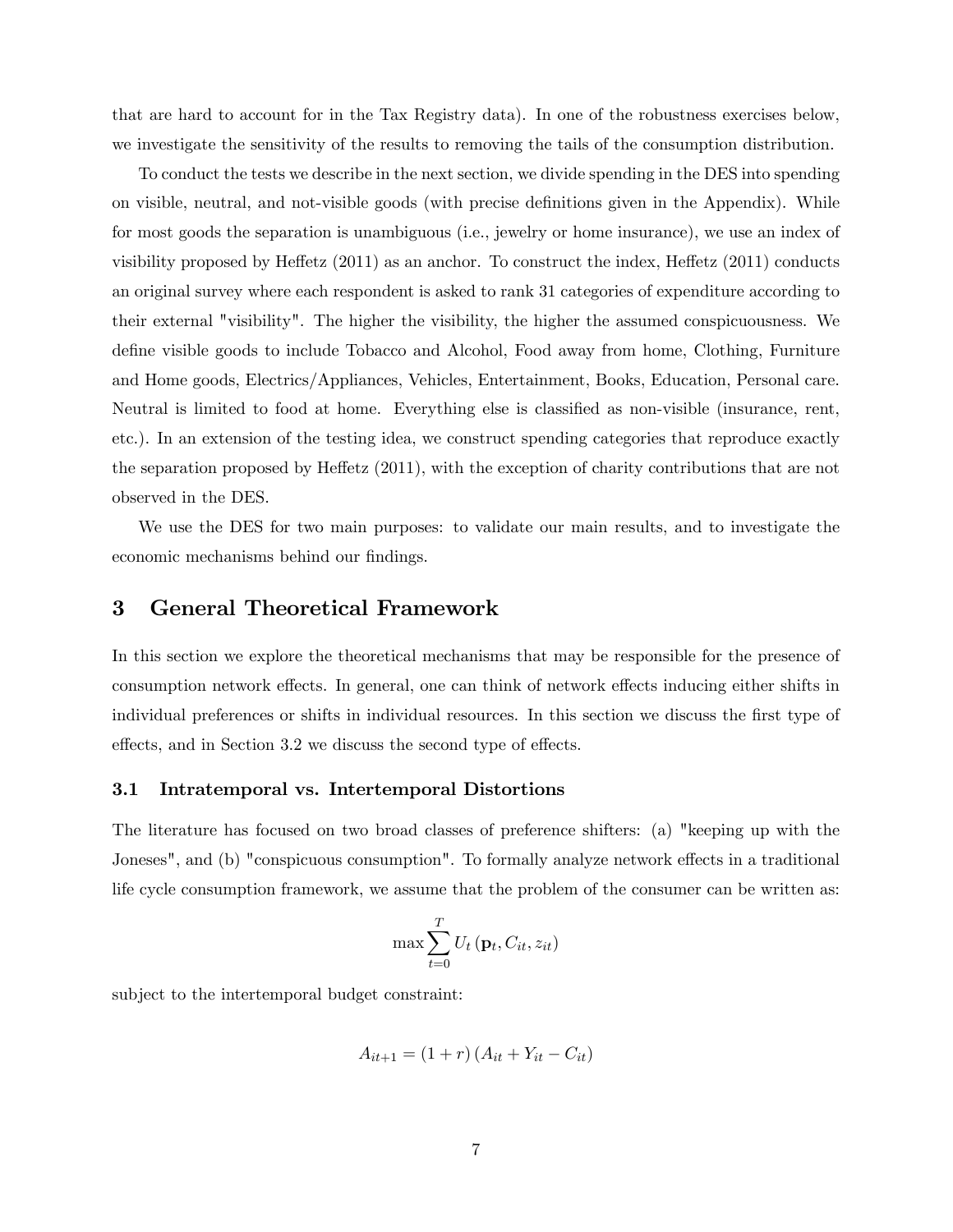where  $C_{it} = \sum_{k=1}^{K} p_t^k q_{it}^k$  is total spending on goods  $q_{it}^k$  with prices  $p_t^k$  ( $k = 1...K$ ),  $A_{it}$  is assets,  $Y_{it}$ income, and r the interest rate.

We follow Blundell, Browning and Meghir (1994) in considering a general form for the conditional indirect utility function  $U_t(.)$ :

$$
U_{t}(\mathbf{p}_{t}, C_{it}, z_{it}) = F_{t}\left(V_{t}\left(\mathbf{p}_{t}, C_{it}, z_{it}^{1}\right), z_{it}^{2}\right) + G\left(z_{it}^{3}\right)
$$
\n(2)

In this setting  $V_t(.)$  governs the within-period allocation of total spending  $C_{it}$  to goods  $q_{it}^k$ , while  $U_t$  determines the intertemporal (or between-periods) allocation (i.e., the choice between consumption and savings).  $F_t(.)$  is a strictly increasing monotonic transformation. Finally,  $z_{it} =$  $(z_{1it}, z_{2it}, z_{3it})$  is a vector of conditioning goods or characteristics (with  $z_{1it}$ ,  $z_{2it}$  and  $z_{3it}$  possibly having overlapping terms). We can think of peers' consumption  $\overline{C}_t$  (or the composition thereof) as being one such conditioning characteristic. In other contexts,  $z_{it}$  includes labor supply or demographics (see, e.g., Blundell, Browning and Meghir (1994)) or "rationed" goods (as in the classic Pollak (1969)).

In principle, peers' consumption  $\overline{C}$  can enter any aspect of the consumption problem. To look at cases of interest, we start by noting that the demand functions (representing intratemporal or within-period allocation) are independent of  $F_t(.)$  and are hence determined by the usual Roy's identity:

$$
q_{it}^k = -\frac{\frac{\partial V_t(.)}{\partial p_t^k}}{\frac{\partial V_t(.)}{\partial C_{it}}}
$$

In contrast, the Euler equation (representing *intertemporal* or between-period allocation) is given by:

$$
\frac{\partial U_{t+1}\left(\cdot\right)}{\partial C_{it+1}} = (1+r)^{-1} \frac{\partial U_t\left(\cdot\right)}{\partial C_{it}}
$$

or  $\frac{\partial F_{t+1}}{\partial V_{t+1}}$  $\partial V_{t+1}$  $\partial V_{t+1}$  $\frac{\partial V_{t+1}}{\partial C_{it+1}} = (1+r)^{-1} \frac{\partial F_t}{\partial V_t}$  $\partial V_t$  $\frac{\partial V_t}{\partial C_{it}}$ . We can now consider three cases of interest.

CASE 1: Additive separability, or:  $U_t\left(\mathbf{p}_t, C_{it}, \left\{C_{nt}\right\}_{n=1}^N\right)$  $n=1,n\neq i$  $\Big) = F_t \left( V_t \left( \mathbf{p}_t, C_{it} \right) \right) + G \left( \left\{ C_{nt} \right\}_{n=1}^N \right)$  $n=1,n\neq i$  , where  $\{C_{nt}\}_{n=1}^N$  $\sum_{n=1,n\neq i}^{N}$  is the vector of consumptions of all *i*'s peers.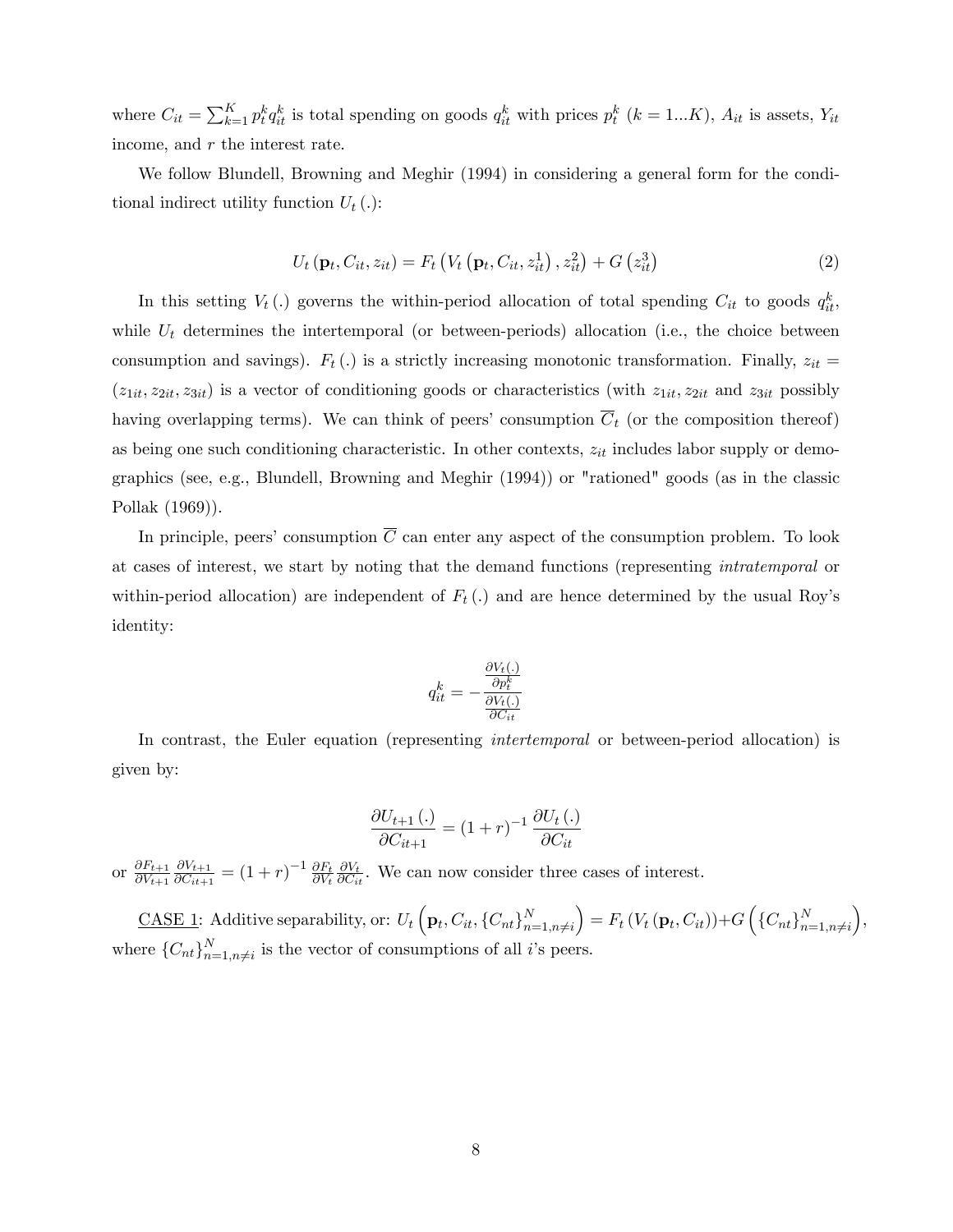In this case

$$
\frac{\partial q_{it}^k}{\partial C_{nt}} = -\frac{\frac{\partial^2 V_t(.)}{\partial p_t^k \partial C_{nt}} \frac{\partial V_t(.)}{\partial C_{it}} - \frac{\partial V_t(.)}{\partial p_t^k} \frac{\partial^2 V_t(.)}{\partial C_{it} \partial C_{nt}}}{\left(\frac{\partial V_t(.)}{\partial C_{it}}\right)^2}
$$
\n
$$
= \frac{\frac{\partial (\partial V_t(.)/\partial C_{nt})}{\partial p_t^k} \frac{\partial V_t(.)}{\partial C_{it}} - \frac{\partial V_t(.)}{\partial p_t^k} \frac{\partial (\partial V_t(.)/\partial C_{nt})}{\partial C_{it}}}{\left(\frac{\partial V_t(.)}{\partial C_{it}}\right)^2}
$$
\n
$$
= 0
$$

because  $V_t(.)$  does not depend on  $C_{nt}$  for all  $n \neq i$  and all  $k = \{1, 2, ..., K\}$ . Hence the intratemporal allocation is independent of peers' consumption. Since  $\frac{\partial V_s}{\partial C_{ns}} = 0$  for all s, the intertemporal allocation decision is also independent of peers' consumption. Therefore, in this case, there are no network effects on consumption.

CASE 2: Weak intratemporal separability, or:

$$
U_t\left(\mathbf{p}_t, C_{it}, \{C_{nt}\}_{n=1,n\neq i}^N\right) = F_t\left(V_t\left(\mathbf{p}_t, C_{it}\right), \{C_{nt}\}_{n=1,n\neq i}^N\right)
$$

As before,  $\frac{\partial q_{it}^k}{\partial C_{nt}} = 0$  because  $V_t(.)$  does not include  $C_{nt}$ . Hence intratemporal allocation is again independent of peer consumption when  $C_{nt}$  enters preferences as weakly separable, as long as one conditions on within-period spending  $C_{it}$ . This is a powerful testable restriction, similar in spirit to the one proposed by Browning and Meghir (1991) in a different context.

In contrast, the marginal utility of total consumption changes with peers' consumption, inducing intertemporal distortions. To see this with a concrete example, consider a simple functional form (similar to the one proposed by Blundell et al., 1994):

$$
U_t(.) = F_t\left(V_t\left(\mathbf{p}_t, C_{it}\right), \left\{C_{nt}\right\}_{n=1, n\neq i}^N\right) = (1+\delta)^{-t} \frac{\left(C_{it}/a\left(\mathbf{p}_t\right)\right)^{1-\gamma}-1}{1-\gamma} \frac{1}{b\left(\mathbf{p}_t\right)} \prod_{n=1, n\neq i}^N C_{nt}^{\theta}
$$

where<sup>9</sup>

$$
\ln a(\mathbf{p}_t) = \alpha_0 + \sum_k \alpha_k \ln p_t^k + \frac{1}{2} \sum_k \sum_j \eta_{kj} \ln p_t^k \ln p_t^j
$$
  

$$
\ln b(\mathbf{p}_t) = \sum_k \beta_k \ln p_t^k
$$

<sup>&</sup>lt;sup>9</sup>The functions  $a(\mathbf{p})$  and  $b(\mathbf{p})$  are linear, positive and homogeneous. They can be interpreted as the costs of subsistence and bliss, respectively. See Deaton and Muellbauer (1980).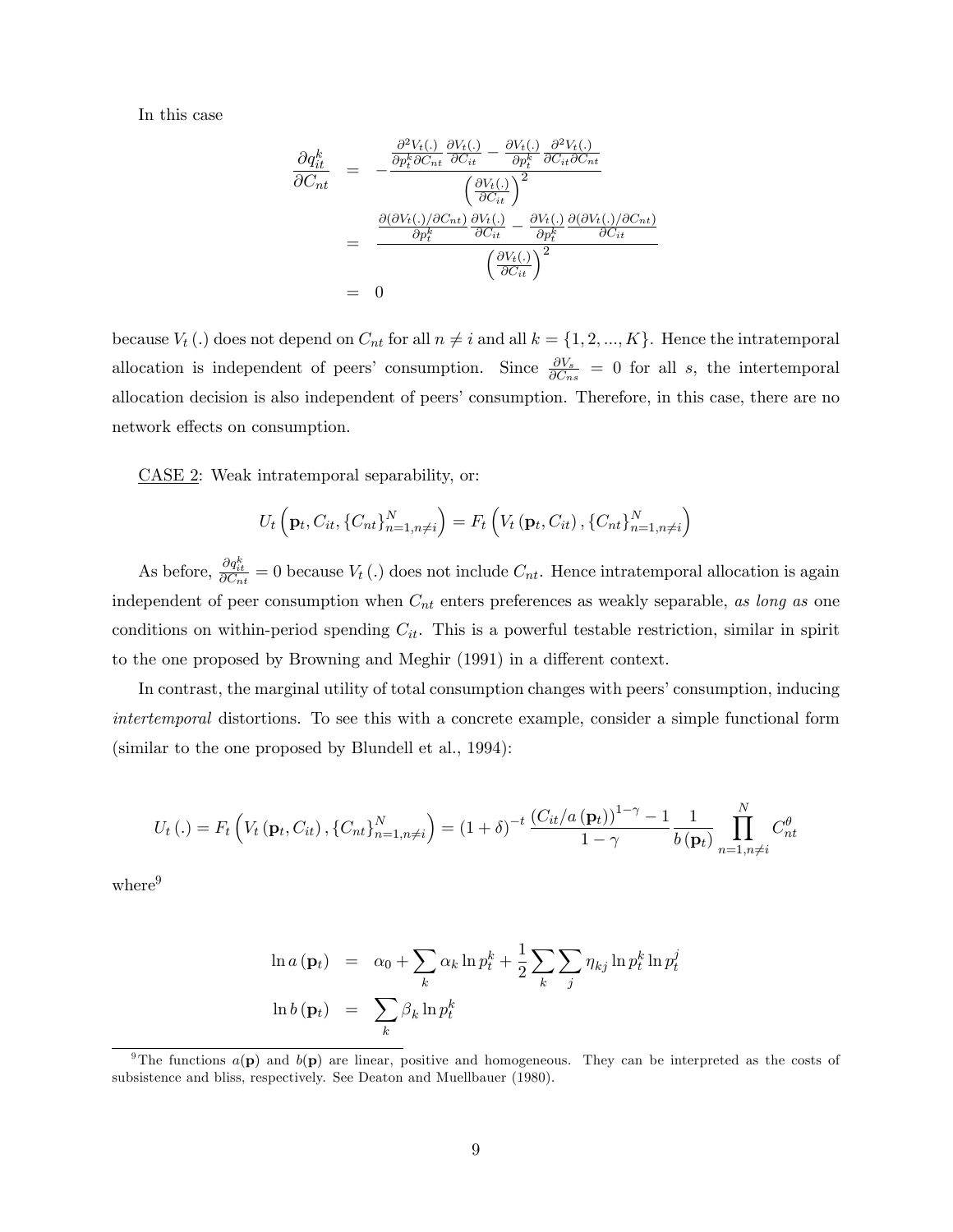The (log-linearized) Euler equation is (approximately):

$$
\Delta \ln \frac{C_{it+1}}{a\left(\mathbf{p}_{t+1}\right)} \cong \gamma^{-1} \left( \left(r - \delta\right) - \Delta \ln b\left(\mathbf{p}_{t+1}\right) + \theta \Delta \frac{\ln C_{t+1}}{a\left(\mathbf{p}_{t+1}\right)} \right) \tag{3}
$$

where  $\frac{C_{it+1}}{a(\mathbf{p}_{t+1})}$  is real consumption expenditure. Hence consumption allocation across periods depends on peers' consumption (as long as  $\theta \neq 0$ ). If  $\theta > 0$ , peer consumption increases individual consumption ("keeping-up-with-the-Joneses), and vice versa if  $\theta < 0$ . Hence, an increase in peer consumption may change the allocation between consumption and savings (induce under- or oversaving) relative to the case  $\theta = 0$ .

<u>CASE 3</u>: Intratemporal non-separability:  $U_t\left(\mathbf{p}_t, C_t, \{C_{nt}\}_{n=1}^N\right)$  $n=1,n\neq i$  $\Big) = F_t \left( V_t \left( \mathbf{p}_t, C_t, \{C_{nt}\}_{n=1}^N \right) \right)$  $n=1,n\neq i$  $\bigwedge$ Assume for example that:

$$
V_t(\mathbf{p}_t, C_t, \overline{C}_t) = \frac{\left(C_t/a\left(\mathbf{p}_t, \{C_{nt}\}_{n=1,n\neq i}^N\right)\right)^{1-\gamma} - 1}{1-\gamma} \frac{1}{b\left(\mathbf{p}_t, \{C_{nt}\}_{n=1,n\neq i}^N\right)} \prod_{n=1,n\neq i}^N C_{nt}^{\theta}
$$
  

$$
U_t(.) = F_t(V_t(.)) = (1+\delta)^{-t} V_t(.)
$$

From now on, we denote:  $a_t(.) = a\left(\mathbf{p}_t, \{C_{nt}\}_{n=1}^N\right)$  $n=1,n\neq i$ and  $b_t(.) = b\left(\mathbf{p}_t, \{C_{nt}\}_{n=1}^N\right)$  $n=1,n\neq i$  to avoid cluttering. In this third case, application of Roy's identity gives the budget share on good j:

$$
\omega_{it}^j = \frac{p_t^j q_{it}^j}{C_{it}} = \frac{\partial \ln b_t(.)}{\partial \ln p_t^j} \frac{1 - (C_{it}/a_t(.))^{-(1-\gamma)}}{1 - \gamma} + \frac{\partial \ln a_t(.)}{\partial \ln p_t^j}.
$$

Intratemporal allocations will now be distorted by peers' consumption if the latter shifts the price elasticity of goods. For example, if we adopt a simple linear shifter specification:

$$
\ln a_t(.) = \alpha_0 + \sum_k (\alpha_{0k} + \alpha_{1k} \overline{\ln C_t}) \ln p_t^k + \frac{1}{2} \sum_k \sum_j \eta_{kj} \ln p_t^k \ln p_t^j
$$
  

$$
\ln b_t(.) = \sum_k (\beta_{0k} + \beta_{1k} \overline{\ln C_t}) \ln p_t^k
$$

then spending on good  $j$  will depend on peers' consumption according to the sign and magnitude of the coefficients  $\alpha_{1j}$  and  $\beta_{1j}$ . For example, with the functional form above, the budget share for good  $j$  is:

$$
\omega_{it}^{j} = \alpha_{0j} + \alpha_{1j} \overline{\ln C}_{t} + \sum_{k} \eta_{jk} \ln p_{t}^{k} + (\beta_{0j} + \beta_{1j} \overline{\ln C}_{t}) \frac{1 - (C_{t}/a_{t}(.))^{-(1-\gamma)}}{1-\gamma}
$$
(4)

As for intertemporal allocation, they are also distorted, as the Euler equation is now: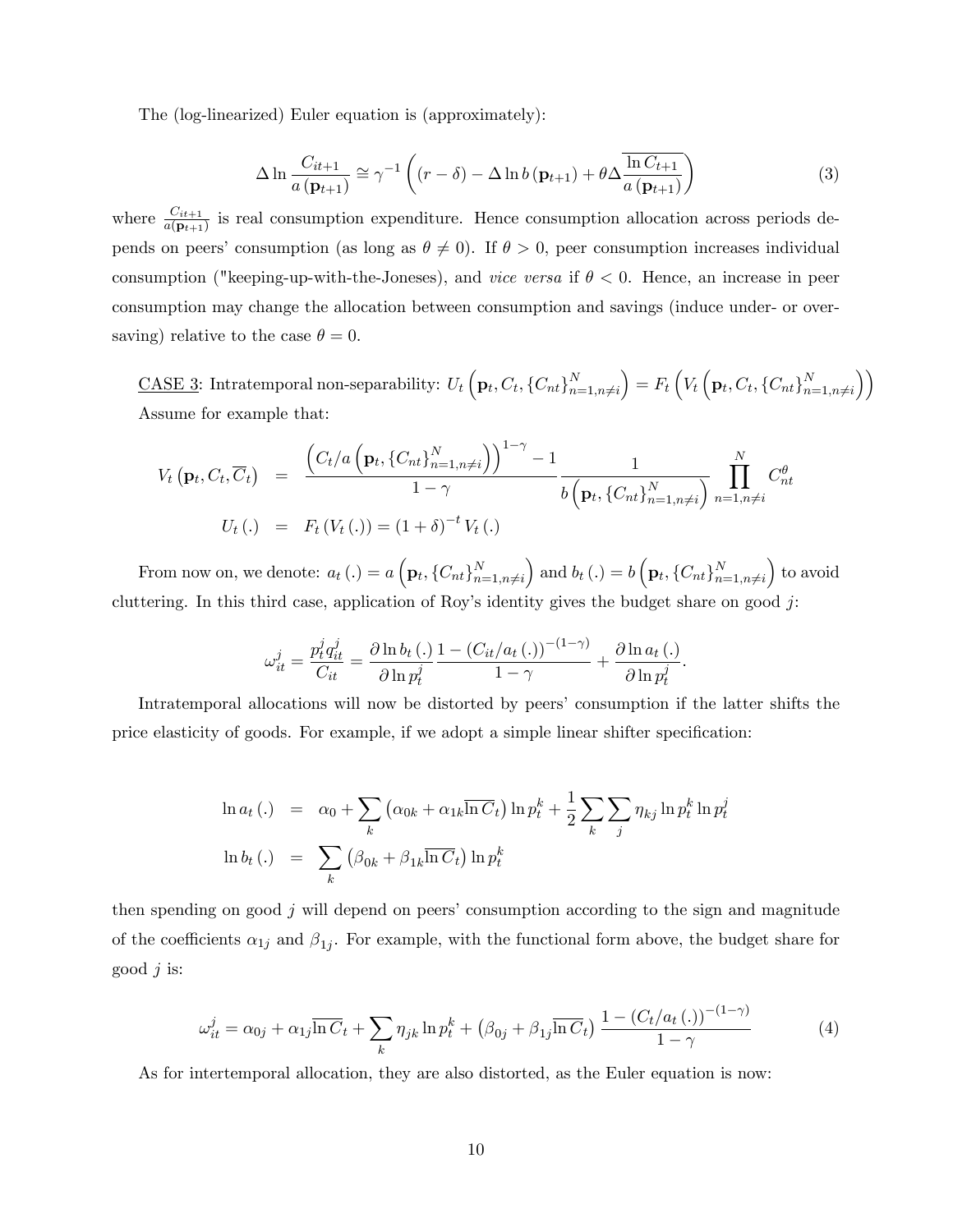$$
\Delta \ln \frac{C_{t+1}}{a_{t+1}(\cdot)} \cong \gamma^{-1} \left( (r - \delta) - \Delta \ln b_{t+1}(\cdot) + \theta \Delta \frac{\ln C_{t+1}}{a(\mathbf{p}_{t+1})} \right)
$$
(5)

In models with "conspicousness" researchers draw a difference between "visible" and "nonvisible" goods. This induces reshuffling behavior. Suppose that there are three types of goods, V ("visible"),  $N$  ("not visible"), and  $X$  ("neutral"). To see reshuffling with a simple example, assume the following simplified functional forms for  $a_t(.)$  and  $b_t(.)$ :

$$
\ln a_t(.) = \alpha_0 + \sum_{k=\{V,N,X\}} \alpha_{0k} \ln p_t^k + \alpha_{1V} \overline{\ln C_t} \ln p_t^V + \frac{1}{2} \sum_{k=\{V,N,X\}} \sum_{j=\{V,N,X\}} \eta_{kj} \ln p_t^k \ln p_t^j
$$
  

$$
\ln b_t(.) = \sum_{k=\{V,N,X\}} \beta_{0k} \ln p_t^k + \beta_{1V} \overline{\ln C_t} \ln p_t^V
$$

in which peers' consumption shifts only the visible consumption component of the price indexes. Moreover, assume for simplicity quasi-homotheticity ( $\gamma \rightarrow 1$ ). Then budget shares are:

$$
\omega_{Vt} = \alpha_{0V} + \alpha_{1V} \overline{\ln C}_t + \sum_{k=\{V, N, X\}} \eta_{Vk} \ln p_t^k + (\beta_{0V} + \beta_{1V} \overline{\ln C}_t) \ln (C_t / a_t (.))
$$
 (6)

$$
\omega_{jt} = \alpha_{0j} + \sum_{k=\{V, N, X\}} \eta_{jk} \ln p_t^k + \beta_{0j} \ln (C_t / a_t (.))
$$
\n(7)

for  $j = \{N, X\}$ .<sup>10</sup>

To see why there is reshuffling, assume that peers' effects are positive  $(\alpha_{1V} > 0)$ . It is straightforward to show that  $\frac{\partial \omega_{jt}}{\partial \ln C_t} = -\beta_{0j} \alpha_{1V} \ln p_t^V$  for all  $j = \{N, X\}$ . If goods are normal,  $\beta_{0j} > 0$ , and hence the demand for goods that are not visible declines as peers' consumption increases. But since budget shares sum to one (and hence  $\sum$  $k = \{V, N, X\}$  $\partial \omega_{kt}$  $\frac{\partial \omega_{kt}}{\partial \overline{\ln C_t}} = 0$ , the demand for the visible goods must increase. Hence, there is a form of "reshuffling" as peers' consumption increases: the demand for visible goods increases and that for goods that are not visible declines.

#### $p \lim \widehat{\alpha}_{1V} = \alpha_{1V} B$

<sup>&</sup>lt;sup>10</sup>It is possible that the price indexes depend on peers' *visible* (rather than *aggregate*) consumption, i.e.,  $\ln a_t(.)$  $\alpha_0 + \sum_{j=\{V,N,X\}} \alpha_{0j} \ln p_j + \alpha_{1V} \overline{q}_{Vt} \ln p_V + \frac{1}{2} \sum_{k=\{V,N,X\}} \sum_{j=\{V,N,X\}} \eta_{kj} \ln p_k \ln p_j$ , with  $\overline{c}_t = \overline{q}_{Vt} + \overline{q}_{Nt} + \overline{q}_{Xt}$ . In this case, using  $\bar{c}_t$  in place of  $\bar{q}_{Vt}$  induces a downward bias in the estimation of  $\alpha_{1V}$ . Unfortunately, we observe  $\bar{c}_t$ , not  $\overline{q}_{Vt}$  (at least not a very precise one). In the Appendix we show that (under the simplifying assumption  $\beta_{1V} = 0$ ) the bias is:

where  $B = \left(\frac{var(\ln c)cov(\bar{q}_V,\bar{c}) - cov(\ln c,\bar{c})cov(\ln c,\bar{q}_V)}{var(\ln c)var(\bar{c}) - cov(\ln c,\bar{c})^2}\right)$ . The term B can be estimated (with some noise whenever there are moments involving  $\bar{q}_V$ , which gives some information about the extent of the bias. Moreover, one can prove that  $p \lim \hat{\alpha}_{1N} = \alpha_{1N} B$ , so a test of reshuffling can be based on  $\hat{\alpha}_{1V} \hat{\alpha}_{1N}$ , which converges to  $\alpha_{1V} \alpha_{1N} B^2$ . Under reshuffling, this product should be negative (as  $\alpha_{1V}$  and  $\alpha_{1N}$  move in opposite directions and  $B^2 \ge 0$ ).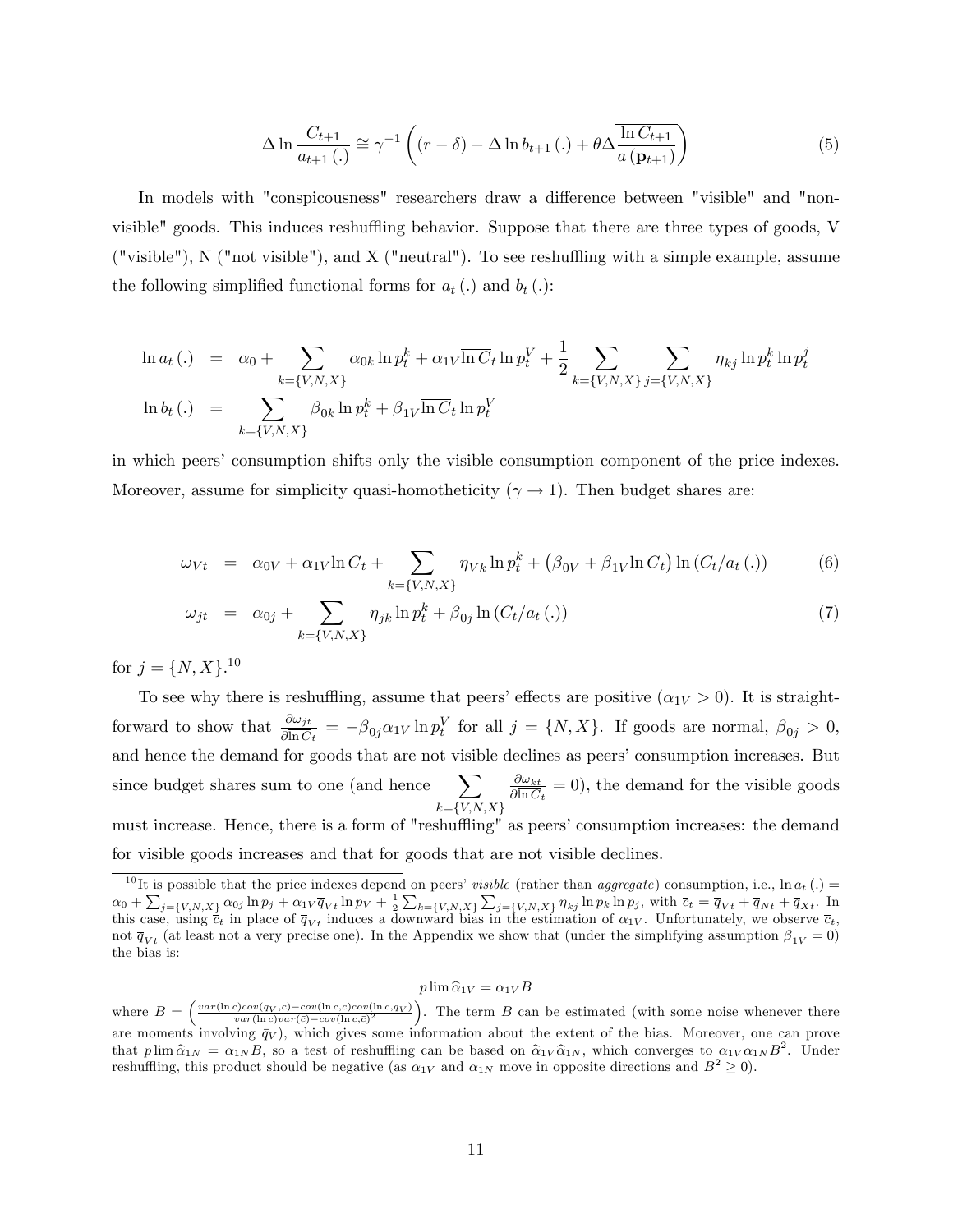From the general form  $U_t(\mathbf{p}_t, C_t, z_t) = F_t\left(V_t(\mathbf{p}_t, C_t, z_t^1), z_t^2\right) + G\left(z_t^3\right)$ , Table 2 summarizes the possible cases we can confront. Itís easy to show that in the Örst case discussed above (additive separability), both the demand functions and the Euler equation for total spending are independent of peersí consumption. In the intertemporal weak separability case, the demand functions are independent of peersí consumption, but the Euler equation is not. Finally, in the intratemporal non-separable case, both demand functions and the Euler equation depend on peers' consumption.

Our strategy for distinguishing between these various cases is sequential. First, we estimate Euler equations for individual consumption growth that control for peers' consumption growth. This is meant to provide an estimate of the parameter  $\theta$  in equations (3) or (5). Given that we do not observe good-specific prices, we will proxy the indexes  $a_{t+1}$  (.) and  $b_{t+1}$  (.) with a full set of year dummies and region dummies. If we find no peer effects ( $\theta = 0$ ), we can conclude that preferences are intratemporally additive separable. If we find that peer effects are present (which as we shall see is the relevant empirical case), we need to distinguish between the case in which distortions are only intertemporal (Keeping-up-with-the-Joneses), or the case in which distortions are both interand intra-temporal (Conspicuous consumption).

We can distinguish between these two cases by estimating demand functions and testing whether peersíconsumption can be excluded from the demand for the various goods considered (controlling, crucially, for private total spending). In other words, we can estimate (4) and test whether  $\alpha_{1j} = 0$ and  $\beta_{1j} = 0$ . Since the most prominent theory for justifying the presence of intratemporal distortions is the "conspicuous consumption" hypothesis, we divide goods according to their degree of conspicousness (i.e., "visible" vs. "less visible" goods). An additional implication of the conspicuous consumption hypothesis (discussed above) is that we should observe "reshuffling". If we reject both the presence of peers' consumption and reshuffling, then we can conclude that distortions are only intertemporal, as in the "Keeping-up-with-the-Joneses" case.

The estimation strategy assumes that we can obtain consistent estimates of consumption peer effects. This is notoriously difficult due to a host of identification problems remarked in the peer effects literature. We discuss how the structure of networks (at the co-worker level), as well as the use of exogenous firm level shocks, helps us achieve identification in the next section. Once we have established what the main theoretical mechanism is (if any), we investigate its magnitude, heterogeneity, and robustness. Finally, we discuss welfare and macroeconomic implications.

#### 3.2 Risk Sharing

A final theory for why consumptions can be correlated across agents is because of risk sharing among co-workers. Workers' repeated interactions in the workplace may indeed favor risk pooling.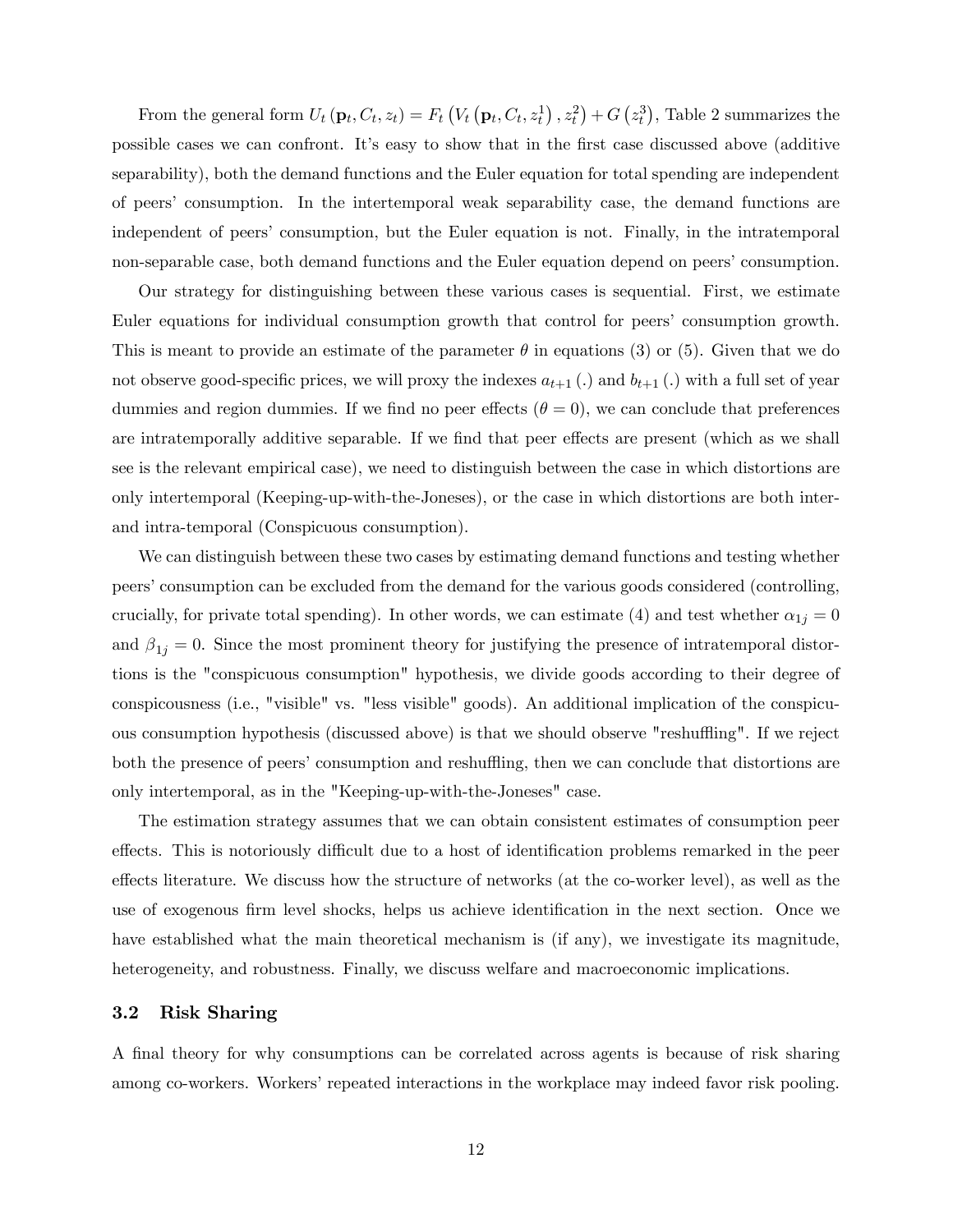In full insurance versions of the theory, the growth rates of consumption of people belonging to the same risk sharing pool are perfectly correlated (Cochrane (1991)). Hence, full insurance implies  $\gamma^{-1}\theta = 1$  when estimating an equation like (5). Note that in this case there is no meaningful "causal" relationship running from consumption of peers to individual consumption. The levels of consumption of individuals sharing risks optimally grow at the same rate because the effect of idiosyncratic shocks has been neutralized.

However, full insurance is an extreme view of risk sharing, especially in a setting like ours in which there is substantial social insurance provided by the Danish welfare system. It is more likely that, if risk sharing among co-workers exists, it provides only partial insurance. One way to test whether partial risk sharing is at play is to use the differences between consumption in the DES survey  $C^{S}$  (which may reflect side payments used to implement risk sharing agreements) and consumption in the tax record  $C^{T}$  (which should not). To see the gist of the argument, suppose that risk sharing is implemented via side transfers, i.e., workers receive transfer payments in bad times while the flow is reversed in good times. If worker i has been unlucky  $(\Delta \ln Y_{it} < 0)$  and co-worker j has been lucky  $(\Delta \ln Y_{jt} \geq 0)$ , worker j would transfer to i some payments that go unrecorded in the tax record definition of consumption. This means that consumption in the tax records systematically understates true consumption for the unlucky workers and systematically overestates it for the lucky workers. However, the consumption definition coming from the consumer survey ( $\ln C^S$ ) will fully reflect transfers because it is based on actual spending on goods (which is partly financed by transfers received or paid). It follows that the difference  $(\ln C_i^S - \ln C_i^T)$  will be systematically negatively correlated with  $\Delta \ln Y_{it}$  (controlling for  $\Delta \ln Y_{jt}$  or, in line with our application, for  $\Delta \overline{\ln Y_t}$ ) if risk sharing considerations are at play. Similarly,  $(\ln C_i^S - \ln C_i^T)$  will be systematically *positively* correlated with  $\Delta \ln Y_{jt}$  ( $\Delta \ln Y_t$  in the empirical test) once we control for individual income growth  $\Delta \ln Y_{it}$ . Hence, we can run a regression:

$$
\ln C_{it}^{S} - \ln C_{it}^{T} = \pi_0 + \pi_1 \Delta \ln Y_{it} + \pi_2 \Delta \overline{\ln Y_t} + v_{it}
$$

and test whether  $\pi_1 < 0$  and  $\pi_2 > 0$ .

Note that the test that  $\pi_2 > 0$  may be more robust than the test that  $\pi_1 < 0$ . The reason is that there may be a spuriously negative correlation between  $(\ln C_{it}^S - \ln C_{it}^T)$  and  $\Delta \ln Y_{it}$ . Suppose that  $\ln C_{it}^T$  includes spending on durables or capital gain and  $\ln C_{it}^S$  does not. When  $\Delta \ln Y_{it}$  grows, people may buy more durables, which may induce a negative correlation between  $\left(\ln C_{it}^{S} - \ln C_{it}^{T}\right)$ and  $\Delta \ln Y_{it}$  that is unrelated to risk sharing considerations.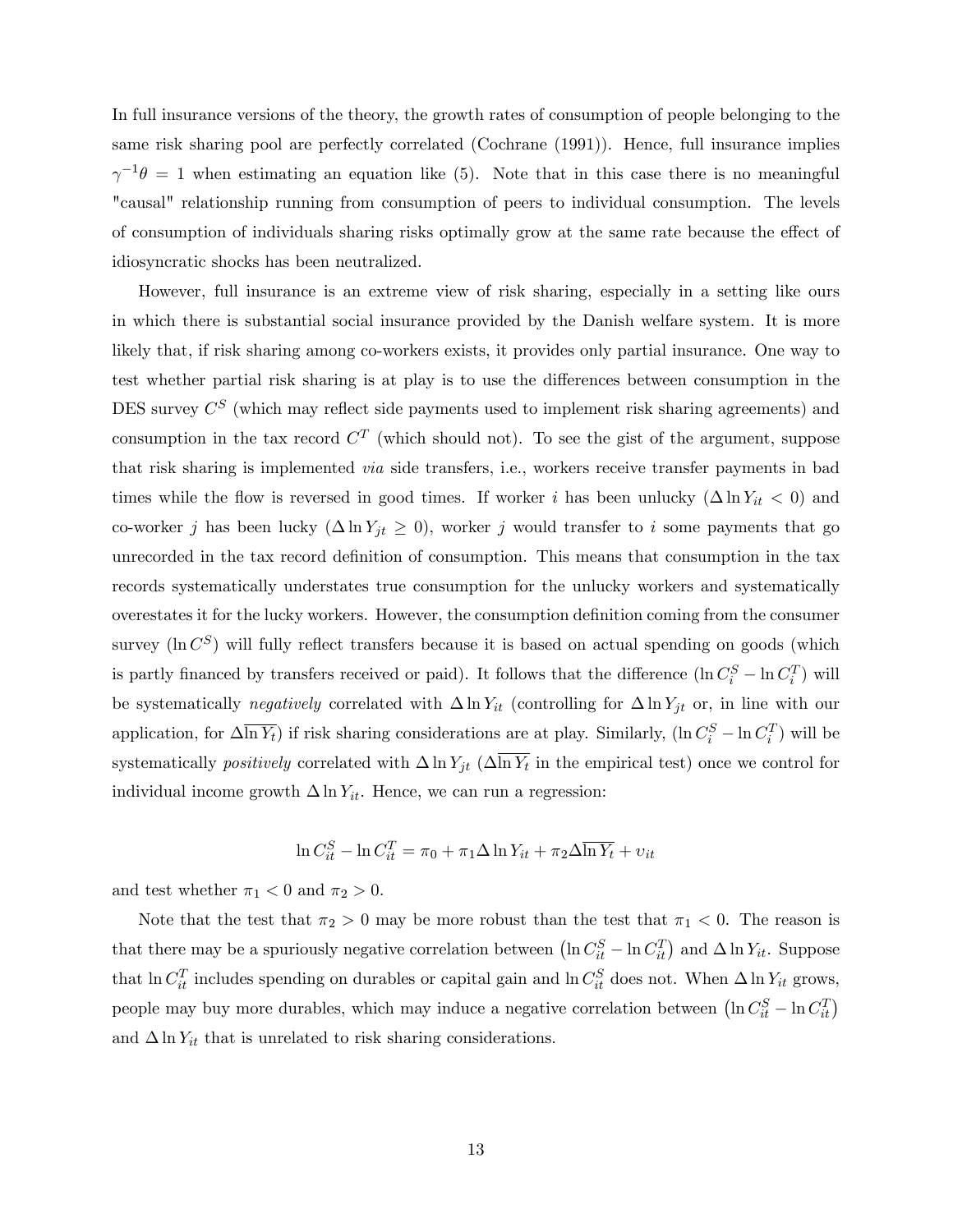### 4 Identification

Identifying consumption network or social interaction effects is not trivial. Two problems in particular need to be confronted. First, the definition of the relevant network or reference group. Second, the endogeneity of the peers' consumption variable.

The definition of networks or reference groups in economics is difficult and severely limited by data availability. Ideally, one would survey individuals, reconstruct the web of interactions they span (family, friends, co-workers, etc.), and then collect socio-economic information on both ends of each node. In practice, this is a rarely accomplished task (exceptions are the Add Health data in the US; and the Indian microfinance clients network of Banerjee et al. (2013)), and identification of networks proceeds instead with identifying characteristics that are common to all network members (such as race, neighborhood, classroom, cohort, and interactions thereof). In this paper, we assume that individuals who work together form a social network. There are two reasons why co-workers may be a more credible reference group than the definitions adopted in the consumption literature. First, if social effects increase with the time spent with members of the reference group, "co-workers" are obvious candidates for the ideal reference group, as they are the individuals people spend most of their day with. Second, in principle the ideal peer is a "friend". Evidence from sociology and labor economics shows that finding jobs through friends is one of the most frequent job search mechanisms utilized by job-seeker workers (Holzer (1988)). Hence, not only do co-workers become friends; in some cases it is actually friendship that causes co-workership. Nonetheless, our definition of network may identify the true network of an individual only imperfectly: some co-workers do not exert any social influence, and other non-coworkers may play an important social role. For this reason, we assume that networks are measured with error. The IV strategy we define below is also designed to correct for this problem, as well as with the measurement error in our consumption measure, on top of the standard endogeneity problems.

Identification of peer effects (or social interactions) is plagued by a number of econometric issues (Manski  $(1993)$ , Brock and Durlauf  $(2001)$ , Moffit  $(2001)$ ) which for the popular linear-in-means model can be summarized into three categories: (a) contextual effects, (b) endogeneous effects, and  $(c)$  correlated effects. Contextual effects may emerge if co-workers share traits that make them more likely to select a given firm and these traits are important determinants of the dependent variable under study. Endogenous effects are the genuine network effects we are interested in. Finally, correlated effects may emerge if workers share unobserved shocks (say, a cut in their wages due to a firm productivity shock) that make their consumption move simultaneously *independently* of any genuine network effects. In general, when all effects are present it is very hard to distinguish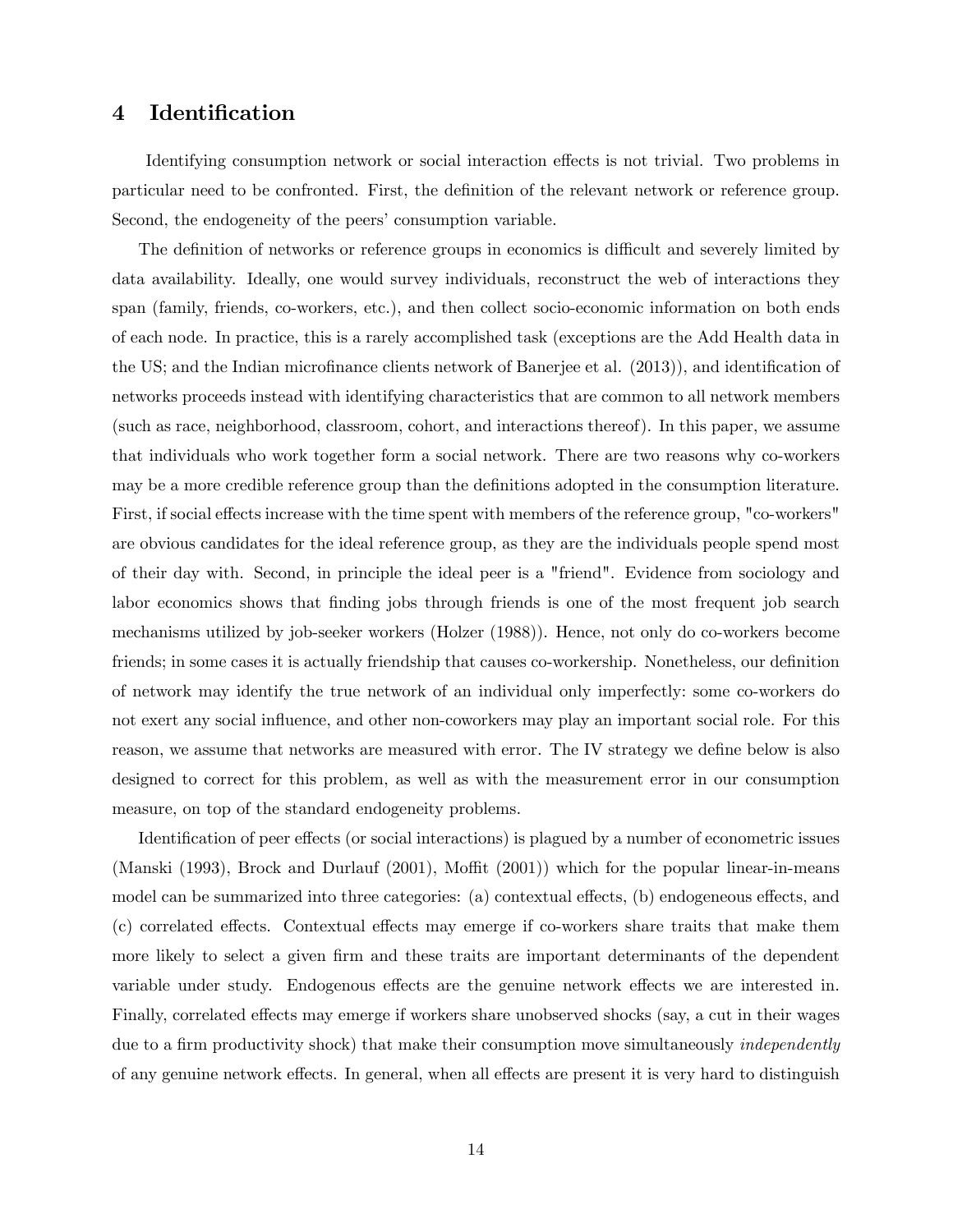one's behavior as cause or effect of someone else's behavior. In the same vein if similar individuals or households have common behavior it is very hard to say whether this is because they are very similar to start with or because they are influencing each other.

Our identification strategy relies on exploiting the social network structure of the households in our sample. The main idea is that individuals are part of social networks that overlap only imperfectly (as in Bramoullé et al. (2009); Calvó-Armengol et al. (2009); and De Giorgi et al.  $(2010)$ ). In our specific context, we use the fact that social relationships are established along two lines: at the family level (e.g., husband and wife) and at the firm level (co-workers). If husband and wife work in different firms, it is possible to construct intransitive triads, i.e., "friends of friends who are not friends themselves". As we shall illustrate in what follows, this allows identification of all parameters of interest of the model.

More formally, we consider the following linear-in-mean specification for consumption growth, which is a simple generalization of the Euler equation (5) above (to allow for multiplexity, i.e., the fact that husband and wife can have distinct networks):

$$
\Delta \ln C_{it} = \alpha + \theta_1 \Delta \overline{\ln C_{it}^w} + \theta_2 \Delta \overline{\ln C_{it}^h} + \gamma_1 \overline{X_{it}^w} + \gamma_2 \overline{X_{it}^h} + \delta_1 X_{it}^w + \delta_2 X_{it}^h + \xi_{it}
$$
(8)

Here i and t indicate household and time, while the superscripts  $w$  and  $h$  indicate wife and husband, respectively. Hence,  $\overline{\ln C_{it}^w}$  and  $\ln C_{it}^h$  are the (average) log consumption levels of the wife's and husband's co-workers;  $\overline{X_{it}^w}$ ,  $X_{it}^h$  are the (average) characteristics of the wife's and husband's co-workers which can also include Örm-level shocks, such as a sudden increase in size or transition to publicly traded company;  $X_{it}^w$ ,  $X_{it}^h$  are the wife's and husband observable characteristics. There are a series of good reasons why one might want to consider the two spouses' networks separately, e.g., differential preferences, differential strength of social influence by gender, as well as different bargaining power within the household. We will not make any attempt to micro-found our analysis as the bulk of our data comes from the administrative tax records, and therefore we only measure total expenditure at the household level (see 1). Moreover, we lack information on labor supply.<sup>11</sup>

The main parameters of interest in (8) are the  $\theta$ 's (endogenous effects) and the  $\gamma$ 's (contextual effects). The  $\delta$ 's are, in this analysis, ancillary parameters of interest. Correlated effects may emerge if  $\xi_{it}$  contains firm- or network-specific effects. We discuss below how we deal with network or firm fixed effects, if present.

Equation  $(8)$  represents our main estimating equation. Note that first differencing log consump-

 $11$ We ignore the complications related to non-unitary household consumption behavior, although we acknowledge that in principle differences between  $\theta_1$  and  $\theta_2$  (or  $\gamma_1$  and  $\gamma_2$ ) could reflect the different bargaining weights of the spouses in the intra-family consumption allocations.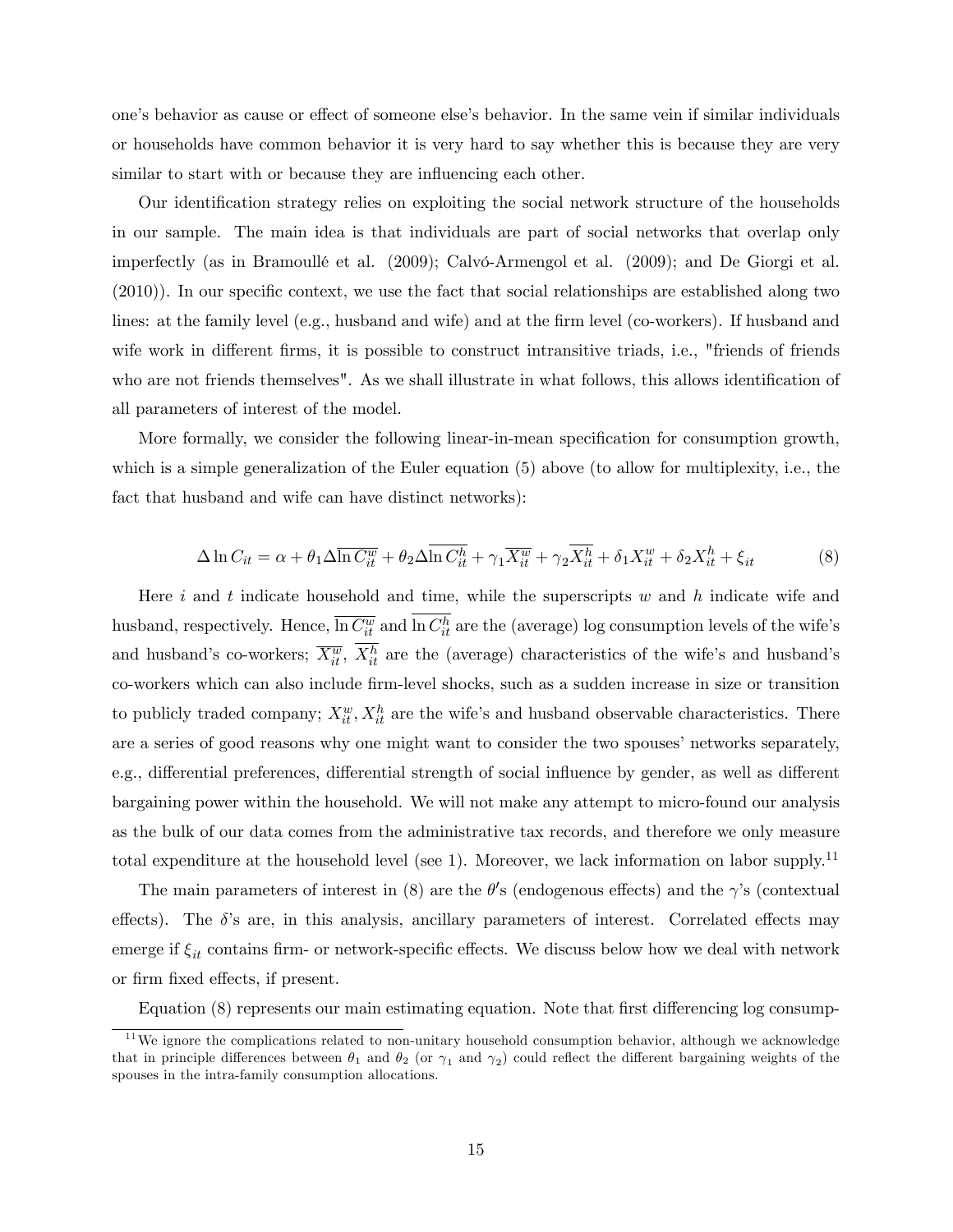tion has already eliminated household and individual fixed effects for the members of household  $i.$  These fixed effects may arise from sorting on firms based on similar unobserved characteristics. For example, suppose that workers sort into firms on the basis of risk aversion (an unobserved household characteristic), i.e., more risk averse workers will sort into firms that offer more stable employment patterns or implicit contracts. But since more risk averse workers also consume less or save more, itís not surprising that their consumptions may be correlated even in this absence of any social influence. First differencing eliminates this type of correlated effects.

While using consumption data (a household, rather than an individual variable) creates additional complications, it also makes identification possible using network structure. This is because husbands and wives who work in different firms have their own distinct network of co-workers. This means that instead of dealing with a series of isolated networks (Örms), we can generate links (or "edges/bridges") across networks precisely through spouses working at different firms. In other words, if our definition of peer was a co-worker and we were dealing with single households, identification would be impossible to achieve.

#### 4.1 Technical Discussion

#### 4.1.1 An Introductory Example: The Simplest Intransitive Triad

To illustrate how we solve the identification problem, let's start from a simplified version of  $(8)$ , in which our sample consists of three single households 1, 2, and 3. The most general model is one in which the consumption growth of a generic household  $i$   $(i = 1, 2, 3)$  depends on her own exogenous characteristics  $X_i$ , and on the exogenous characteristics and the consumption growth of the other two households, i.e.:

$$
\Delta \ln C_i = \theta \sum_{n=1, n \neq i}^3 \frac{\Delta \ln C_n}{2} + \gamma \sum_{n=1, n \neq i}^3 \frac{X_n}{2} + \delta X_i + \varepsilon_i \tag{9}
$$

As in Manski (1993), this model is not identified. To see the type of identification strategy we follow, assume now that the households in our example represent the simplest form of an intransitive triad, i.e., agent 1's behavior is influenced by agent 2, who in turn is influenced by agent 3, who in turn behaves atomistically. Assume also that agent 3 is subject to an exogenous shock  $T_3$  (to mimic the exogenous firm level shocks we use in the empirical analysis). This produces additional overidentifying restrictions in a partial population framework as in Moffit  $(2001).<sup>12</sup>$  Hence, we can rewrite the restricted form of (9) as:

 $12$ All agents can be affected by a "firm-specific" shock. We assume in this example that only agent 3 is affected by a firm-level shock  $T_3$  to make the argument as sharp as possible.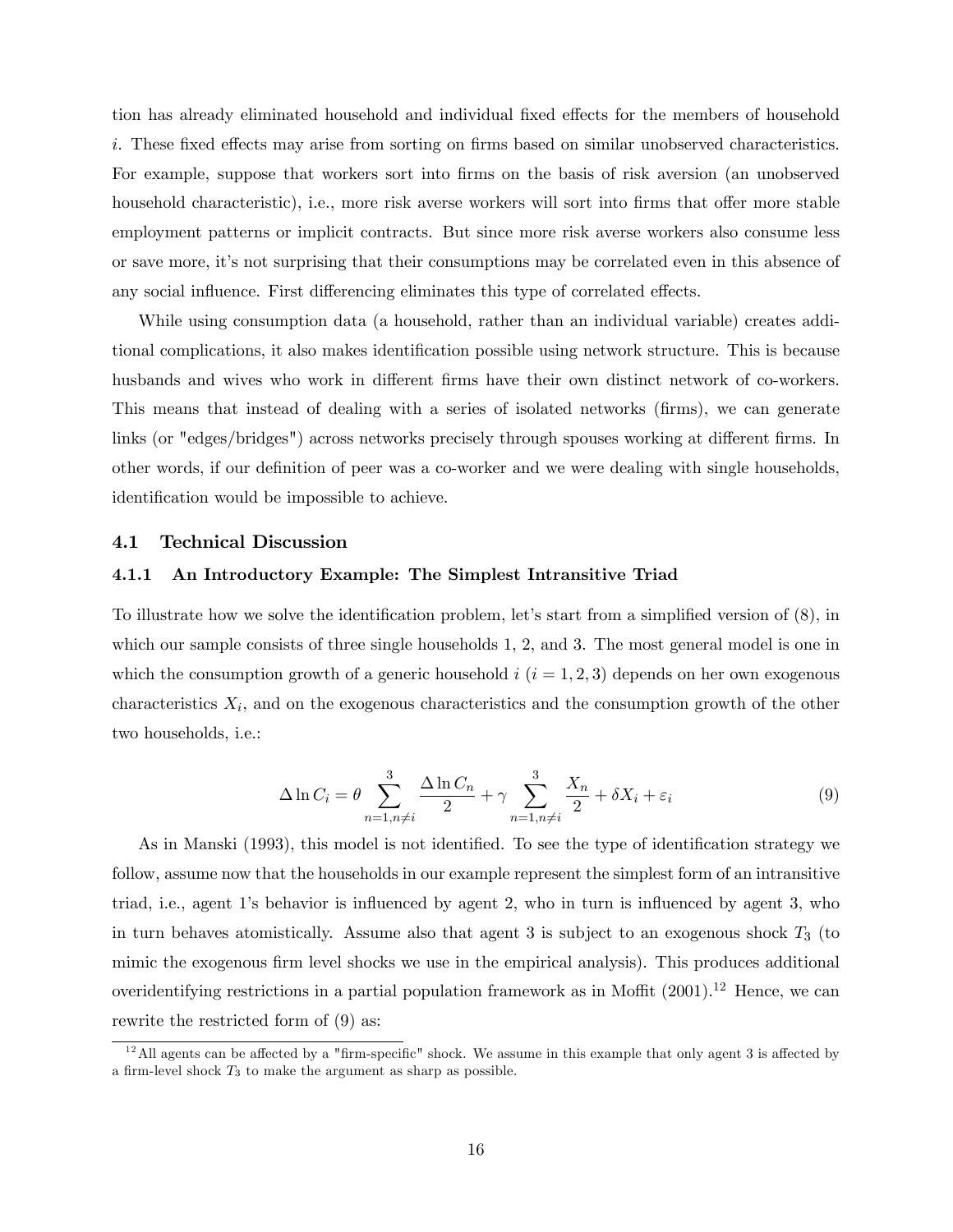$$
\Delta \ln C_1 = \theta \Delta \ln C_2 + \gamma X_2 + \delta X_1 + \varepsilon_1 \tag{10}
$$

$$
\Delta \ln C_2 = \theta \Delta \ln C_3 + \gamma X_3 + \delta X_2 + \varepsilon_2 \tag{11}
$$

$$
\Delta \ln C_3 = \delta X_3 + \rho T_3 + \varepsilon_3 \tag{12}
$$

The reduced form of this system is:

$$
\Delta \ln C_1 = \theta (\gamma + \theta \delta) X_3 + \theta^2 \rho T_3 + (\gamma + \theta \delta) X_2 + \delta X_1 + v_1
$$
  
\n
$$
\Delta \ln C_2 = (\gamma + \theta \delta) X_3 + \theta \rho T_3 + \delta X_2 + v_2
$$
  
\n
$$
\Delta \ln C_3 = \delta X_3 + \rho T_3 + v_3
$$

The system above is triangular, and therefore it is easy to see that as long as  $(\gamma + \theta \delta) \neq 0$  and  $\rho \neq 0$ , one can recover all the structural parameters from the reduced form ones. Identification comes from two sources. First, the exogenous shock to agent  $3(T_3)$  and the characteristics of agent  $3 (X_3)$  can be used as an instrument for  $\Delta \ln C_2$  in household 1's consumption growth equation (in network language, distance-3 peers' exogenous shocks and characteristics are valid instruments). This is because  $T_3$ , or alternatively  $X_3$ , affect  $\Delta \ln C_2$  due to contextual effects in household 2's consumption growth equation (2 and 3 are *directly connected*, as is visible from inspection of  $(11)$ ), but it has no direct effect on household 1's consumption growth  $(1 \text{ and } 3 \text{ are not directly connected}),$ as visible from (10).

The use of an exogenous source of variation like  $T_3$  makes our identification approach stronger than the usual strategy based on the presence of an intransitive triad structure. In practice, it is similar to using experimental variation in distant nodes that percolate through the entire network (as long as networks effects are indeed present). To illustrate this idea even more clearly, consider Figure 2. Couples (A, B, D, E, J) are in circles, while co-workers are in dashed squares. For example, the husband in couple A and the husband in couple B work in firm  $f_1$ ; the wife in couple J and the husband in couple D work in firm  $f_4$ , etc.

Assume that consumption growth is affected by firm-specific variables  $T_{f_j}$ . Previous evidence (Guiso et al., 2004; Fagereng et al., 2016) shows that Örm pass onto wages some of their permanent value added shocks. For this reason, it is likely that some of the uninsurable shocks that shift household consumption originate from such firm-related shocks. A specification that captures this idea is (for couple A):

$$
\Delta \ln C_A = \gamma \frac{(X_B + X_D)}{2} + \delta X_A + \theta \frac{(\Delta \ln C_B + \Delta \ln C_D)}{2} + (T_{f_1} + T_{f_2} + \varepsilon_A)
$$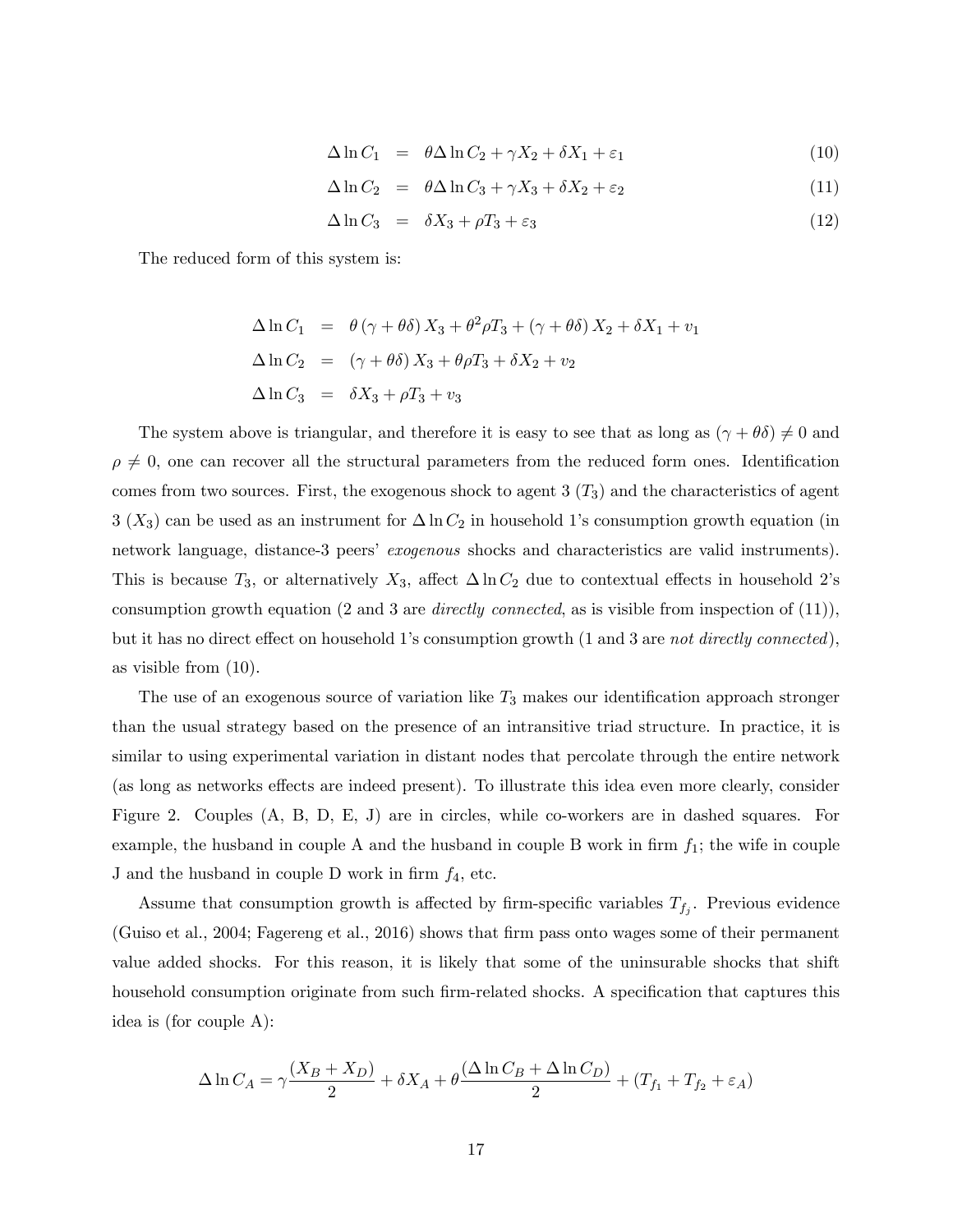Note that the endogeneity of peers' consumption comes from sharing common firm shocks:

$$
\Delta \ln C_B = \gamma \frac{(X_A + X_E)}{2} + \delta X_B + \theta \frac{(\Delta \ln C_A + \Delta \ln C_E)}{2} + (T_{f_1} + T_{f_3} + \varepsilon_B)
$$
  

$$
\Delta \ln C_D = \gamma \frac{(X_A + X_J)}{2} + \delta X_D + \theta \frac{(\Delta \ln C_A + \Delta \ln C_J)}{2} + (T_{f_2} + T_{f_4} + \varepsilon_D)
$$

However, this also shows that one can use  $T_{f_3}$  and  $T_{f_4}$  as possible valid instruments. A shock faced by firm  $f_3$  affects the wage of the wife in couple B, and hence the consumption of couple B. This changes the consumption of couple A through the network effect, but (importantly) not through the common firm effect shared by A and B (firm  $f_1$ ).

#### 4.1.2 A More General Model

The more general case requires matrix notation but the intuition given in the example above carries through identically. We generalize Bramoullé et al. (2009)'s identification argument (which applies to the individual level case) to our household level case. The multiple network case is also discussed elsewhere (i.e., Goldsmith-Pinkham and Imbens (2013)).

We allow the spouses' coworkers to have separate endogenous and exogenous effects on household consumption growth. This describes well our data, which are a combination of household level variables, i.e., income and wealth (and therefore consumption), as well as individual level variables such as occupation, education, etc.

The model primitives are as follows:

- Household Level Variables: **c** is the  $(N \times 1)$  vector of household (log) consumption.
- Individual Level Variables:
	- $-\mathbf{X}$  is a  $(2N \times k)$  matrix of an individual's characteristics. For simplicity of notation, we focus on the  $k = 1$  case. Just out of convention, we order the husband characteristics in each couple in the first  $N$  rows, followed by the wives' characteristics in each couple in the remaining N rows, i.e.  $\mathbf{X} = (\mathbf{X}_h \ \mathbf{X}_w)^\prime$ . However we note that the X can contain the firm level exogenous shock.
	- Let also  $\mathbf{S}_h$  ( $\mathbf{S}_w$ ) be a transformation  $(2N \times N)$  matrix that maps households into husbands (wives). Given our conventional ordering,  $S_h = (I \ 0)'$  and  $S_w = (0 \ I)'$ . Hence  $\mathbf{S}_h \mathbf{X}$  (respectively,  $\mathbf{S}_w \mathbf{X}$ ) will be the vector of husband's (wife's) exogenous characteristics.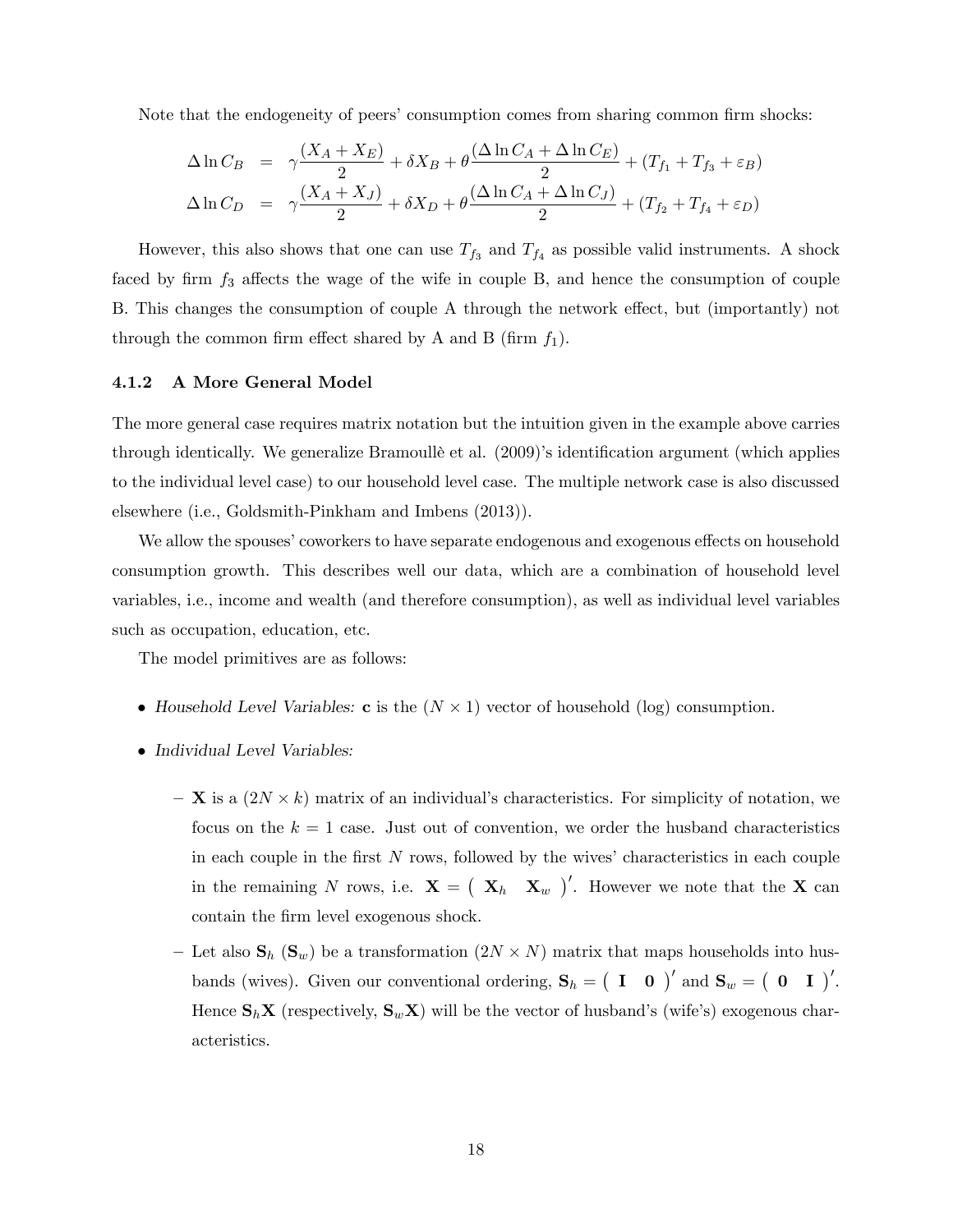- Let **D** be the  $(2N \times 2N)$  social network at the person level. The generic element of **D** is:

$$
d_{i^lj^m} = \{ 1 \text{ if } i^l \text{ connected to } j^m \text{ (for } l, m = \{h, w\})
$$

where as before  $i^h$  and  $i^w$  denote husband and wife in household i, respectively, and  $d_{i l i m} = 0$  for  $l, m = \{h, w\}$ . The number of connections for a generic individual  $i^{l}$  is given by  $n_{i} = \sum_{m=\{h,w\}} \sum_{j=1}^{N} d_{i} t_{j}^{m}$ .<sup>13</sup>

- Call **n** the  $(2N \times 1)$  vector with generic element  $n_{i}$ . The row-normalized adjacency matrix is:  $\mathbf{G} = diag(\mathbf{n})^{-1} \mathbf{D}$  with generic element  $g_{i^l j^m} = n_{i^l}^{-1} d_{i^l j^m}$ .
- Given this notation,  $S_h'G(S_h + S_w) = G_h$  is the husband-induced household network, with typical entry given by  $\sum_{m=\{h,w\}} g_{i^h j^m}$ , and identifies the households who are connected to the husbands (wives) of the  $N$  households in our sample (symmetrically,  $\mathbf{S}_w' \mathbf{G} (\mathbf{S}_h + \mathbf{S}_w) = \mathbf{G}_w$  is the wife-induced household network). Hence  $\mathbf{G}_h$ c  $(\mathbf{G}_w \mathbf{c})$  is the vector of husband's (wife's) peers' log consumption.
- Similarly  $\mathbf{S}_h$ **GX** ( $\mathbf{S}_w$ **GX**) is the vector of the husband's (wife's) peers' exogenous characteristics.

Given this notation, the matrix equivalent of  $(8)$  can be written (omitting the constant terms for simplicity) as:

$$
\Delta \mathbf{c} = (\theta_1 \mathbf{G}_h + \theta_2 \mathbf{G}_w) \Delta \mathbf{c} + (\mathbf{S}_h' \mathbf{G} \gamma_1 + \mathbf{S}_w' \mathbf{G} \gamma_2 + \mathbf{S}_h' \delta_1 + \mathbf{S}_w' \delta_2) \mathbf{X} + \boldsymbol{\xi}
$$
(13)

If  $(I - (\theta_1G_h + \theta_2G_w))$  is invertible, we can use the Neumann series expansion of a matrix (Meyer (2000), p. 527) to write:

$$
(\mathbf{I} - (\theta_1 \mathbf{G}_h + \theta_2 \mathbf{G}_w))^{-1} = \sum_{k=0}^{\infty} (\theta_1 \mathbf{G}_h + \theta_2 \mathbf{G}_w)^k
$$
  
=  $\mathbf{I} + (\theta_1 \mathbf{G}_h + \theta_2 \mathbf{G}_w) + (\theta_1 \mathbf{G}_h + \theta_2 \mathbf{G}_w)^2 + ...$  (14)

which is satisfied as long as  $|\theta_1| + |\theta_2| < 1^{14}$ 

<sup>&</sup>lt;sup>13</sup>A generalization of this is weighting the influence of different connections differently, i.e.,  $\tilde{n}_{i}$  =  $\sum_{j=1}^N d_{i}l_j m \omega_{i}l_j m$ . This is what we do in the empirical analysis.

<sup>&</sup>lt;sup>14</sup>To see this, assume that  $\alpha$  is a scalar, and **A** and **B** are two square matrices. The sufficient condition for ensuring  $\left(\mathbf{I}-\alpha\mathbf{A}\right)^{-1}=\sum\limits_{i=1}^{\infty}% \alpha_{i}\left(\mathbf{I}-\alpha\mathbf{A}\right).$  $\sum_{k=0}^{\infty} (\alpha \mathbf{A})^k$  is that  $\|\alpha \mathbf{A}\| < 1$  (see Meyer, 2000). The condition in the text uses the properties that:  $\|\alpha A\| = |\alpha| \|A\|$  and  $\|A + B\| \le \|A\| + \|B\|$ . Moreover, we use the fact that  $\|G_h\|_{\infty} = \|G_w\|_{\infty} = 1$  because of rownormalization of the adjacency matrix. Hence, the condition  $\|\theta_1\mathbf{G}_h + \theta_2\mathbf{G}_w\| < 1$  is clearly satisfied if  $|\theta_1| + |\theta_2| < 1$ .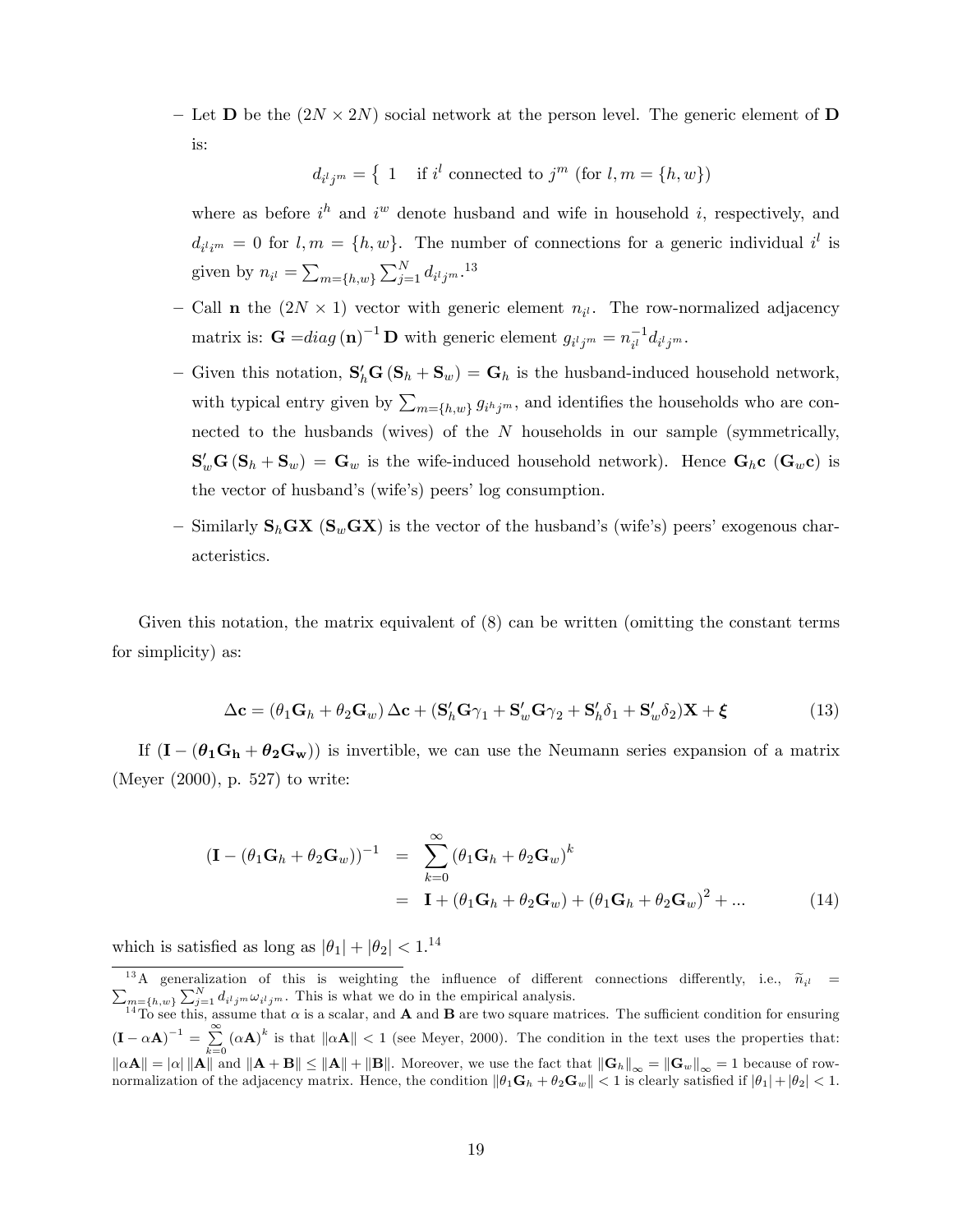The reduced form of (13) is obtained replacing (14) (for  $k = 1$ , which results in a first-order "approximate" inverse) into (13):

$$
\begin{array}{ll}\Delta\mathbf{c} & \approx & (\mathbf{S}_h'\mathbf{G}\boldsymbol{\gamma}_1 + \mathbf{S}_w'\mathbf{G}\boldsymbol{\gamma}_2 + \mathbf{S}_h'\boldsymbol{\delta}_1 + \mathbf{S}_w'\boldsymbol{\delta}_2)\mathbf{X} \\[1mm] & + \left(\theta_1\mathbf{G}_h + \theta_2\mathbf{G}_w\right)\left(\mathbf{S}_h'\mathbf{G}\boldsymbol{\gamma}_1 + \mathbf{S}_w'\mathbf{G}\boldsymbol{\gamma}_2 + \mathbf{S}_h'\boldsymbol{\delta}_1 + \mathbf{S}_w'\boldsymbol{\delta}_2\right)\mathbf{X} + \mathbf{v}\end{array}
$$

The interesting part of the identification argument is that one derives identification power from the cross-products between the different  $G$  matrices (in the case considered by Bramoullè et al.  $(2009)$ , the population is made of single individuals, hence identification comes only from powers of the adjacency matrix). In the equation above all the parameters of interest are separately identified as long as  $S_h'G$ ,  $S_w'G$ ,  $S_h'$ ,  $S_w'$ ,  $G_hS_h'G$ ,  $G_wS_w'G$ ,  $G_hS_h'$  and  $G_wS_w'$  are linearly independent. This essentially translates into the exogenous characteristics of peers of distance-3 being valid instruments.

As mentioned above, the advantage of the Euler equation specification  $(8)$  is that first-differencing removes all fixed effects for the members of household  $i$ . One may be worried that while first differencing removes household fixed effects, it does not necessarily remove network effects. For example, all workers in a given plant face a common shock due to poor firm performance. Call  $f_{i^h(t)}$  and  $f_{i^w(t)}$  the plant-specific effects for husband and wife in period t, and assume:

$$
\xi_{it} = \Delta f \left( i^w \right)_t + \Delta f \left( i^h \right)_t + v_{it} \tag{15}
$$

Our firm-specific instruments are designed to capture precisely these kind of shocks. However, it may still be possible to have unobserved network effects correlated with our instruments. We consider two approaches. In the first, we restrict our analysis to a sample of firm stayers. If the network effect is constant over time  $(f_{i^j(t)} = f_{i^j(t-1)}$  for  $j = \{h, w\})$ , first differencing eliminates the firm-related effects for those who do not change employer.<sup>15</sup> Our second approach uses the whole sample and adds fixed effects for the "transitions"  $\Delta f (i^w)_t$  and  $\Delta f (i^h)_{t}$ .<sup>16</sup>

### 5 Results

#### 5.1 Data Example: A Danish Network

Identification requires availability of co-workers of co-workers' spouses (or distance-3 nodes). To see graphically what this entails, consider Figure 2, where we plot a stylized network resembling

 $15$ Of course, mobility across firms may be endogenous, and for this reason one may need to control for selection into staying with the same employer. Unfortunately, we do not have powerful exclusion restrictions to perform this exercise credibly.

<sup>&</sup>lt;sup>16</sup>Hence we assume stationarity, or  $\Delta f(i^j)_t = \Delta f(i^j)_s$  for  $j = \{h, w\}$  and all s, t.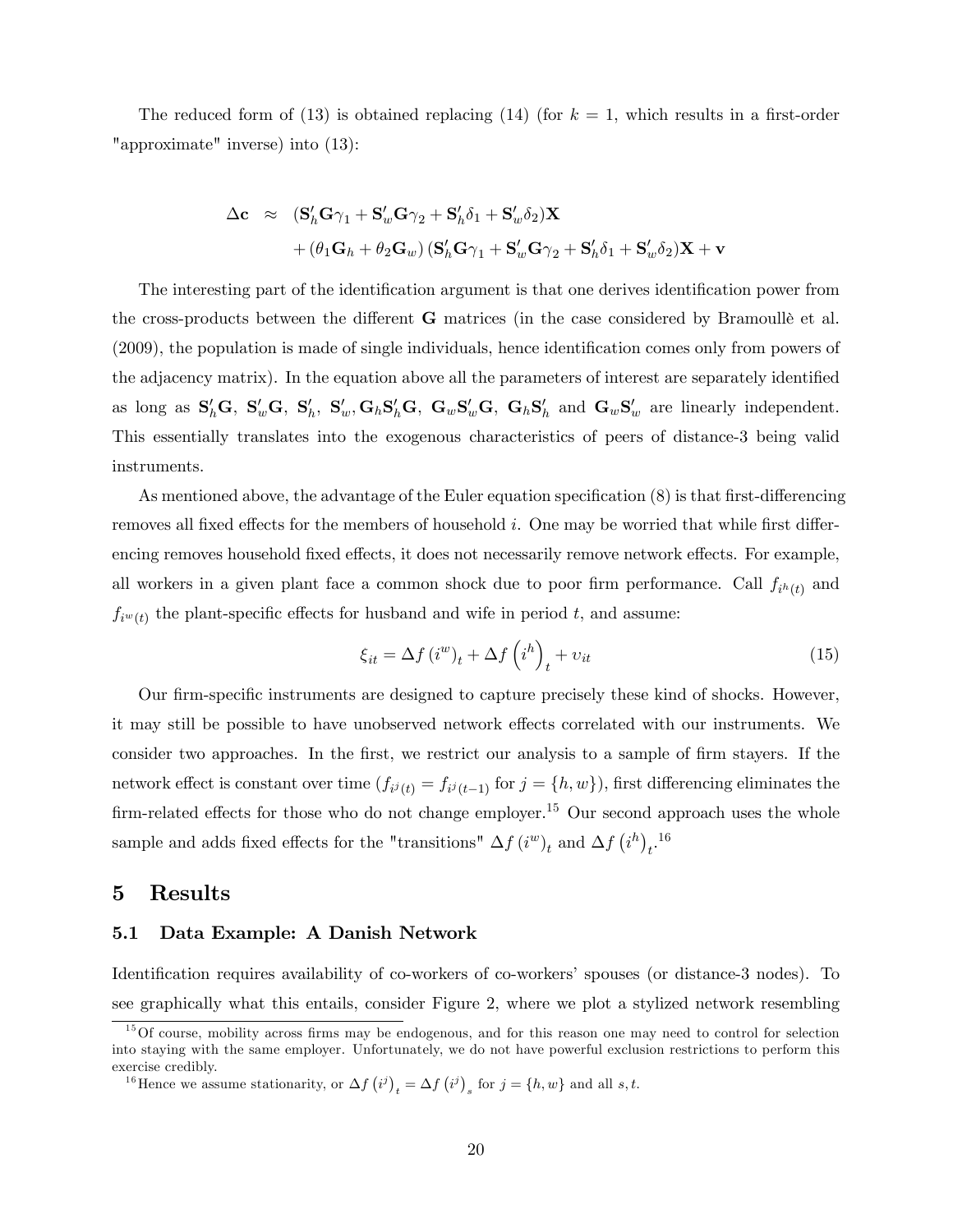what we see in our data. The red symbols are individuals working in a small firm which we call  $S$ (10 employees). The blue symbols next to (some of) the red symbols represent spouses, some of whom are employed at other firms. For example, 5 and 6 are a family unit, indicated by the cross marker, person 5 works at  $S$  while the spouse works at firm  $A$ , where (s)he has 134 co-workers. Note also that S employs some single workers (persons  $15, 17$  and  $19$ ), as well as individuals with non-employed spouses (persons 3, 7 and 11).

Who are distance-3 co-workers? Consider again the family unit composed of 5 and 6. In our specification  $(8)$ , the consumption growth of this family unit depends on the average consumption growth of person 5's co-workers (i.e., the consumption of  $11+12$ ,  $7+8$ ,  $15$ , etc.) and on the average consumption growth of person 6's co-workers (i.e., the consumption of the family units in firm  $A$ ). Moreover, it will depend on contextual effects, etc...

In the network jargon, a distance-x peer is an individual who is at least x-nodes away from the reference node. Since consumption is a household activity, our reference node is going to be a household rather than an individual. Hence, the distance-1 peers of family  $5+6$  are the co-workers of 5 in firm S and the co-workers of 6 in firm A. These are the ones who contribute to the construction of  $\overline{\ln C^h}$  and  $\overline{\ln C^w}$ , respectively. Distance-2 peers are the spouses of person 5's co-workers in firm  $S$ , as well as spouses of person 6's co-workers in firm  $A$ . Finally, distance-3 peers are individuals working in firms  $B, C$ , and  $D$ , as well as the co-workers of the spouses of person 6's co-workers. The endogeneity problem is solved by using as instruments the Örm-level shocks and the average  $X$ 's of the distance-3 peers of the household.

In the empirical analysis we focus on couples where both spouses work. This is not a strong restriction given the high female participation rate in Denmark (above 80% in our sample period). However, we do face a series of difficulties when it comes to data construction. First, we need to exclude couples that work in the same plant. Second, when we deal with multi-worker firms (which is the norm), we have to choose whether to construct average peers' consumption using simple or weighted averages, where the weights might depend on occupation and education. Third, a potential concern is that of assortative mating within the household and the firm. We can think of this problem as generating unobserved household heterogeneity, which we deal with by differencing the data as in  $(8)$ . Finally, we need to avoid "feedback network effects". Suppose that persons 1 and 3 work at firm  $i$  and their spouses 2 and 4 work at another firm k (this is not an unlikely case given the important role of job search networks, see Montgomery (1991), Pistaferri (1999), Pellizzari (2010)). In our scheme the consumption of  $1+2$  depends on the consumption of  $3+4$ . The way we construct the instrument would imply using the exogenous characteristics, or firm level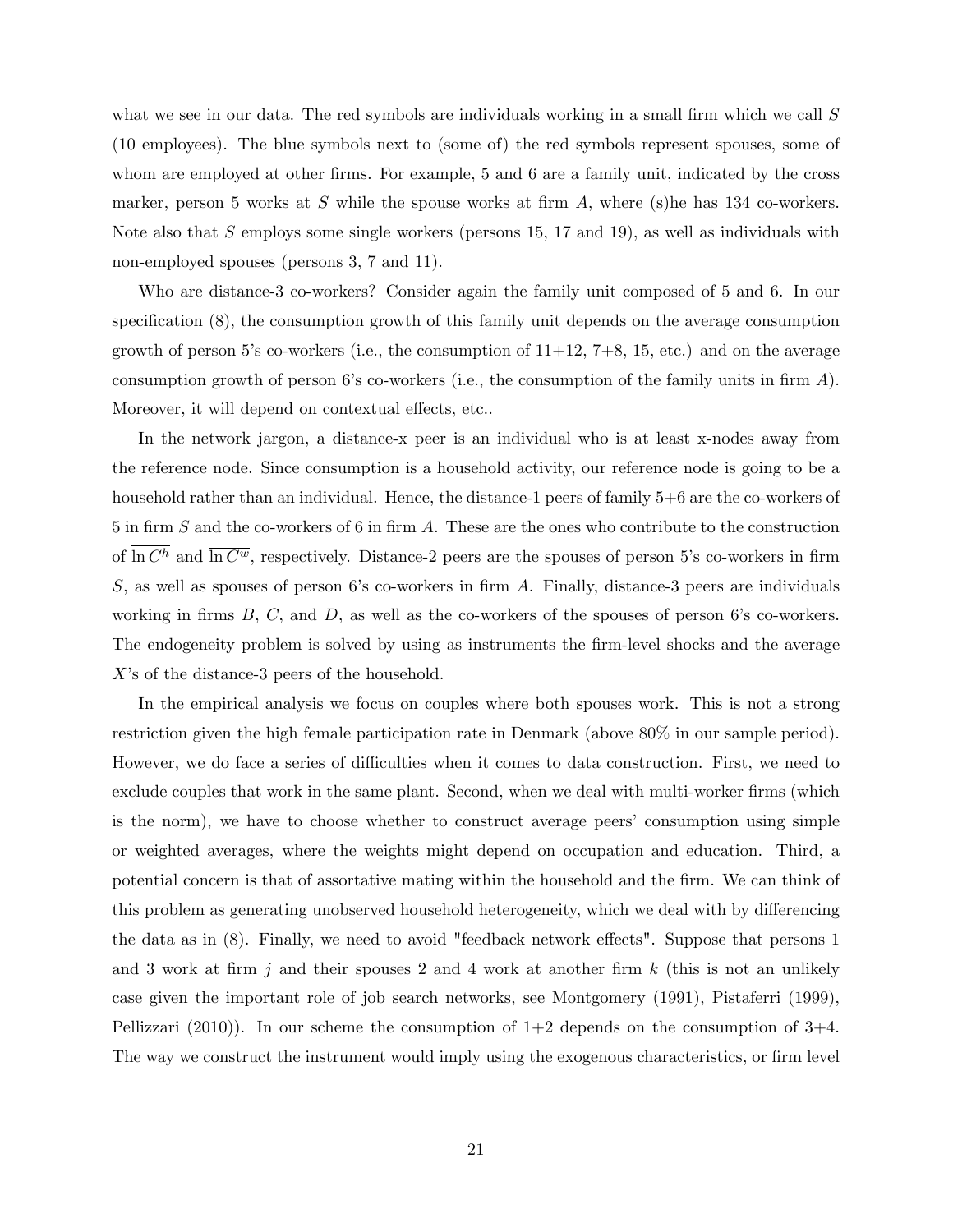shocks of  $1+2$  as instrument for the consumption of  $3+4$ , which will violate the exclusion restriction condition. We make sure to discard those cases when constructing our instruments.

#### 5.2 Network Statistics

Before presenting the estimation results, we provide some descriptive statistics on the network data. It is useful to recall the structure of the network we create. We start by selecting households where both husband and wife work ("household network line"). Their distance-1 peers are their coworkers ("Örm network line"). Their distance-2 peers are the spouses of their co-workers (distance 1), if they are married and if the spouses work ("household network line" again). Their distance-3 peers are the co-workers of the spouses of their co-workers ("Örm network line" again). Note that when we move along the household network line we are bound to get fewer nodes than when we move along the firm network line, simply because people can only have one spouse, but they can have multiple co-workers.

We consider several definitions of a co-worker. Our baseline definition takes individuals working in the same plant and weights more those with a similar occupation and level of education. The weights are constructed as follows. We first allocate individuals to five education groups (compulsory schooling, high school degree, vocational training, college degree, Masterís degree or PhD) and three occupation groups (blue collar, white collar, manager). We order education from the lowest to the highest level  $(E = e$  for the e-th education group,  $e = \{1...5\}$  and occupation from the lowest (blue collar) to the highest level (manager)  $(O = o, o = \{1, 2, 3\})$ . Next, we define a variable called "degree of separations" between any two individuals i<sup>s</sup> and  $j^m$  as  $d_{i^s j^m} =$  $(|E_{i^s}-E_{j^m}|+|O_{i^s}-O_{j^m}|)$ . Hence if  $i^s$  is a blue collar high school dropout  $(E_{i^s}=2,O_{i^s}=1)$ and j a college graduate manager  $(E_{j^m} = 5, O_{j^m} = 3), d_{i^s j^m} = 5$ . For individuals with the same education and occupation,  $d_{i^s j^m} = 0$ . We then create a quadratic weight variable

$$
\omega_{i^sj^m} = \left(d_{i^sj^m} + 1\right)^{-2} \tag{16}
$$

and use it to generate weighted sums and averages. For example, household  $i$  wife's average consumption peers is given by:

$$
\overline{\ln C_{it}^w} = \left(\sum_{j^m, j^m \neq i^w} \omega_{i^w j^m}\right)^{-1} \sum_{j^m, j^m \neq i^w} \omega_{i^w j^m} \ln C_{jt}
$$

where  $j^m$  is the member m of family  $j$   $(m = \{h, w\})$ . We adopt a similar weighting procedure for the creation of the contextual variables.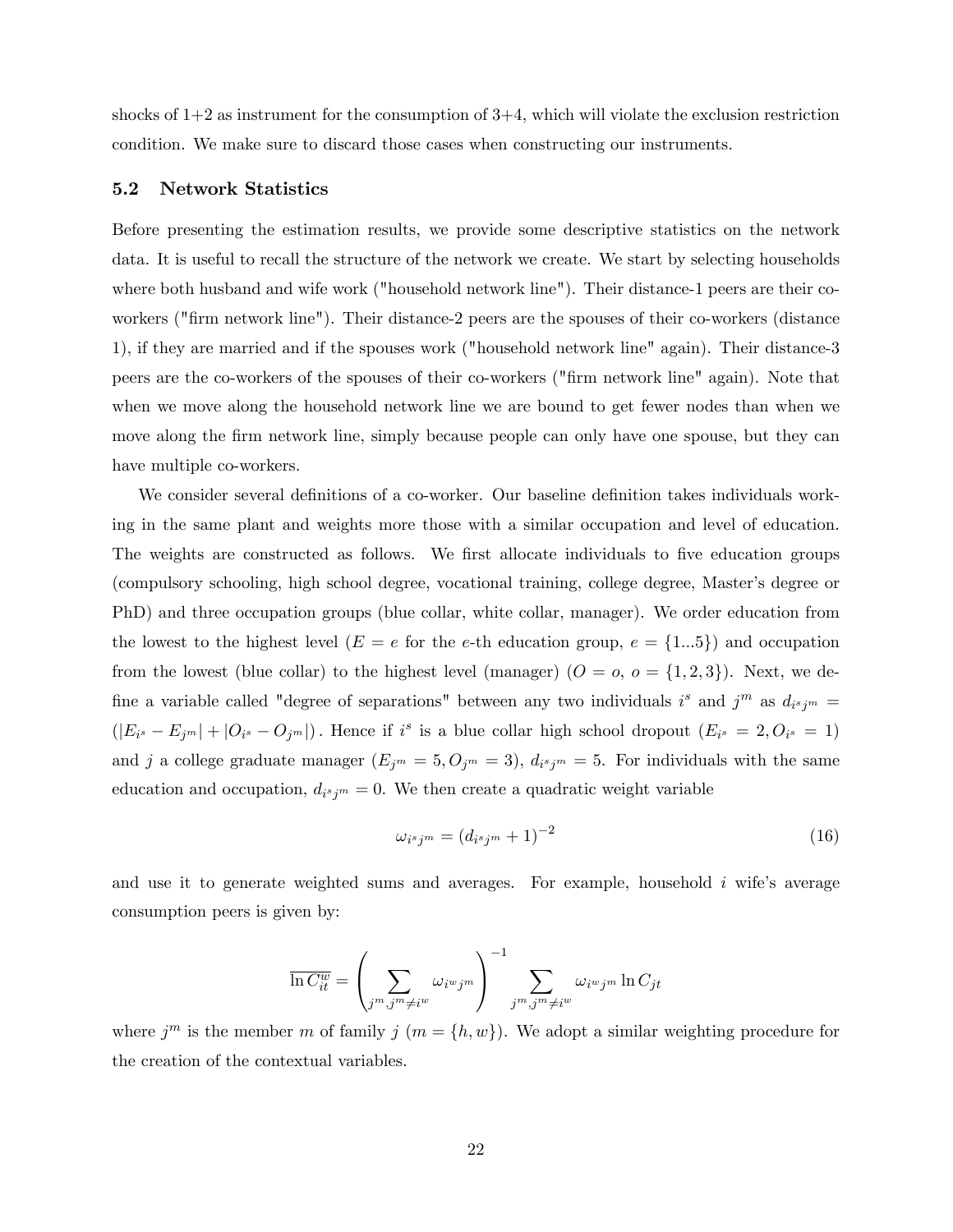Using a weighted adjacency matrix serves two purposes: (a) some nodes might be more  $\ddots$ fluential" in affecting behavior; (b) they add variation to our right hand side variable. The use of a similarity index is also consistent with the homophily literature (Currarini et al. (2011)). Since weight assignment is arbitrary, in the Appendix we present results under alternative weighting procedures: (a) using a linear similarity weight  $\omega_{i^s j^m} = (d_{i^s j^m} + 1)^{-1}$ , where  $d_{i^s j^m}$  has been defined above, and (b) using a much sharper weighting scheme where only co-workers in the same occupation and educational category are (equally) weighted while all other co-workers are given zero weight.

Our networks span the entire Danish economy (or, more precisely, the part of the Danish economy that is observed working in firms). Looking at Table 3, we note that husbands have on average about 73 distance-1 (weighted) peers (or co-workers), while wives tend to work in larger firms (or in the public sector), with an average distance-1 peer network size of 95 (weighted) coworkers. When looking at distance 2 peers, the numbers are only slightly larger (average sizes are 90 and 119 for husbands and wives, respectively). Finally, to Önd distance-3 peers we again move along the firm network line and reapply the appropriate weighting scheme. Since wives have on average 119 co-workers and 95 of them have valid nodes (spouses who work), the expected number of distance-3 peers is therefore around 11,500. In practice, there are slightly more (around 14,870) due to a long right tail effect induced by skewness in firm size. In principle, the farther we move from the center, the larger the network size. In practice, this is bounded by the size of the economy.

In the remaining part of Table 3 we present the average characteristics of co-workers and of distance 3-peers. As one would expect these characteristics are in line with the characteristics of the population in Table 1, as there is nothing specific about being a distance-2 or  $3$  node.

Identification of the parameters of interest relies upon variation in two main blocks: (i) changes in the composition of the workforce identified as distance-3 peers, in terms of their average age, education, gender and so on; and (ii) economic shocks to distance 3 peers' workplace, i.e. growth in the number of employees, a change in the firm type (such as transition from a private equity to a publicly traded company), etc.. It is worth pointing out that while individual characteristics are quite similar in the general population and at the various distance nodes (indicating lack of significant sorting of "different" people in larger firms), for the way we identify distance 3 nodes, there is a higher likelihood of observing them in larger Örms, potentially including the public sector (which employs during our sample period almost 50% of our population, as can be seen from the bottom right part of Table 3). We can also notice that our firm-level IV's identify firms that have faster growth than the whole population, are more likely to be located in the public sector, and are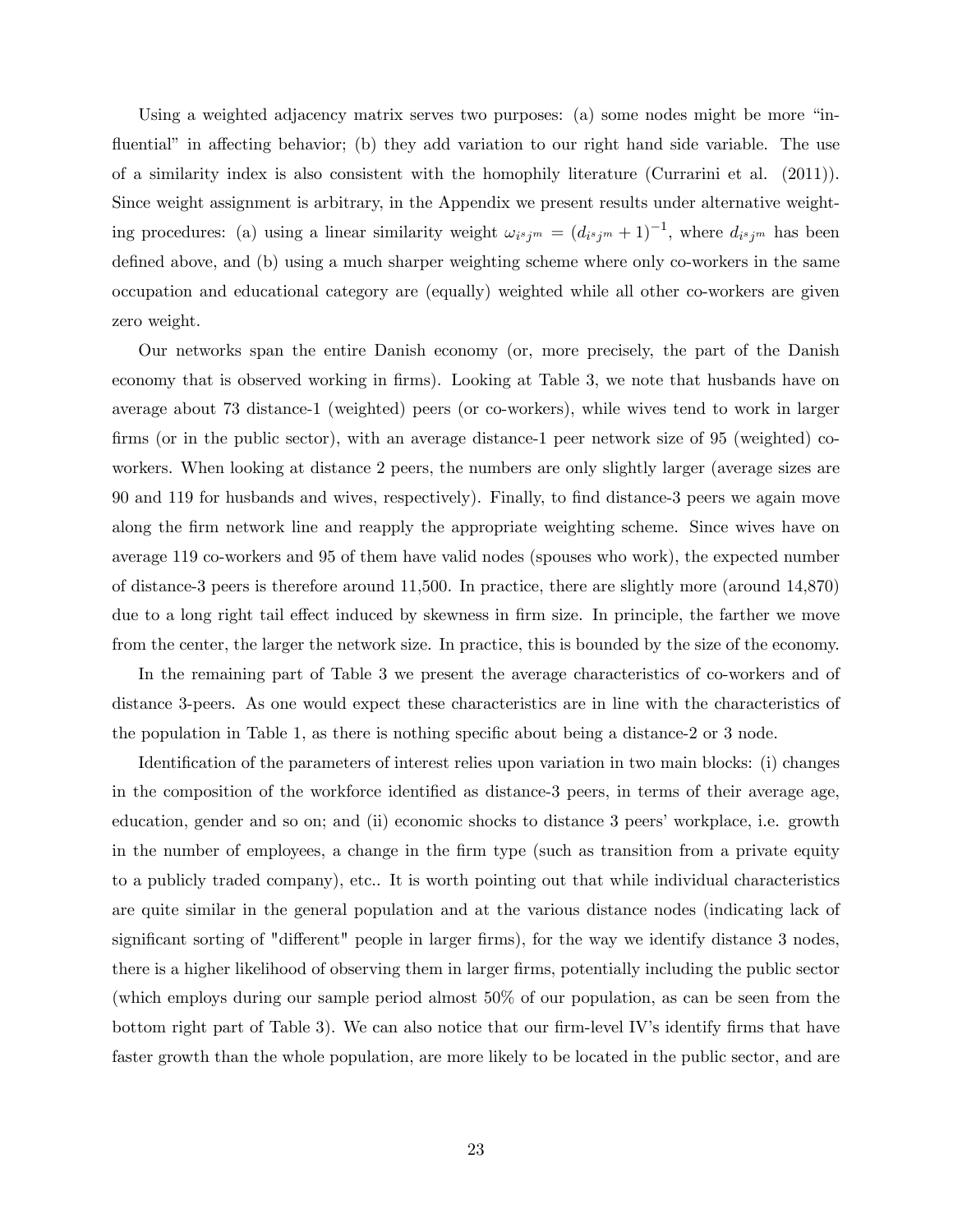less likely to be limited liability companies.

#### 5.3 Euler Equation Estimates

The main specification we adopt follows from the Euler equation  $(8)$ :

$$
\Delta \ln C_{it} = \alpha + \theta_1 \Delta \overline{\ln C_{it}^w} + \theta_2 \Delta \overline{\ln C_{it}^h} + \gamma_1 \overline{X_{it}^w} + \gamma_2 \overline{X_{it}^w} + \delta_1 X_{it}^w + \delta_2 X_{it}^h + \xi_{it}
$$

where C is household real consumption per-adult equivalent and  $\xi_{it}$  takes the form described in (15). We use the LIS equivalence scale, i.e.,  $\sqrt{n_{it}}$  where  $n_{it}$  is family size. The set of exogenous characteristics  $(X)$  include: household controls (dummies for region of residence,<sup>17</sup> number of children aged 0 to 6, and number of children aged 7 to 18), individual controls (age, age squared, years of schooling, dummies for blue collar, white collar, manager, industry dummies,<sup>18</sup> a public sector dummy, firm size, firm-specific size growth, and firm legal type<sup>19</sup>), separately for husband and wife. We use the following contextual controls: age, age squared, years of schooling, number of children aged 0 to 6, number of children aged 7 to 18, share of female peers, share of blue collars, white collars, managers. All specifications also include year dummies. We consider two sets of instruments. The first set consists of weighted averages of demographic characteristics of distance-3 peers: age, age squared, years of schooling, share of women, share of blue collars, share of white collars, share of managers, kids aged 0-6, kids aged 7-13. The second set of instruments includes Örm-speciÖc variables of distance-3 peers: Örm size, Örm-speciÖc size growth, Örm type dummies, and a dummy for whether the firm is part of the public sector.

The first three columns of Table 4 present estimates from three different specifications in which we control separately for the husband's and wife's networks. The other three columns re-estimate the same specifications imposing the assumption of a joint household network. Throughout the analysis standard errors are double clustered, with clusters defined by plant/occupation/education for both husband and wife.

In column (1) we present a standard OLS analysis on the first differenced consumption data. There are significant consumption network effects, which are similar for both husband and wife. However, these estimates are subject to some of the usual endogeneity (and reflection) problems. In column  $(2)$  we thus present IV regression estimates using both demographics and firm-specific

<sup>&</sup>lt;sup>17</sup>The regions are: Copenhagen, Broader Copenhagen, Frederiksborg, Roskilde, Vestsjælland, Storstrøm, Bornholm. Fyn, Sønderjylland, Ribe, Vejle, Viborg, Aarhus, Ringkøbing, and Nordjylland.

<sup>&</sup>lt;sup>18</sup>The industries are: Agriculture, fishing and mining; manufacturing; utilities; construction; retail trade, hotels and resturants; transportation, storage and communication; financial intermediation and business; public and personnal services: Other.

<sup>&</sup>lt;sup>19</sup>Firm type are: Limited liability ApS (Ltd.), Publicly traded limited liability  $A/S$  (Inc.), and other.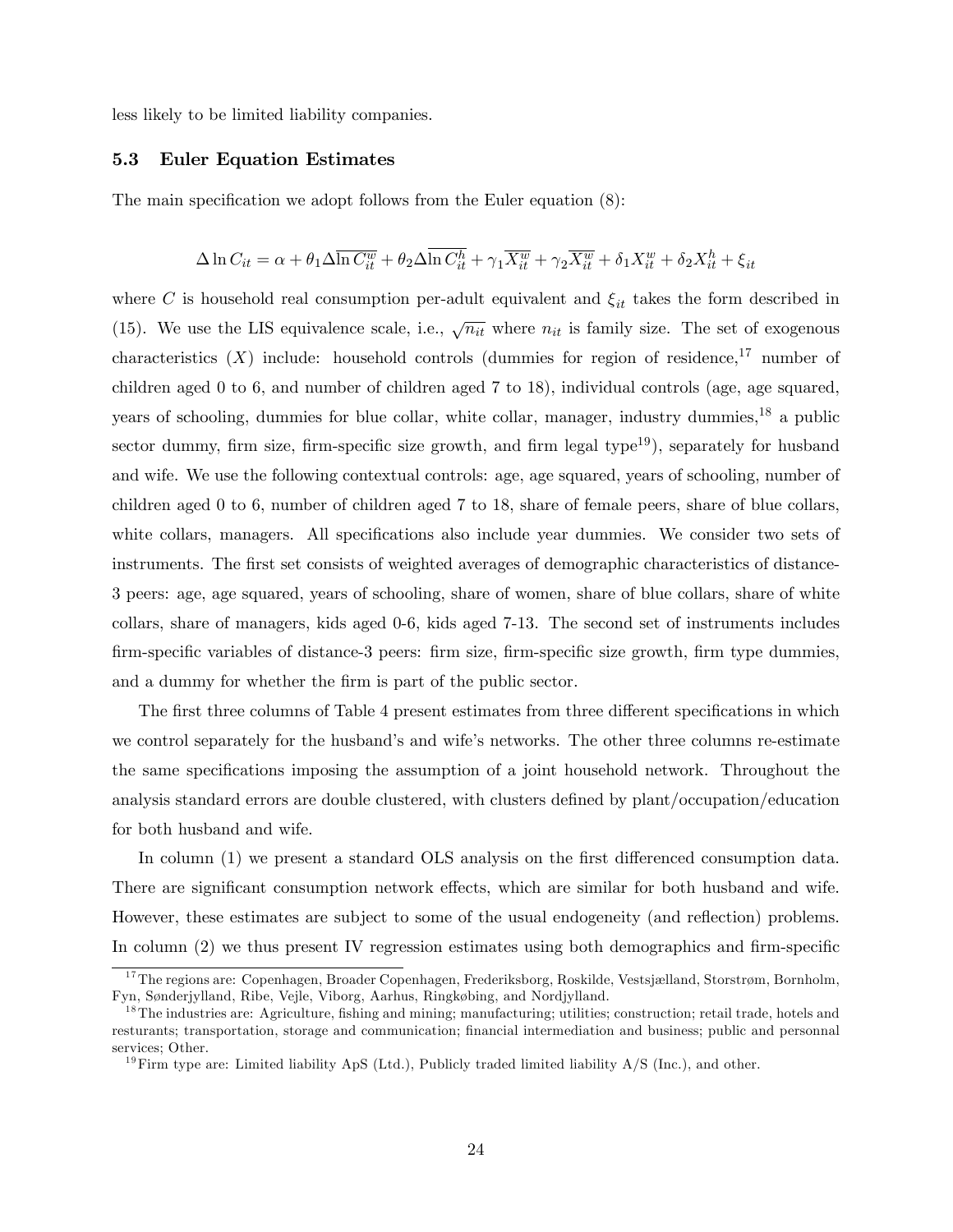instruments, while in column  $(3)$  we use only firm-level instruments. We also present first-stage statistics, which are generally much larger than conventionally acceptable thresholds (even discounting for the unusually large sample sizes).

Our preferred specification is the one in column  $(3)$ , where we only rely on more economically meaningful firm-level instruments. In the IV case we continue to find non-negligible consumption network effects. In column  $(3)$ , the husband's network effect is 0.37 and statistically significant at the 5% level, while the wife's network effect is slightly smaller, 0.3 and significant at the  $10\%$ level. It is important to quantify these effects. A  $10\%$  increase in the average consumption of the wife's (husband's) peers would increase household consumption by  $3\%$   $(3.7\%)$ . However, given network size, this is a fairly aggregate shock - it is equivalent to a 10% simultaneous increase in the consumption of all peers (95 and 73 weighted peers, respectively for wife and husband - see Table 3). A different (and perhaps more meaningful) way of assessing these effects economically is to ask by how much household consumption would increase in response to a 10% increase in the consumption of a *random* peer in his/her network. We estimate this to be  $0.03\%$  in the wife's case and  $0.05\%$  in the case of the husband's.<sup>20</sup>

In monetary terms and evaluated at the average level of consumption, a 10% increase in the consumption of a random peer on the husband's side (corresponding to about  $$5,000$ ) would increase household consumption by about  $$25$  (and  $$1,825$  in the aggregate). On the wife's side, the effect would be \$15 (and \$1,425 in the aggregate). Since individual and aggregate effects may be very different, in Section 6 we attempt to quantify the macroeconomic implications of the network effects we estimate by simulating a number of policy scenarios.

Two things are worth noting. First, in columns  $(1)-(3)$ , the effects of the husband's and wife's network on household consumption are economically very similar. In fact, when we test for the equality of the coefficients between husband and wife  $(H_0 : \theta_1 = \theta_2)$  we cannot reject the null hypothesis of equality (with large p-values) in the more relevant IV models. Given this evidence, in the rest of Table 4 we re-estimate all models imposing that husband and wife belong to a single joint network (columns  $(4)-(6)$ ). The second aspect of the analysis that is worth highlighting is that OLS estimates are smaller than IV estimates. This is surprising given that a pure endogeneity bias would bias OLS estimates upwards. However, measurement error in peersíconsumption may induce a bias that goes in the opposite direction, and it may be larger (in absolute value) than the endogeneity bias. Recall that our OLS specification has already eliminated a lot of the bias coming

<sup>&</sup>lt;sup>20</sup>This calculation is obtained by multiplying the estimated network effect by the probability of a member of the network experiencing the consumption increase (i.e., for the wife the effect is computed as  $0.0032 = \frac{0.3}{95.1}$ , while for the husband is  $0.0050 = \frac{0.37}{73.3}$ .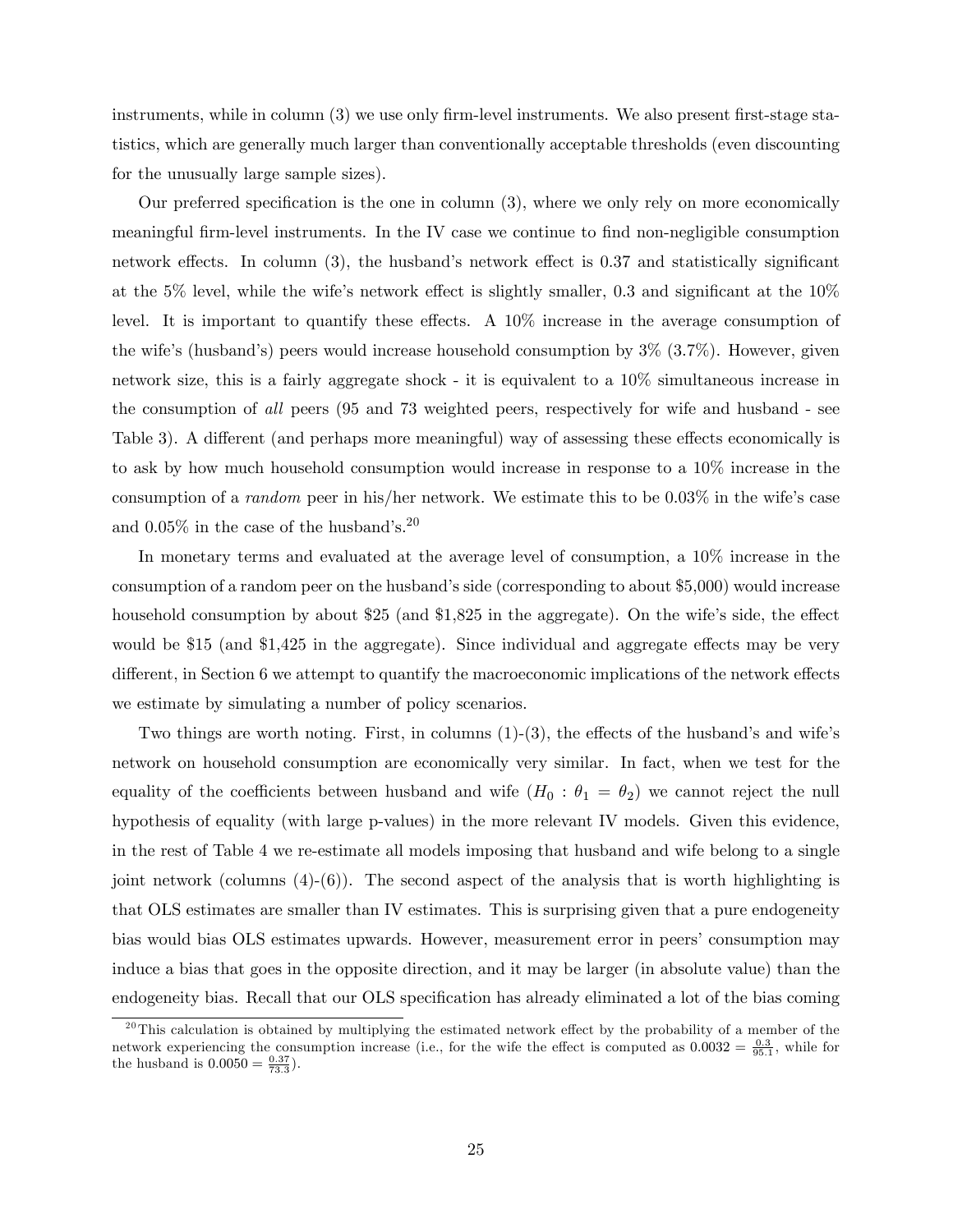from observed and unobservable heterogeneity by first differencing and by the inclusion of a large set of socio-demographic controls. Hence, OLS estimates are more likely to reflect the downward bias of measurement error than the endogeneity upward bias.<sup>21</sup> Moreover, any measurement error in levels is exacerbated by first differencing the data (Hausman and Griliches (1986)). Further, it is possible that OLS is downward bias due to the exclusion bias highlighted by Caeyers and Fafchamps (2015).

Imposing a joint household network (as in columns  $(4)-(6)$ ) results in expectedly precise IV estimates. The joint network effect is estimated to be around  $0.33$  and is statistically significant at the  $1\%$  level. The first-stage F-statistic in our preferred specification (column  $(6)$ ) is 112, which shows that our instruments have strong identifying power. The economic interpretation of the joint network effect is similar to the one presented above. A random peer's  $10\%$  increase in consumption would increase household consumption by 0.04%.

#### 5.3.1 Heterogeneity of network effects

Are network effects heterogeneous? For example, one may believe that effects vary with network size: peer effects may be much more important in a small firm than in a large firm where personal and social contacts can be more diluted. Moreover, peer effects may depend on observables such as (weighted) network size, education, share of women, the business cycle, etc.. The effect of tenure is particularly important, as one may test whether social pressure increases with the time spent with a co-worker (effects may be small at low levels of tenure and larger at high levels of tenure).

In lieu of presenting a Table with regression estimates, Figure 4 shows how the consumption network effect varies with observable characteristics (network size, age, years of schooling, share of women peers, a measure of the business cycle, and tenure). These effects come from IV regressions similar to those in column (6) of Table 4, but with the inclusion of an interaction of the peers' average log consumption with the relevant source of heterogeneity. The graph also plots the upper and lower bounds of a 95% confidence interval. All demographic characteristics refer to the husband (due to his primary earner role).

The first interesting result is that consumption peer effects do not vary significantly with the network size. The effect increases slightly with age, but the effect is very noisy at older ages. Consumption network effects seems also stronger for the low educated and in male-dominated professions. Interestingly, network effects are larger when the economy is booming and smaller during recessions - but estimates are significant only for a growth rate above  $2\%$  or so. Finally,

 $^{21}$ As an informal check, we re-estimated the OLS model without controlling for covariates and find much larger estimates of  $\hat{\theta}_1 = 0.5$  and  $\hat{\theta}_2 = 0.45$ .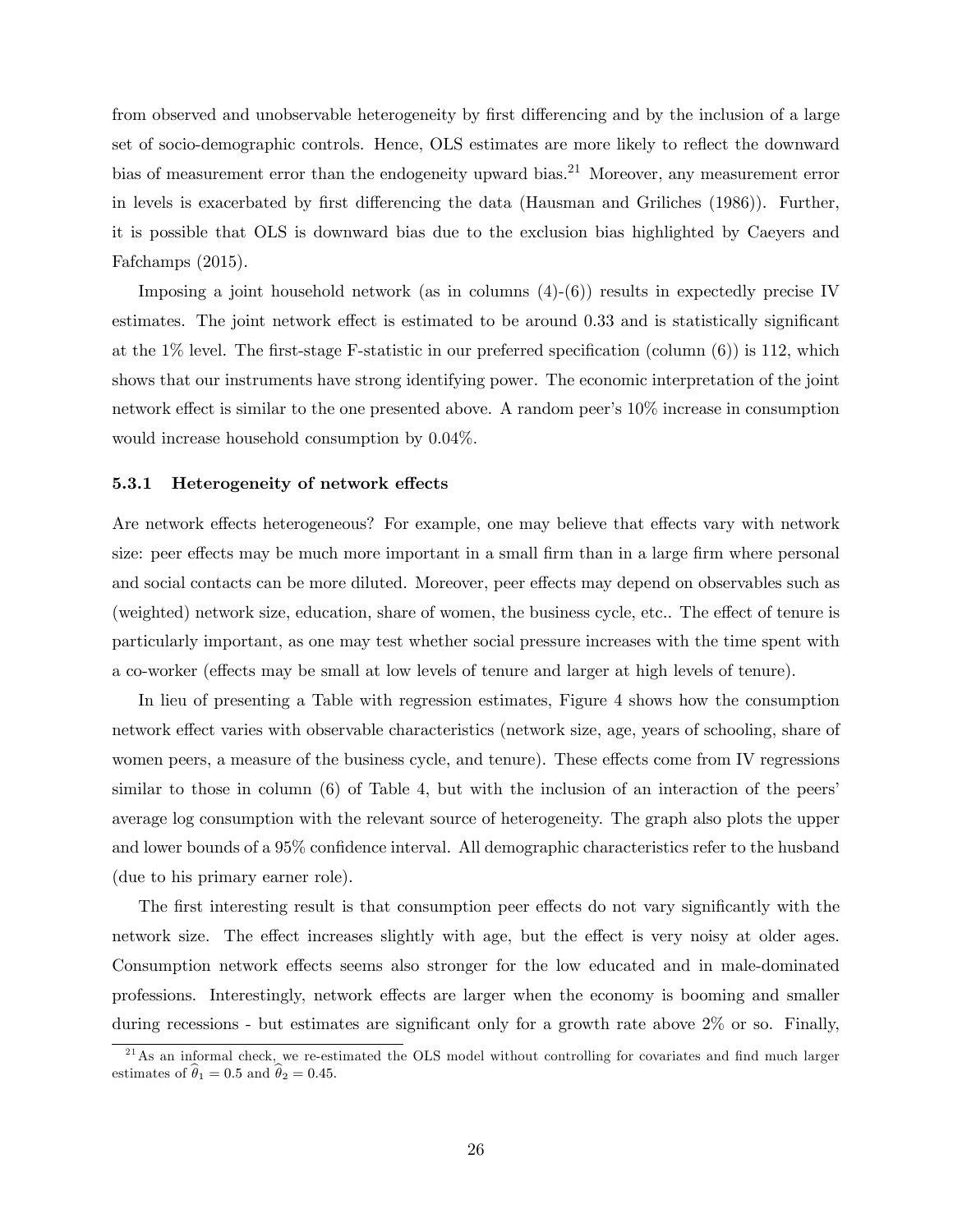we look at the effect of tenure. Unfortunately, our measure of tenure is limited and subject to left-censoring. We hence use a simple dummy for new employee. As expected network effects are present among those who have been in the firm for at least some time, but are statistically and economically absent for newly hired employee, perhaps because these individuals have yet to "learn" about co-workers' consumption choices and habits.

#### 5.3.2 Other Concerns

Table 5 contains the results of a number of specifications designed to address a variety of concerns. Column  $(1)$  reproduces, for comparison, the results of our preferred specification (Table 4, column 6). The first concern is the possibility that the error term may still contain network (correlated) effects which may generate spurious evidence of endogenous effects. To address this issue, we follow two strategies. In column  $(2)$  we focus on a sample of firm stayers, for whom firm fixed effects are differenced out so that they are no longer a concern. In column  $(3)$  we use the whole sample but include fixed effects for all possible cross-firm transitions (and assume stationarity).<sup>22</sup> Reassuringly, looking at stayers or including transition fixed effects leaves the results very similar to the baseline.

Our measure of consumption, based on a budget accounting, may miss capital gains and capital losses, i.e., it may fail to be accurate at the top and bottom of the consumption distribution. In column (4) of Table 5 we present results obtained using a measure of consumption that drops the top and bottom 1% of the consumption distribution. The estimate is essentially unchanged both in magnitude and statistical precision.

In column  $(5)$  to  $(7)$  we use different weighting schemes for co-workers (and report the main features of the networks in Tables A2-A4). Recall that our baseline uses the quadratic weighting scheme (16), which gives more weight to peers with similar education and occupation within the plant. In column (5) we experiment with a linear scheme, while in column (6) we consider a richer quadratic weighting scheme based on education and occupation (as before) but also age (to capture tenure effects). To keep the number of groups within the feasible range, we consider just two age ranges, 40 and less, and more than 40. Finally, in column (7) we use a sharper weighting scheme in which all workers in the same plant and occupation are treated equally (regardless of their education). The estimates of the endogenous effects vary in size across adopted schemes. However, once these estimates are appropriately rescaled for the larger or smaller peer group, the elasticities we obtain are in the same ballpark as those in column (1), and discussed above. For example, a

 $^{22}$ In other words, we include dummies for each possible transition between any two firms in our data. While we do not impose the restriction that transitions from firm  $A$  to  $B$  are the same as transitions from  $B$  to  $A$ , we have to impose that the transition effects are constant over time (stationarity).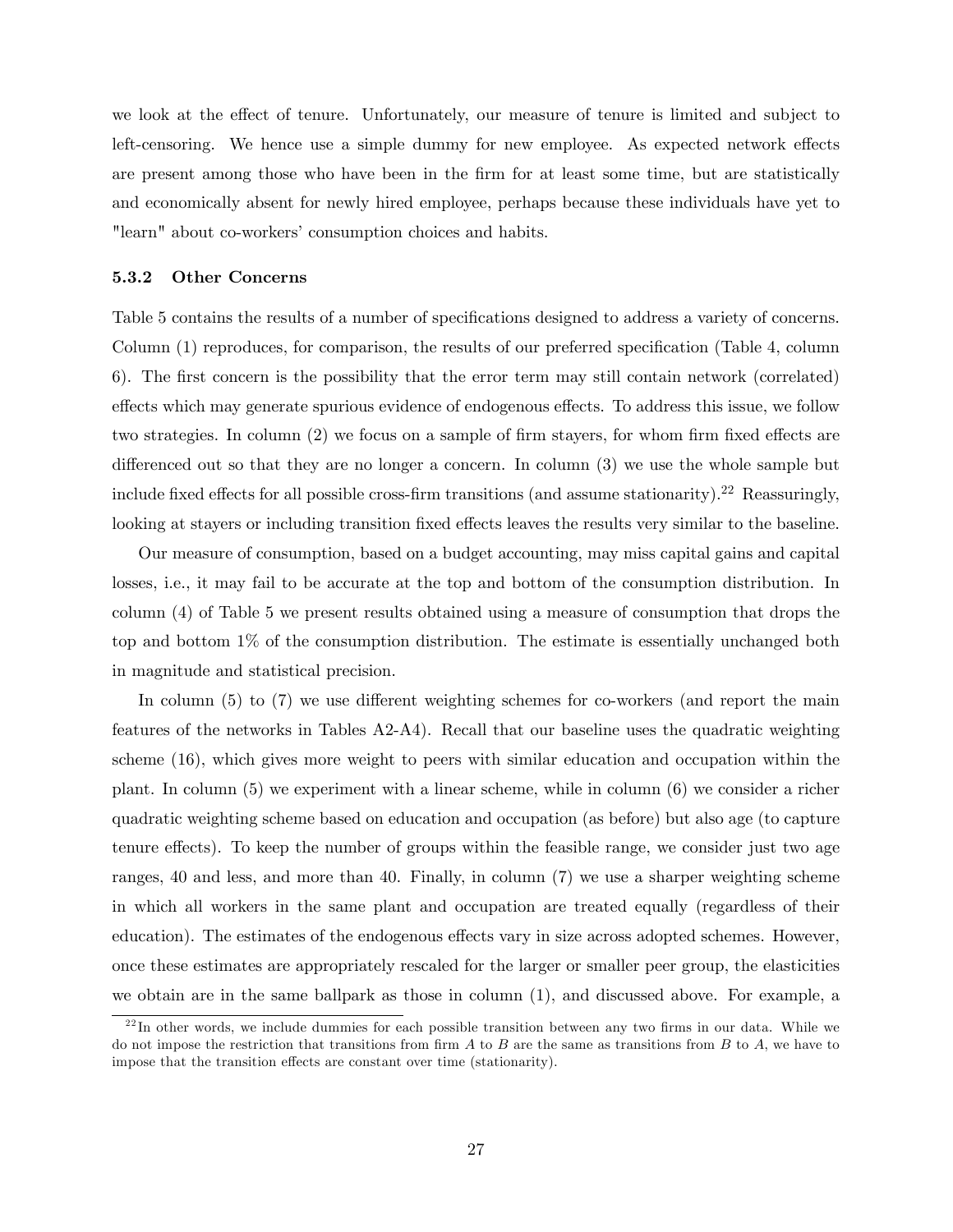$10\%$  increase in the consumption of a random peer produces a 0.05% effect for the linear scheme in column (5), a  $0.053\%$  for the scheme of column (6), and finally a  $0.036\%$  effect for the same occupation scheme in column (7) (as opposed to  $0.04\%$  in the baseline specification).

Bias from correlated effects may come from co-workers suffering similar aggregate shocks. Columns 8 and 9 are designed to further address these concerns. In column (8) we control for neighborhood specific shocks (measured by changes in local unemployment rates), while in column  $(9)$  we control for sector specific shocks (measured by a full set of sector-year dummies). The results remain unchanged.

Finally, can our results still be spurious? There could be some unobserved factors running through the economy which might produce correlation in consumption that have nothing to do with network effects. To assuage these fears, we construct placebo samples where we randomly reassign workers to firms, keeping firm sizes constant. The results, based on 50 replications, are reported in the last column of Table 5. They show that the main estimated effects are not spurious. When individuals are randomly allocated peers, their consumption is independent of that of their randomly allocated peers, with an estimated small network effect of 0.01 and a large standard error.

Overall, we take the series of results presented in Table 5 as quite reassuring. The estimated effects appear robust to several potential sources of bias and change in predictable ways when we change the way we weight co-workers within a plant. The robustness of results is perhaps not surprising, given that our identification strategy uses admittedly exogenous firm shocks, the network structure of households in our sample (which can only be finely reconstructed with the type of data we have available), and a rich set of controls, including household fixed effects and controls for local shocks.

#### 5.4 Demand Estimation

The results presented in the previous section point to the presence of considerable intertemporal distortions on consumer behavior. Table 2 suggests that intertemporal distortions may also be compatible with the presence of intratemporal distortions, which may have very different policy implications, as well as suggesting different theoretical mechanisms.

In this section we follow the structure developed in Section 3.1 and estimate demand equations for "visible" and "non-visible" goods. In particular, we run the following regressions:

$$
\omega_{it}^{j} = X_{it}^{\prime} \alpha_{0j} + \alpha_{1j} \overline{\ln C}_{t} + \beta_{0j} \ln C_{it} + \beta_{1j} \left( \ln C_{it} \times \overline{\ln C}_{t} \right) + v_{it}^{j}
$$
(17)

for  $j = \{V, N\}$ . Neutral goods (which we assume include only food at home) represent the excluded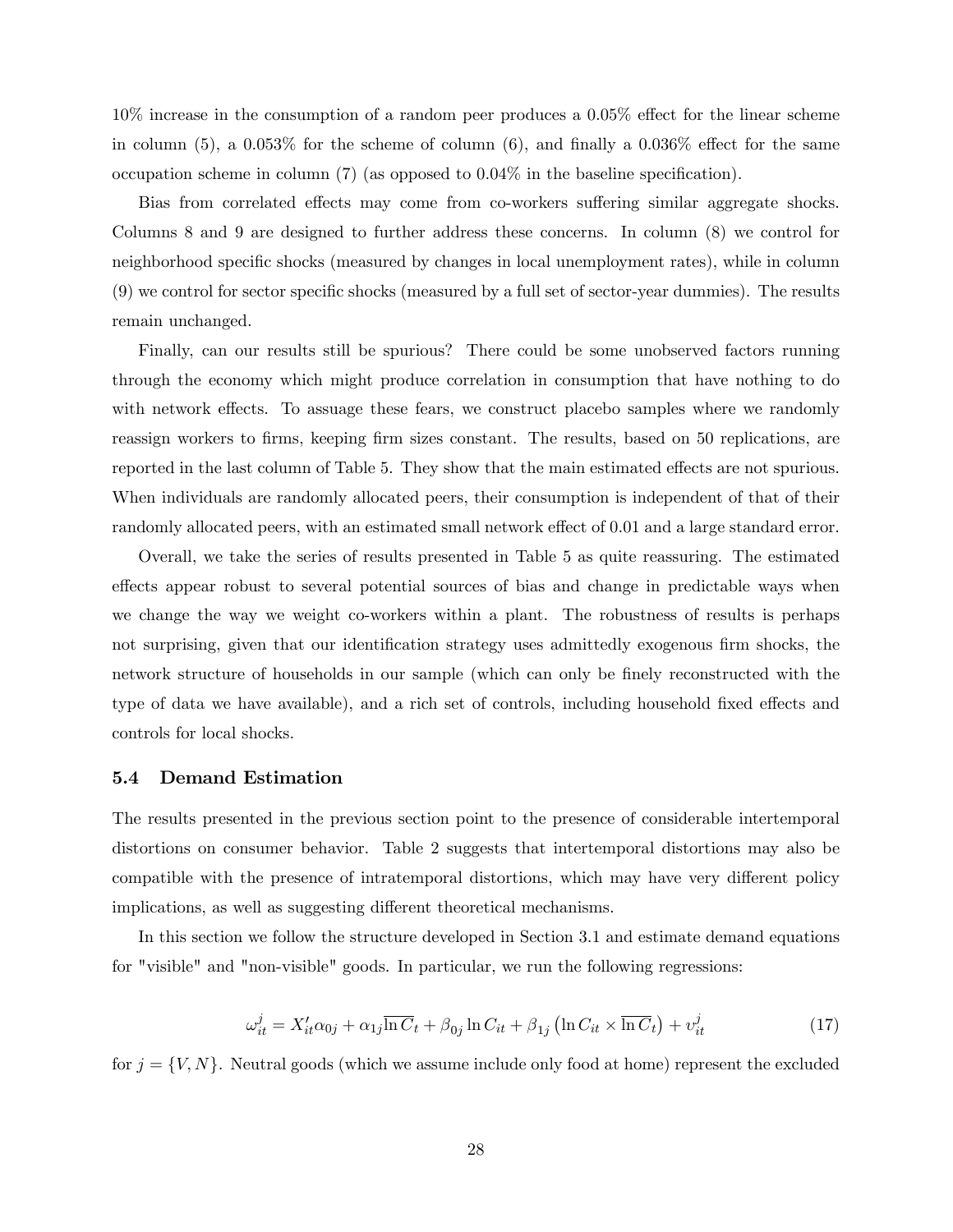category. The detailed categorization of what we include in the three types of goods is presented in Table A1. As discussed in Section 3, we test whether the average consumption peer variables are insignificant determinants of the demand for goods (i.e.,  $\alpha_{1j} = \beta_{1j} = 0$  for all  $j = \{V, N\}$ ), *controlling for* total spending  $\ln C_{it}$ . We also report the results of a simpler specification in which we omit the interaction (and hence assume  $\beta_{1j} = 0$  for all j). This is useful because it allows us to perform a simple test of reshuffling, i.e., testing that  $\alpha_1\gamma\alpha_1\gamma < 0$ .

We report results for two samples. The first sample is all households that can be matched with the tax registry (independently of marital and work status), comprised of 2,438 households (the "ALL" sample). For these households we do not have distance-3 instruments (as this depends on both the work and marital status) and hence we run simple OLS regressions. Our second sample is a perfect match with our tax registry baseline sample, and is hence much smaller given the restrictions we apply for estimation (454 households, or the "MATCH" sample). For these households we can run IV regressions instrumenting peer consumption with distance-3 instruments as in the Euler equation case discussed above.

The results are reported in Table 6. In columns  $(1)-(2)$  we report estimates of  $(17)$  for the "ALL" sample. There is no evidence that conspicuous consumption changes intratemporal allocations. Controlling for total consumption, the marginal effect of peers' consumption,  $\frac{\partial \omega_{jt}}{\partial \ln C_t}$ , is small and statistically insignificant for both visible and non-visible goods. To avoid collinearity problems, in columns (3)-(4) we impose  $\beta_{1j} = 0$ . We now estimate significant main effects for total log consumption (suggesting that visible goods are luxuries and non-visible goods are necessities), but again find no statistically significant effects of peers' consumption. At face value, there is no evidence of reshuffling (the sign of the estimated coefficients,  $\alpha_{1j}$ , is positive in both equations). Note that the results do not depend on the richness of controls used, and are confirmed even when we have no controls in the regression besides total consumption, peers consumption, and their interaction. Finally, the results do not depend on assuming that peers' consumption is exogenous. In columns (5)-(6) we replicate the estimation on the "MATCH" sample, where we can instrument peer consumption with distance-3 exogenous Örm-level shocks and characteristics. The results are qualitatively unchanged (but expectedly less precise in this smaller sample).

There is some inherent arbitrariness in how we classify goods into visible, neutral, and nonvisible categories. To counter this criticism, we disaggregate spending into all the 30 categories considered by Heffetz  $(2011)$ , and run the budget share regression  $(17)$  separately for each good category (imposing again  $\beta_{1j} = 0$  for all j). Figure 5 plots the estimated coefficients (and corre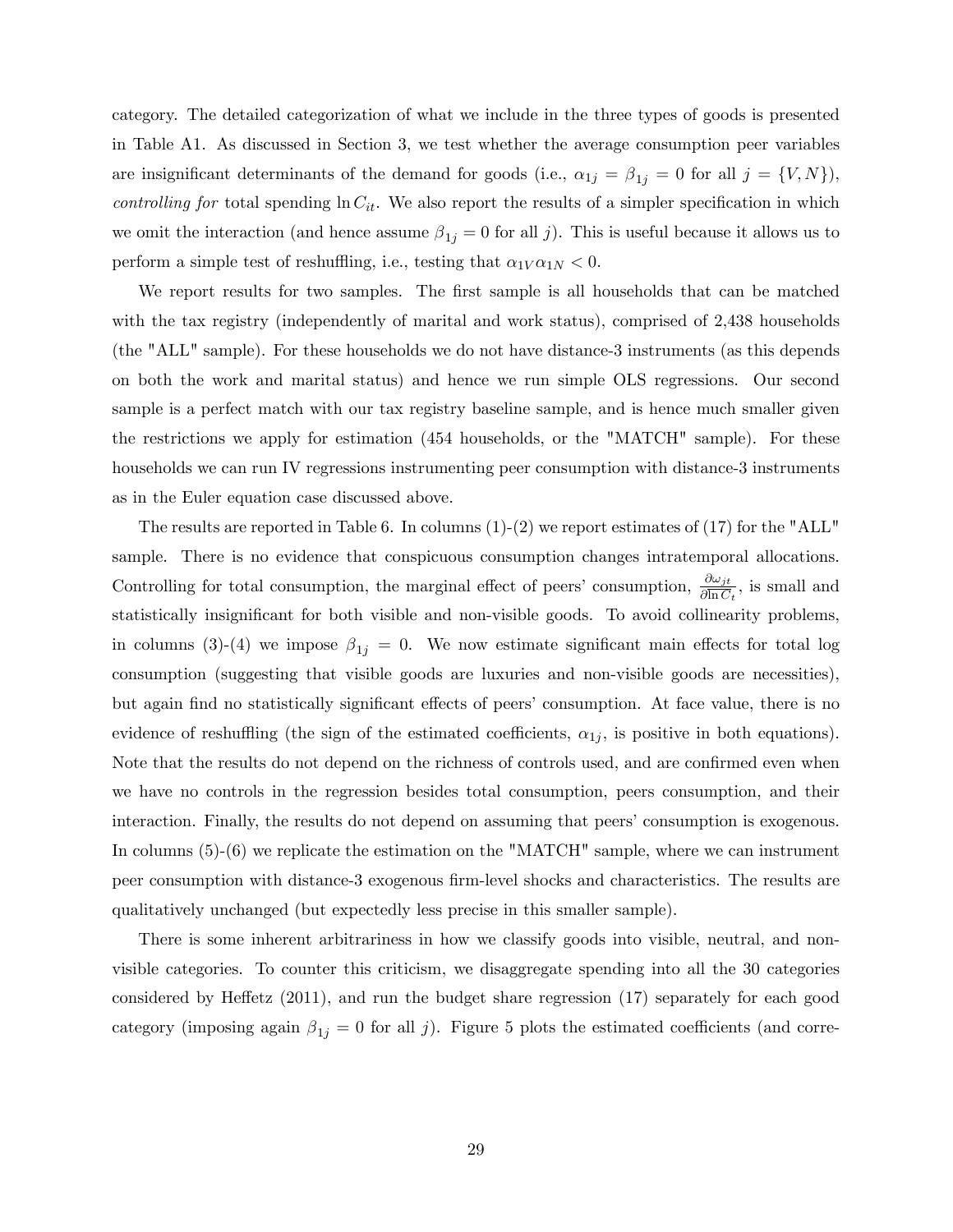sponding  $90\%$  confidence intervals) against the degree of visibility as estimated in Heffetz (2011).<sup>23</sup> We also plot a local linear regression line to detect any possible relationship between the visibility index and the estimated coefficients. We do this for the two samples described above (so that  $\alpha_{1j}$  is estimated by OLS in the first sample and by IV in the second sample). In principle, the regression coefficient should rise with the degree of visibility if there were any intratemporal effects. However, the disaggregated evidence is similar to the one noted above. The effect of peer consumption on the budget share on good j appears independent of the degree of conspicousness of the good. The relationship is increasing only for highly conpiscuous goods in the OLS case, but the estimates are very noisy. In the baseline sample where we control for the endogeneity of peer consumption the effect goes in the opposite direction of what models with conspicuous consumption would suggest.

#### 5.5 Risk Sharing

As discussed in Section 3.2, another reason for observing a correlation between individual and peer consumption is because of risk sharing within the firm. The theory of risk sharing states that when risks are shared optimally, consumption growth of two individuals who are part of a risk sharing agreement will move in locksteps even if the two individuals do not interact socially. The extreme case is where co-workers only observe income but do not observe consumption (i.e., all relevant consumption is domestic). However, this is enough to generate risk sharing as long as we believe problems of private information or limited enforcement are more easily solved within the strict confines of the workplace.

Results reported in Table 4 already reject the strongest form of full insurance (i.e., that individual consumption should move at the same rate as aggregate peer consumption). The way we test for partial risk sharing is explained in Section 3.2. We consider the regressions:

$$
\ln C_{it}^{S} - \ln C_{it}^{T} = X_{it}' \pi_0 + \pi_1 \Delta \ln Y_{it} + \pi_2 \Delta \overline{\ln Y_t} + v_{it}
$$

and test whether  $\pi_1 < 0$  and  $\pi_2 > 0$ .

The results are reported in Table 7. As in Table 6, we focus on the "ALL" sample (column 1) and the "MATCH" sample. However, we perform in both cases simple OLS regressions as we are only interested in the sign of the relationship between the coefficient on income growth and the consumption differences between survey and tax registry data. Risk sharing would suggest a negative

 $^{23}$ The consumption categories used by Heffetz (ordered according to his visibility index, high to low) are: Cigarettes, cars, clothing, furniture, jewelry, recreation type 1, food out, alcohol home, barbers etc., alcohol out, recreation type 2, books etc. education, food home, rent/home, cell phone, air travel, hotels etc. public transportation, car repair, gasoline, health care, charities, laundry, home utilities, home phone, legal fees, car insurance, home insurance, life insurance, underwear. We use the same categories except charities for which we have no survey information.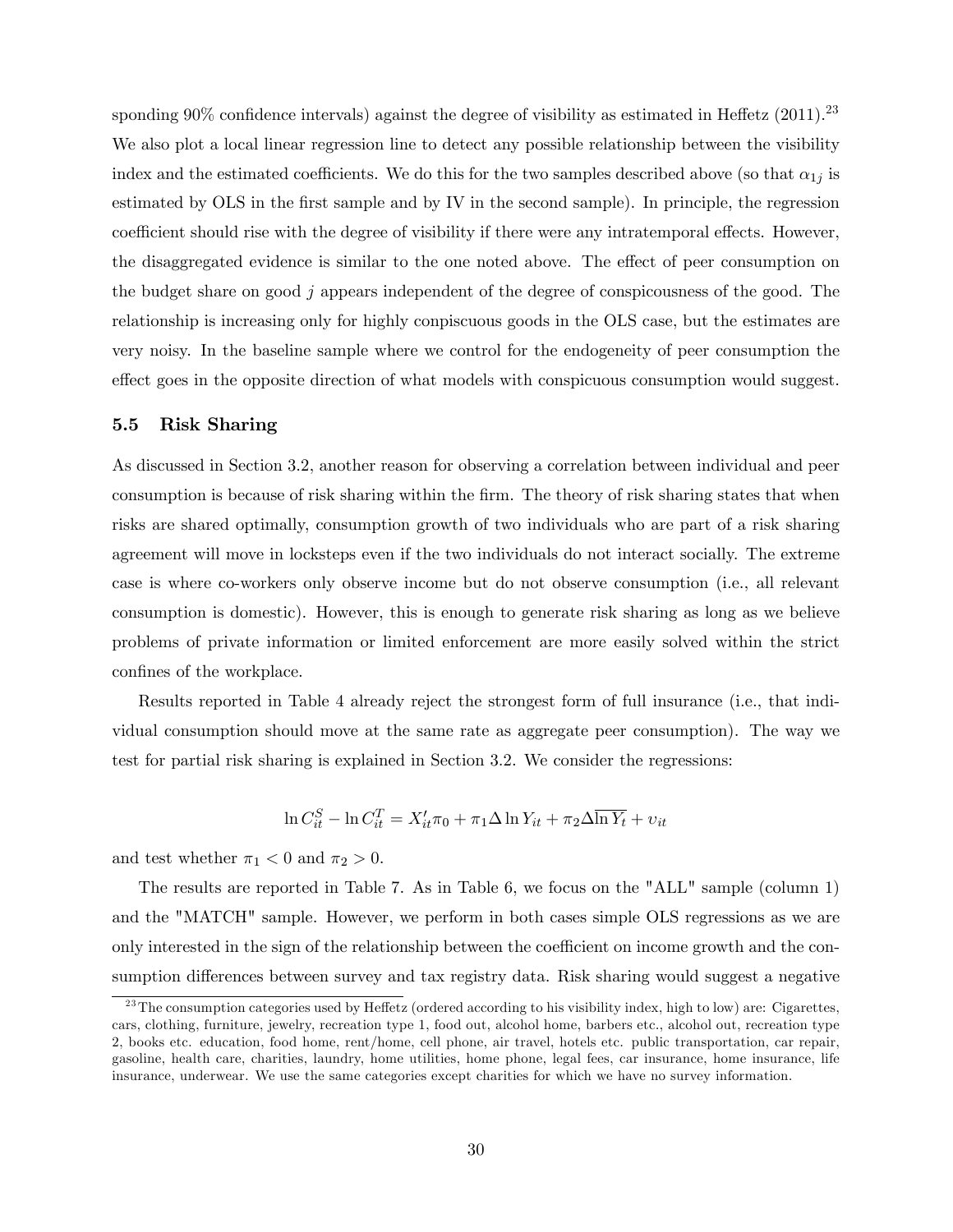association between earnings growth and the survey-tax record consumption log-differential. This is because individuals who suffer a negative income loss should receive a transfer from peers, which would increase the survey-based measure of consumption (which includes the "shared" transfer) relative to the tax records measure (which does not). In the data (irrespective of sample used) there is actually a positive, and statistically significant association. Similarly, there is no evidence of a positive association between average earnings growth of peers and the survey-tax record consumption log differential. We conclude that it is unlikely that our results of significant peer effects are spuriously coming from risk sharing within the firm.

### 6 Implications

#### 6.1 Aggregate Effects

The effects of macroeconomic stabilization policies may depend on the presence of peer effects. Small stabilization policies may have larger or smaller effects than in a world where peer effects are absent because of social multiplier effects. Here we discuss a simple macro experiment based on our empirical estimates. In this experiment we neglect General Equilibrium effects on asset prices, labor supply, and so forth, to highlight the role of network effects in the sharpest possible way.

We start from the consideration that a tax/transfer imposed on a group may reverberate through the entire distribution, depending on the degree of connectedness of individuals. A "benchmark" multiplier, which abstracts from the degree of connectedness, is about 1.5 (from the regression of Table 4 column 6, obtained as  $1/(1 - \hat{\theta})$  with  $\hat{\theta} \approx 0.33$ , so aggregate effects may potentially be important. We should note that the specific multiplier is only valid in a world where the network is full, i.e., all the nodes are directly connected, which is clearly not the case in a standard setting and in our specific application. We therefore have to account for the degree of connectedness as well as for the introductory point of the policy (i.e., which group is directly targeted) in order to understand the aggregate implications of network effects. To do so, we engineer a series of experiments, summarized in Table 8. We present not only the multiplier effects of a one-time policy (in a static framework), but also several moments of the resulting distribution of consumption. We do this in order to understand the level and distributional effects of such policy experiments. Note that in the Örst row of Table 8 we present the actual moments from the 1996 sample (our last sample year).

Our first three experiments consist of transferring the equivalent of  $1\%$  of aggregate consumption equally among: (a) households in the top 10% of the consumption distribution, (b) a 10% random sample of households, and (c) households in the bottom  $10\%$  of the consumption distribution. These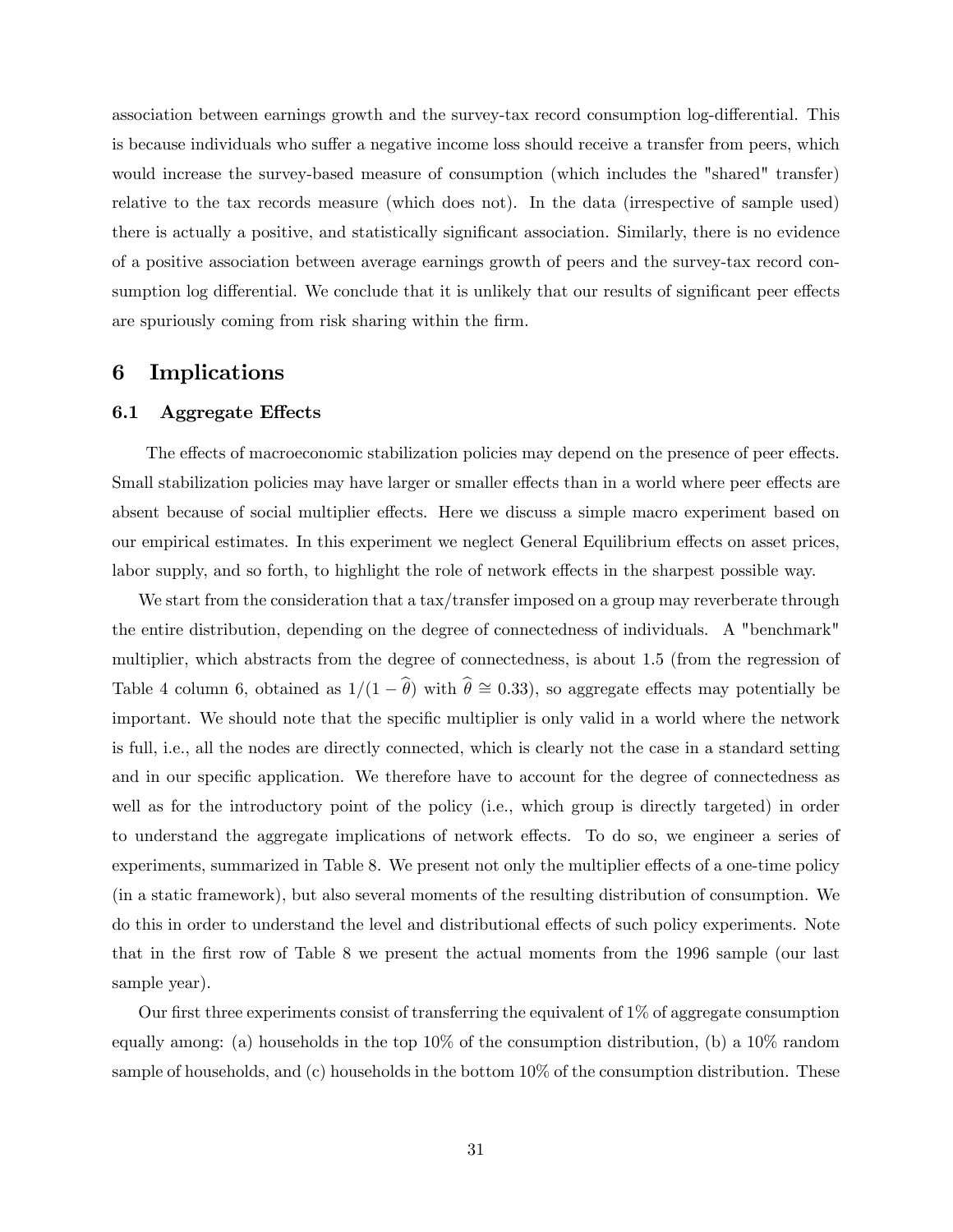three policies are financed by issuing debt and running a government deficit. As an alternative to a debt-Önanced policy, we consider: (d) a purely redistributive policy in which the receivers of the transfers are households in the bottom  $10\%$ , and the policy is financed by a "tax" to the top 10% of households. Note that we abstract from the possibility that MPCs are heterogeneous. Alternatively, the government transfer is a consumption coupon, so it is entirely consumed (and MPC heterogeneity plays no role).<sup>24</sup>

Consider the first experiment, which consists of distributing resources to households in the top  $10\%$  of the consumption distribution. In a world without network effects, this would increase aggregate consumption by  $1\%$ , with an implied multiplier of 1.01. With network effects, the implied multiplier effect is instead slightly larger,  $1.012<sup>25</sup>$  There is also a slight increase in the dispersion of consumption, as measured by the standard deviation of log consumption or the 90-10 percentile difference in log consumption. The reverberation effects are concentrated in the top half of the consumption distribution (as can be seen by looking at the 90/50 and 50/10 log consumption differences). What can be learned from this experiment is that consumption policies targeted at the top 10% of the consumption distribution (presumably also the wealthier households), have limited aggregate effects, and in particular do not spread along the distribution of consumption. The reason is that households at the top of the consumption distribution have fewer direct connections and their network structures are smaller and more sparse then those of random households in the population.

The next experiment (where we target a random  $10\%$  of households) confirms this intuition. In this case the multiplier is 1.017 and consumption inequality declines. A look at the 90-50 and 50-10 differences reveals that policies that target a random sample of households (most likely located in the middle of the distribution) have larger, and more far reaching consequences than policies of identical magnitude targeted at the top 10%. This is because those households have larger and denser networks than those at the top.

Even larger aggregate effects are found when the policy targets the bottom 10% of households. In this case the multiplier effect is noticeably larger than in the previous cases  $(1.034)$ , with a much larger fall in dispersion (a 13% decline in the standard deviation of log consumption). These results suggest that households at the bottom of the distribution have larger and denser networks, which

<sup>&</sup>lt;sup>24</sup>See Jappelli and Pistaferri (2014) about the importance of MPC heterogeneity.

<sup>&</sup>lt;sup>25</sup>The multiplier is obtained as the ratio of the post-transfer to the pre-transfer aggregate consumption. We obtain post-transfer aggregate consumption using a simple iterative algorithm. After increasing the consumption of households targeted by the policy by the amount of the transfer, we compute peer consumption using the weighted formula explained in the text. We then compute the new level of consumption of all households in the sample using the network effect estimate. We recompute peer consumption, and so forth. We stop after 10 iterations.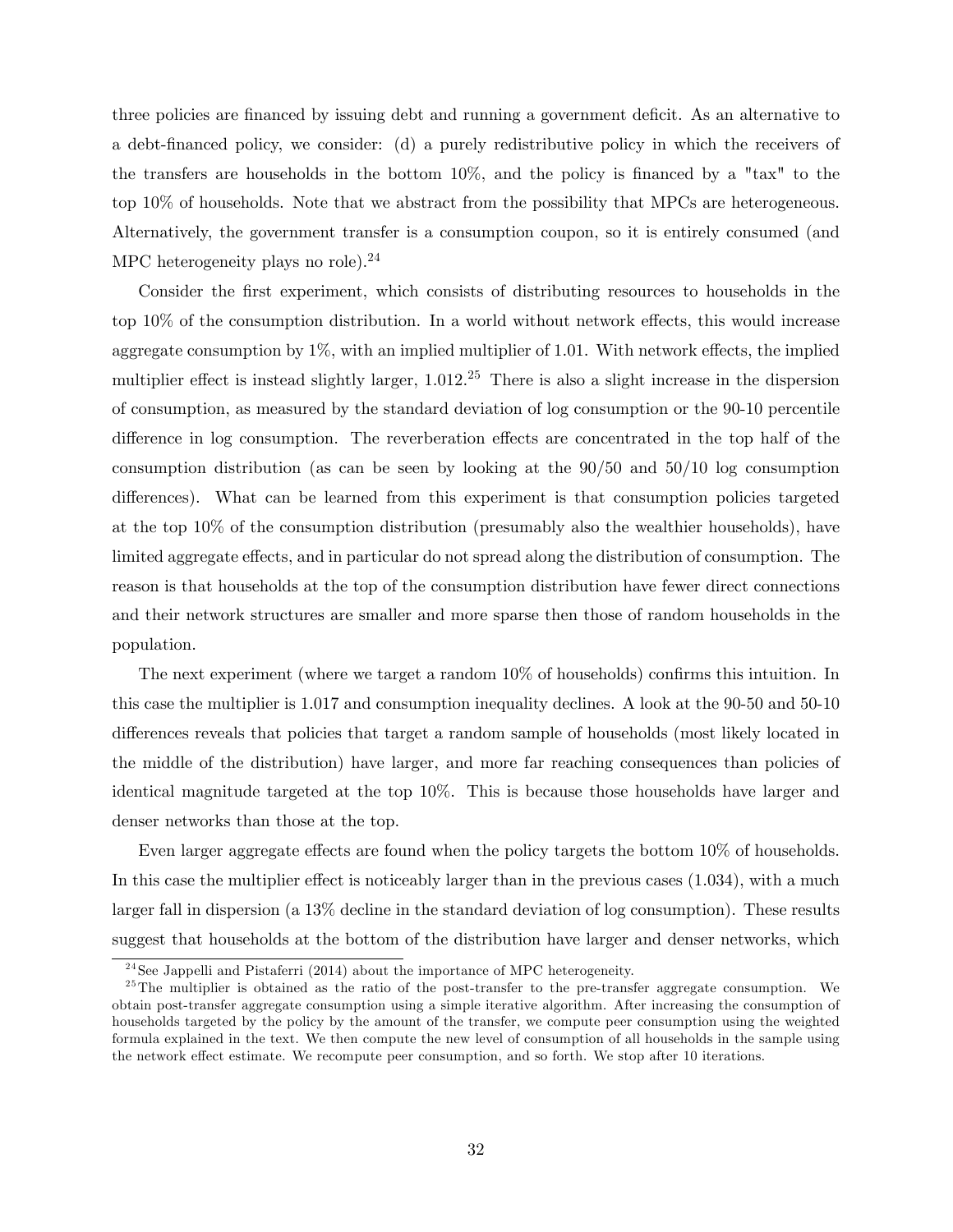tend to be concentrated among households with similarly low consumption levels. Indeed, a look at the  $50/10$  and  $90/50$  percentile differences show that the latter barely moves (relatively to the baseline), while the former declines substantially.

In the final row of Table 8 we consider a balanced budget experiments in which a transfer to poorer households is Önanced by a tax imposed on the richer households (who hence mechanically reduce their consumption). This case yields an intermediate multiplier effect  $(1.021)$ , with the largest reduction in dispersion among all experiments. This is because there are now richer effects: households connected with those at the top (presumably near the top themselves) reduce their consumption, while households connected with those at the bottom (presumably also located in the bottom half) increase it. The result is that the post-policy consumption distribution becomes more compressed, and the larger degree of connectedness at the bottom than at the top drives aggregate consumption upwards.

In conclusion, what we learn from the experiments detailed in Table 8 is that stimulus policies can have quite differential impacts on aggregate consumption and on the distribution of household consumption depending on the groups that are directly targeted (and their overall connectedness with the different segments of the population). Another important, and obviously related lesson is that the multiplier effect generally computed as  $(1 - \theta)^{-1}$  can be highly misleading in the presence of fairly general network structures.<sup>26</sup>

### 7 Conclusions

This paper builds a consistent theoretical framework for consumption choices within and between periods that is able to capture social effects and allows us to distinguish between different ways in which social interactions can emerge. We take the testable empirical predictions that come from the model and bring them to bear on a very rich set of data containing (derived) information on the consumption of the entire Danish population and the social networks they span (at the household and firm level). We find that peers' consumption enters the intertemporal decision, i.e. in a "Keeping-up-with-the-Joneses" fashion. We do not find evidence that network effects distort intratemporal decision (i.e., the demand for goods). As well, we find little evidence that peer effects emerge as a way of rationalizing risk sharing agreements. We have discussed the policy consequences of these results using simple stimulus policy experiments that transfer consumption resources to different groups in the population. The results highlight two important conclusions: the effects of the policies depend on the degree of connectedness of the group directly targeted, and

 $2<sup>6</sup>A$  related point based on social distance is given in Glaeser, Scheinkman, and Sacerdote (2003).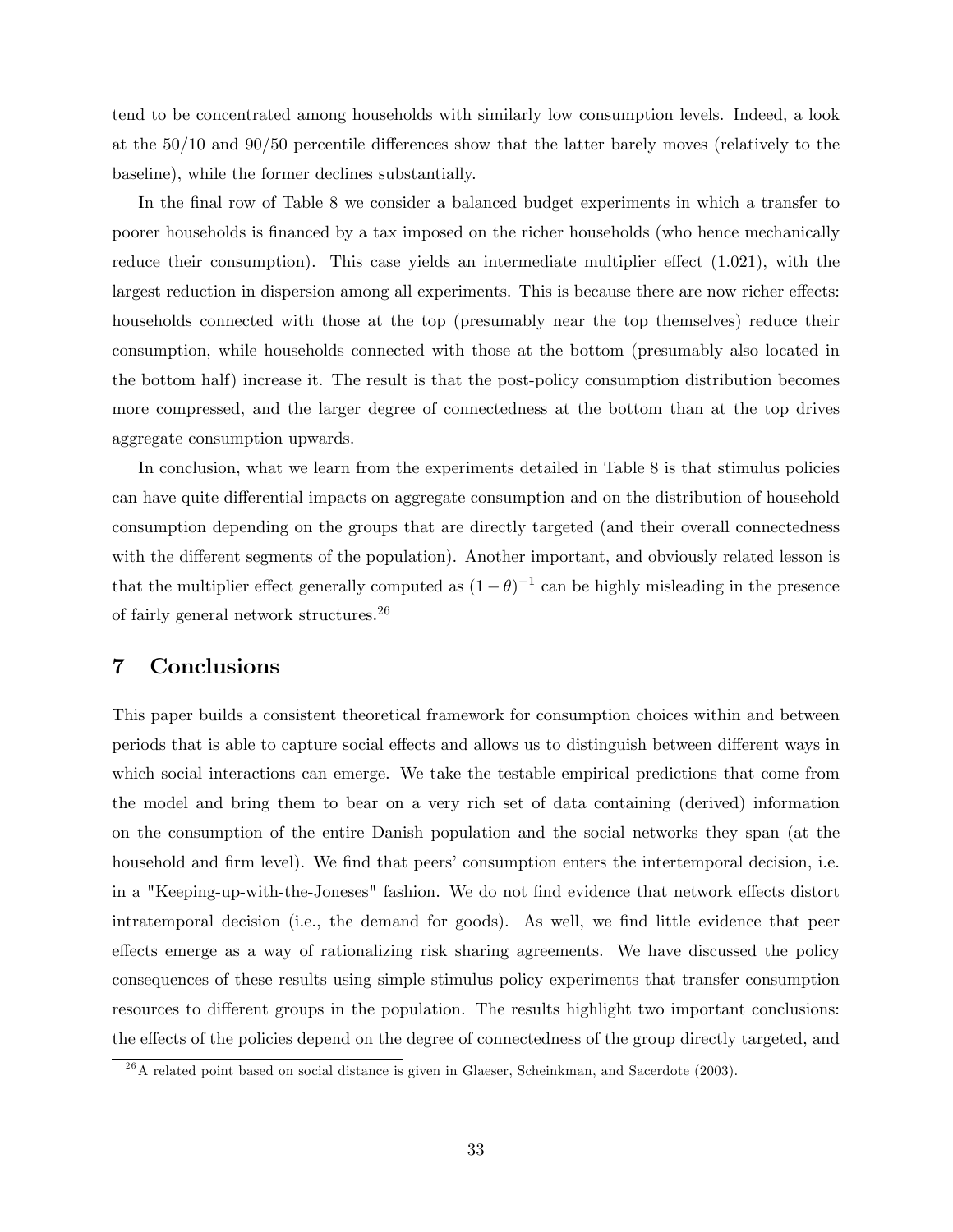social multipliers (typically computed as  $(1 - \theta)^{-1}$ , where  $\theta$  is the estimated network effect) can be highly misleading when network structures are far from full.

Our results could be extended in a number of directions. While we have emphasized the importance of peers defined on the basis of co-worker relationships, it could be possible to construct family networks or location networks. Family identifiers, for example, could allow us to match parents and children, or siblings. The problem with this approach is that a non-negligible number of households may be completely disconnected (i.e., older households or only children). On the location side, we observe the municipality where the household resides. Here, we may face the opposite problems (i.e., the network may be too large and composed of people who do not interact socially in any meaningful way). On the theoretical side, it could be possible to test whether peers provide primarily "information", i.e., whether peer effects manifest themselves among goods that are "experience goods". Unfortunately, our microdata on spending are too limited to implement such exercise.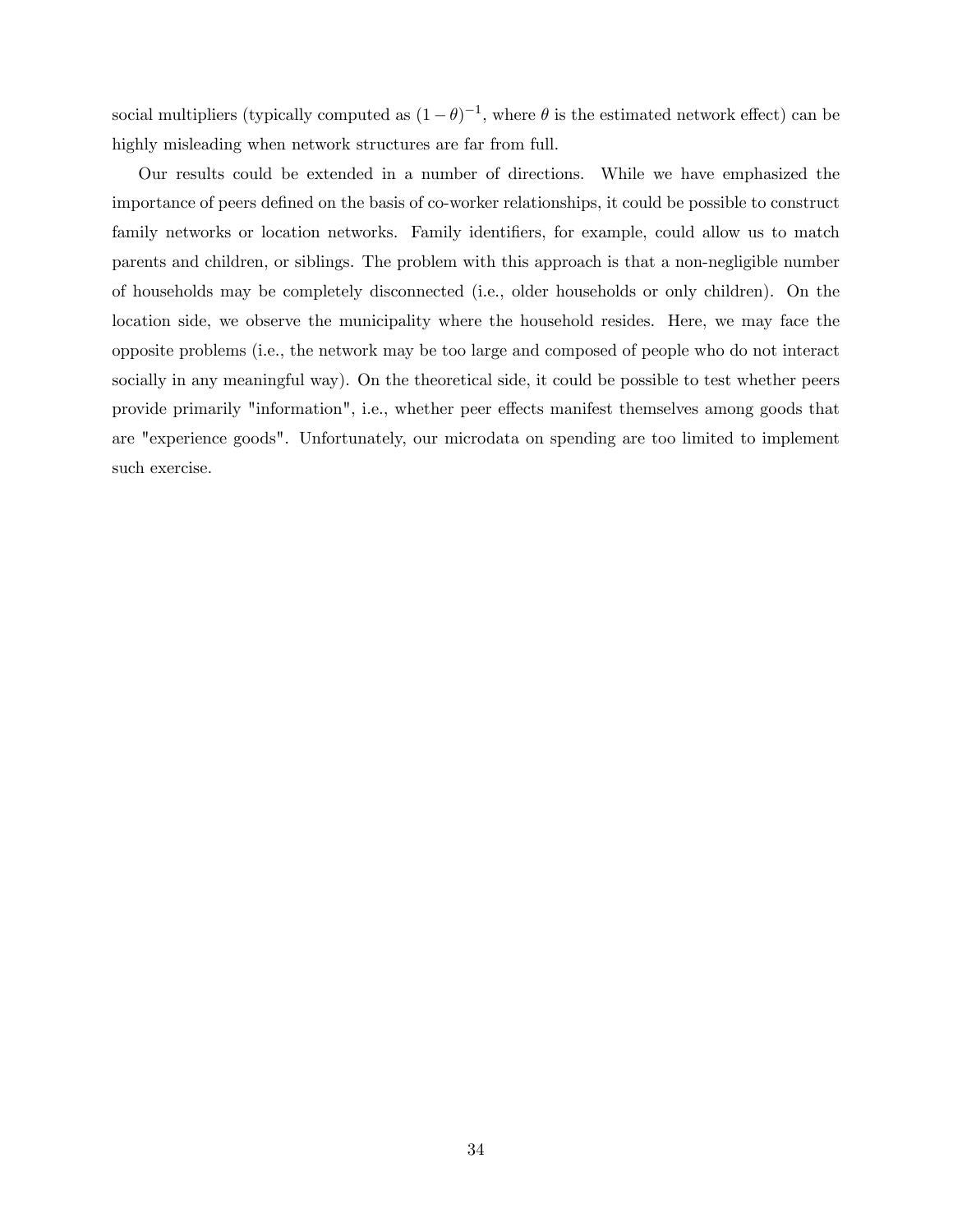### References

- [1] Akerlof, G. A. (1997). "Social distance and social decisions", Econometrica, 65(5): 1005-1027.
- [2] Akerlof, G. A., and R. E. Kranton (2002). "Identity and Schooling: Some Lessons for the Economics of Education." Journal of Economic Literature, 40(4): 1167-1201.
- [3] Beshears, J., J. Choi, D. Laibson, B. Madrian, and K. Milkman (2011). "The Effect of Providing Peer Informationon Retirement Savings Decisions." mimeo
- [4] Bandiera, O., I. Barankay, and I. Rasul (2009a). "Social Incentives in the Workplace." Review of Economic Studies,  $62: 777-795$ .
- [5] Banerjee, A., A. Chandrasekhar, E. Duflo, and M. Jackson (2013). "The Diffusion of Microfinance." Science, 341(6144).
- [6] Bayer, P., R. Pintoff, and D. Pozen (2009). "Building Criminal Capital Behind Bars: Peer Effects in Juvenile Corrections." Quarterly Journal of Economics, 124(1): 105-147.
- [7] Bertrand, M., E.F.P. Luttmer, and S. Mullainathan (2000). "Network Effects and Welfare Cultures," Quarterly Journal of Economics, 115(3): 1019-1055.
- [8] Bertrand, M., and A. Morse (2015). "Trickle-Down Consumption". mimeo, Haas UC-Berkeley.
- [9] Blundell, R., M. Browning, and C. Meghir (1994). "Consumer demand and the life-cycle allocation of household expenditures." The Review of Economic Studies, 61(1): 57-80.
- [10] Borjas, G., and L. Hilton (1995). "Immigration and the Welfare State: Immigrant Participation in Means- Tested Entitlement Programs." NBER Working Paper No. 5372.
- [11] Bramoullé, Y., H. Djebbari, and B. Fortin (2009). "Identification of Peer Effects through Social Networks." Journal of Econometrics, 150(1): 41-55.
- [12] Brock, W., and S. Durlauf (2001). "Interaction-based Models", Handbook of Econometrics, vol. 5, J. Heckman and Leamer E. (Eds), Amsterdam: North-Holland.
- [13] Brock, W., and S. Durlauf (2007). "Identification of binary choice models with social interactions." Journal of Econometrics, 140(1): 52-75.
- [14] Browning, M., and S. Leth-Petersen (2003). "Imputing Consumption from Income and Wealth Information." The Economic Journal, 113(488): F282-F301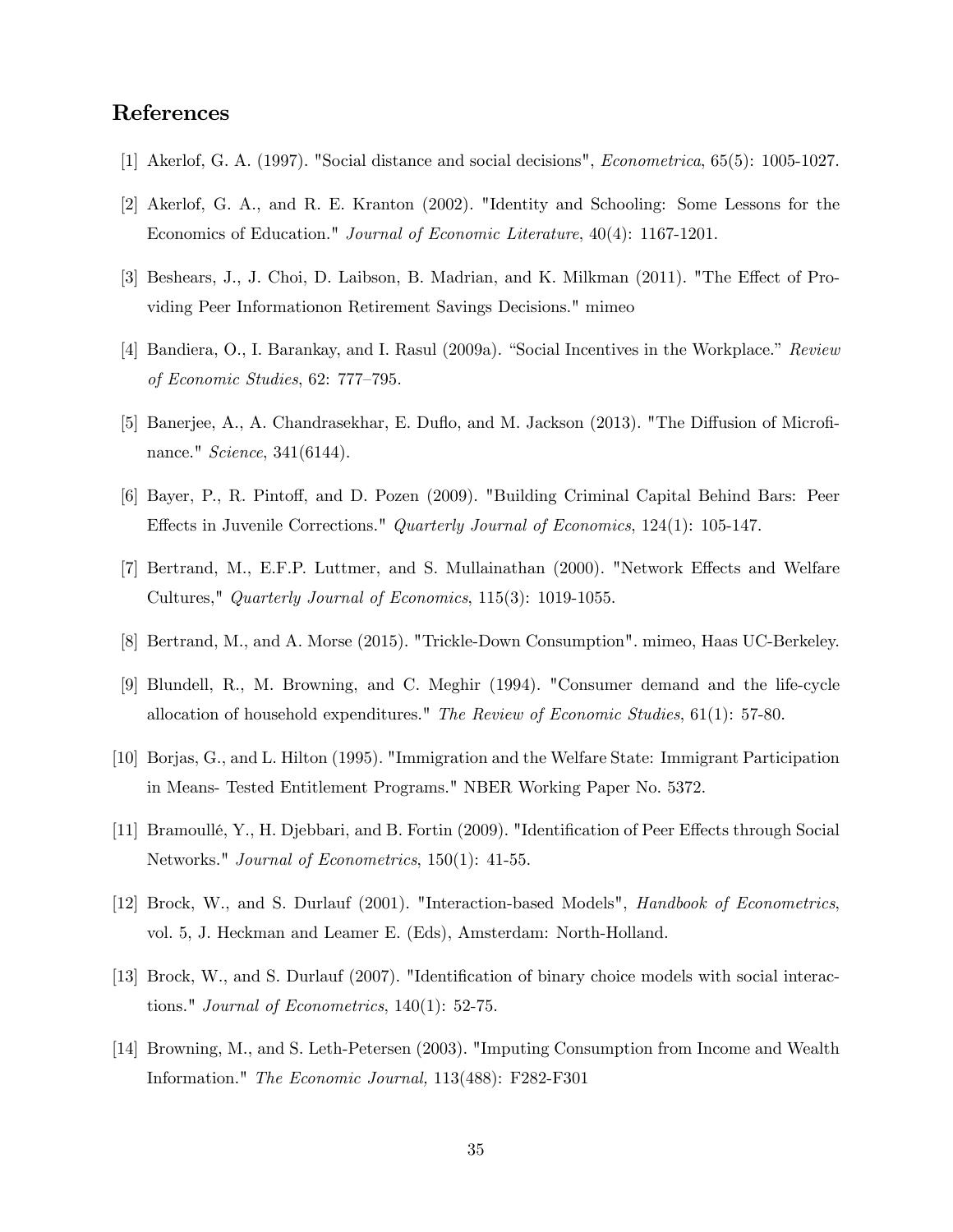- [15] Browning, M. and C. Meghir (1991). "The effects of male and female labor supply on commodity demands." Econometrica: Journal of the Econometric Society, 925-951.
- [16] Calvó-Armengol, A., E. Patacchini, and Y. Zenou (2009). "Peer Effects and Social Networks in Education." Review of Economic Studies, forthcoming.
- [17] Carrell, S., R. Fullerton, and J. West (2009). "Does Your Cohort Matter? Measuring Peer Effects in College Achievement." Journal of Labor Economics, 27(3): 439-464.
- [18] Carrell, S., F. Malmstrom, and J. West (2008). "Peer Effects in Academic Cheating." Journal of Human Resources, 43(3): 173-207.
- [19] Caeyrers, B. and M. Fafchamps (2015). "Exclusion Bias in the Estimation of Peer Effects." mimeo NEUDC.
- [20] Charles, K., E. Hurst, and N. Roussanov (2009). "Conspicuous Consumption and Race." Quarterly Journal of Economics, 124(2): 425-467.
- [21] Chetty, R., J. N. Friedman, T. Olsen, and L. Pistaferri (2011). "Adjustment Costs, Firm Responses, and Micro vs. Macro Labor Supply Elasticities: Evidence from Danish Tax Records." The Quarterly Journal of Economics 126 (2): 749-804.
- [22] Cochrane, J. (1991). "A simple test of consumption insurance." Journal of Political Economy,  $99(5): 957-976.$
- [23] Currarini, S., M. Jackson, and P. Pin (2009). "An Economic Model of Friendship: Homophily, Minorities, and Segregation." Econometrica, 77(4): 1003-1045.
- [24] Dahl, G., K. Løken, and M. Mogstad (2014). "Peer Effects in Program Participation."  $Amer$ ican Economic Review, 104(7): 2049-2074.
- [25] Deaton, A., and J. Muellbauer (1980). "An almost ideal demand system." The American Economic Review, 70(3): 312-326.
- [26] De Giorgi, G., M. Pellizzari, and S. Redaelli (2010). "Identification of Peer Effects through Partially Overlapping Peer Groups." The American Economic Journal: Applied Economics, 2(2).
- [27] De Giorgi, G. and M. Pellizzari (2014). "Understanding Social Interactions." The Economic Journal, 124(579): 917-953.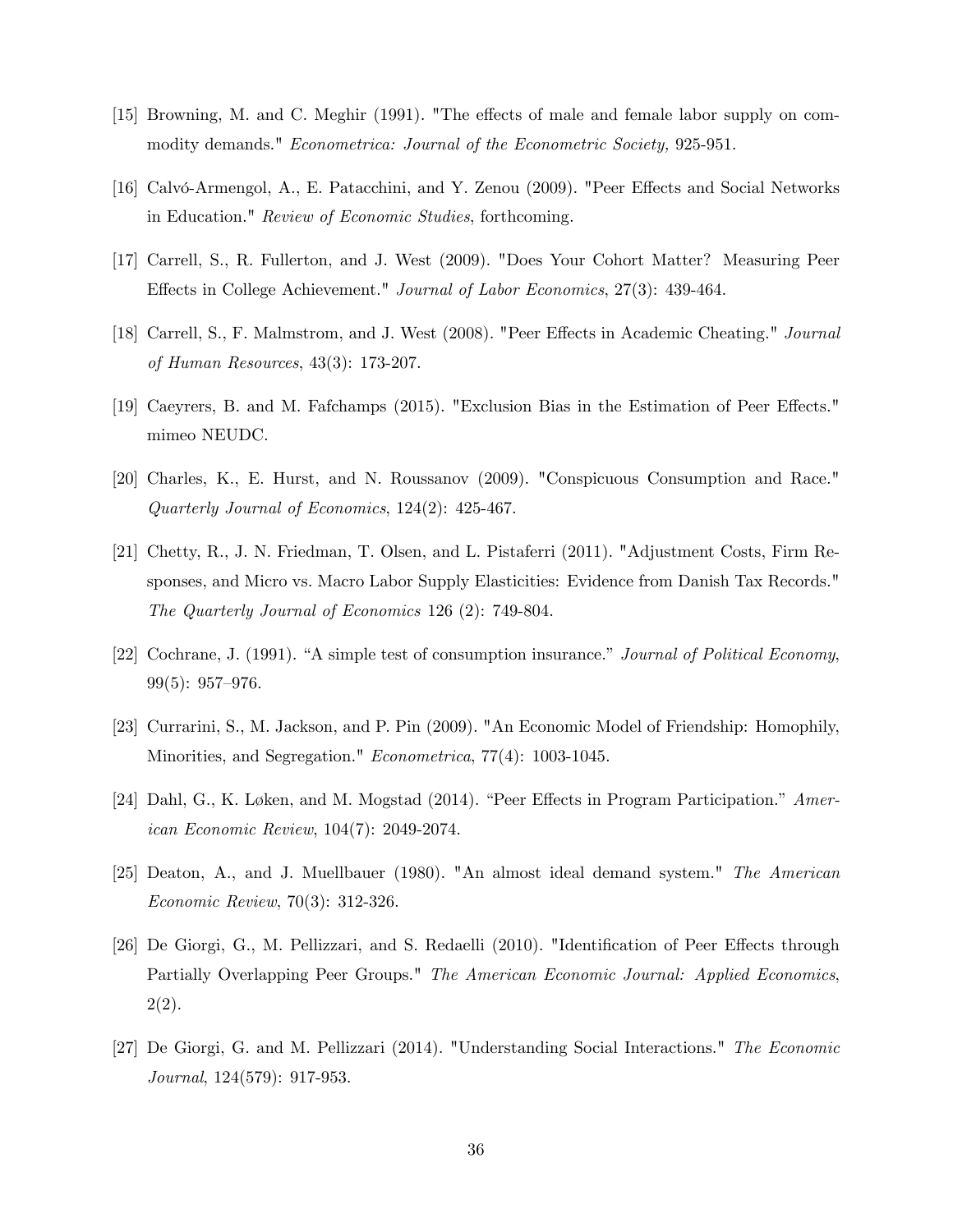- [28] Duáo, E., and E. Saez (2003). "The Role of Information and Social Interactions in Retirement Plan Decisions: Evidence from a Randomized Experiment." Quarterly Journal of Economics, 118(3): 815-842.
- [29] Duesenberry, J. S. (1948). Income-consumption relations and their implications. Lloyd Metzler et al., Income, Employment and Public Policy, New York: WW Norton & Company, Inc.
- [30] Falk, A., and A. Ichino (2006). "Clean Evidence on Peer Effects." Journal of Labor Economics,  $24(1): 39-57.$
- [31] Gali, J. (1994). "Keeping up with the Joneses: Consumption Externalities, Portfolio Choice, and Asset Prices." Journal of Money, Credit and Banking, 26(1): 1-8.
- [32] Glaeser, E. L., J. A. Scheinkman, and B. Sacerdote (2003). "The Social Multiplier." Journal of the European Economic Association  $P \setminus \mathcal{B}P$ , 1(2/3): 345–353.
- [33] Goldsmith-Pinkham, P., and G. W. Imbens (2013). "Social networks and the identification of peer effects." Journal of Business & Economic Statistics, 31(3): 253-264.
- [34] Graham, B (2008). "Identifying Social Interactions through Conditional Variance Restrictions." Econometrica, 76(3): 643-660.
- [35] Graham, B., and J. Hahn (2005). "Identification and Estimation of the Linear-in-Means Model of Social Interactions." Economic Letters, 88(1): 1-6.
- [36] Grodner, A., and T. J. Kniesner (2006). "Social interactions in labor supply." Journal of the European Economic Association, 4(6): 1226-1248.
- [37] Guiso, L., L. Pistaferri, and F. Schivardi (2005). "Insurance within the firm." Journal of Political Economy, 113(5): 1054-1087.
- [38] Guryan, J., K. Kroft, and M. Notowidigdo (2009). "Peer Effects in the Workplace: Evidence from Random Groupings in Professional Golf Tournaments." American Economic Journal: Applied Economics, 1(4): 34-68.
- [39] Hanushek, E., J. Kain, J. Markman, and S. Rivkin (2003). "Does Peer Ability Affect Student Achievement?" *Journal of Applied Econometrics*, 18(5): 527-544.
- [40] Hausman, J. A., and Z. Griliches (1986). "Errors in Variables in Panel Data." Journal of Econometrics, 31: 93-118.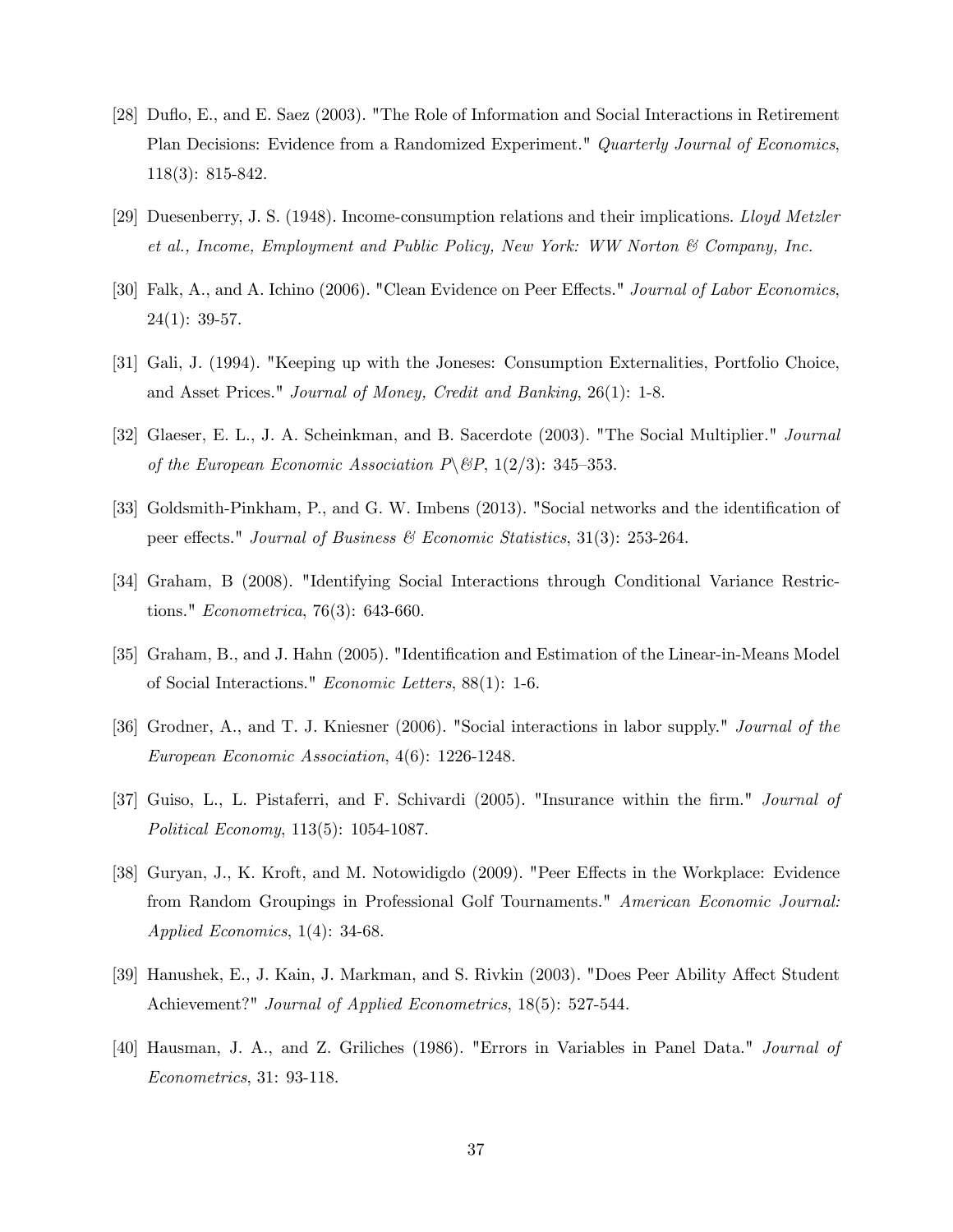- [41] Heffetz, O. (2011). "A test of conspicuous consumption: Visibility and income elasticities." Review of Economics and Statistics, 93(4): 1101-1117.
- [42] Holzer, H.J. (1988). "Search method use by unemployed youth." Journal of Labor Economics, 6:1-20.
- [43] Hoxby, C. (2000). "Peer Effects in the Classroom: Learning from Gender and Race Variation." NBER Working Paper: 7867.
- [44] Jackson, M (2006). "The Economics of Social Networks." Chapter 1 in Volume I of Advances in Economics and Econometrics, Theory and Applications: Ninth World Congress of the Econometric Society, edited by Richard Blundell, Whitney Newey, and Torsten Persson, Cambridge University Press.
- [45] Jappelli, T. and L. Pistaferri (2014). "Fiscal policy and MPC heterogeneity." American Economic Journal: Macroeconomics, 6(4): 107-136.
- [46] Kooreman, P., P. Kuhn, A. Soetevent, and A. Kapteyn (2011). "The Effects of Lottery Prizes on Winners and their Neighbors: Evidence from the Dutch Postcode Lottery." The American Economic Review, 101(5): 2226-2247.
- [47] Kumhof, M., and R. Rancière (2011). "Leveraging inequality." International Journal of Labour Research, 3(2): 189.
- [48] Laschever, R. (2005). "The doughboys network: social interactions and labor market outcomes of World War I veterans." Unpublished manuscript.
- [49] Ljungqvist, L. and H. Uhlig (2000). "Tax policy and aggregate demand management under catching up with the Joneses." American Economic Review, 356-366.
- [50] Leth-Petersen, S. (2010). "Intertemporal consumption and credit constraints: Does total expenditure respond to an exogenous shock to credit?" The American Economic Review, 100(3): 1080-1103.
- [51] Mace, B. J. (1991). "Full insurance in the presence of aggregate uncertainty." *Journal of* Political Economy,  $99(5)$ :  $928-956$ .
- [52] Manski, C. (1993). "Identification of Endogenous Social Effects: The Reflection Problem." Review of Economic Studies, 60: 531-542.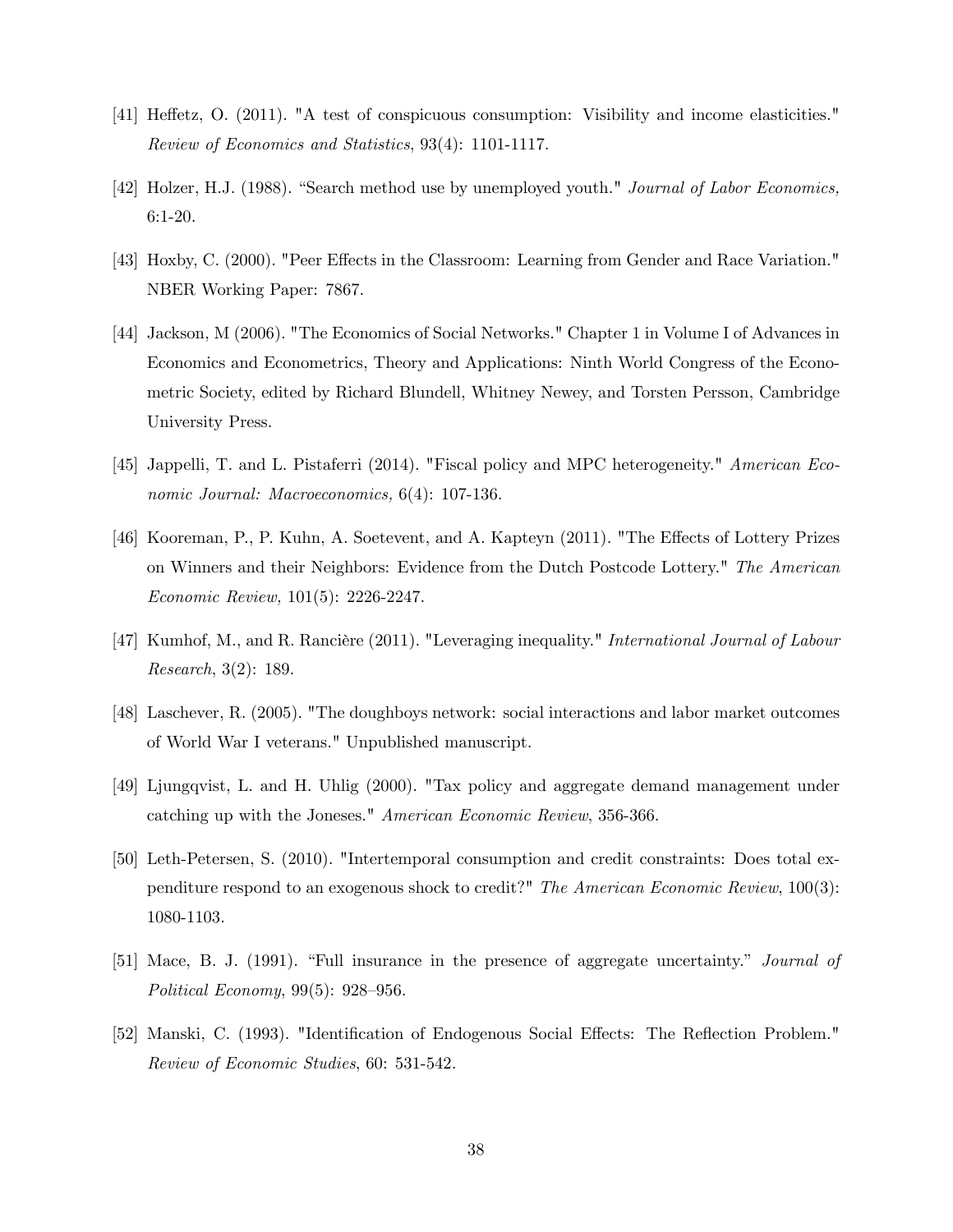- [53] Mas, A., and E. Moretti (2009). "Peers at Work." *American Economic Review*, 99(1): 112-145.
- [54] Maurer, J., and A. Meier (2008). "Smooth It Like the 'Joneses'? Estimating Peer-Group Effects in Intertemporal Consumption Choice." The Economic Journal,  $118(2)$ : 454-476.
- [55] Meyer, C. (2000). Matrix Analysis and Applied Linear Algebra.
- [56] Miguel, E., and M. Kremer (2004). "Worms: identifying impacts on education and health in the presence of treatment externalities." Econometrica, 72(1): 159-217.
- [57] Moffitt, R. (2001). "Policy Interventions, Low-Level Equilibria, and Social Interactions." In Social Dynamics, S. Durlauf and H. P. Young eds., Cambridge: MIT Press.
- [58] Montgomery, J. D. (1991). "Social Networks and Labor-market Outcomes: Toward an Economic Analysis". The American Economic Review,  $81(5)$ : 1408–1418.
- [59] Pistaferri, L. (1999). "Informal networks in the Italian labor market." Giornale degli economisti e annali di economia, 355-375.
- [60] Pellizzari, M. (2010). "Do friends and relatives really help in getting a good job?" The Industrial and Labor Relations Review, 63(3): 494-510.
- [61] Pollak, R.A. (1969). "Conditional Demand Functions and Consumption Theory." The Quarterly Journal of Economics, 83 (1): 60-78.
- [62] Rajan, R. (2010). "Fault Lines: How Hidden Fractures Still Threaten the World Economy." Princeton, N.J.: Princeton University Press.
- [63] Ravina, E. (2007). "Habit Persistence and Keeping Up with the Joneses: Evidence from Micro Data." mimeo Columbia
- [64] Sacerdote, B. (2001). "Peer Effects with Random Assignment: Results for Dartmouth Roommates." Quarterly Journal of Economics, 116: 681-704.
- [65] Soetevent, A. (2006). "Empirics of The Identification of Social Interactions: An Evaluation of the Approaches and their Results." Journal of Economic Surveys, 20(2): 193-228.
- [66] Veblen, T. (1899). "The theory of the leisure class: An economic study in the evolution of institutions." Macmillan
- [67] Zimmerman, D. (2003). "Peer Effects in Higher Education: Evidence from a Natural Experiment." Review of Economics and Statistics, 85(1): 9-23.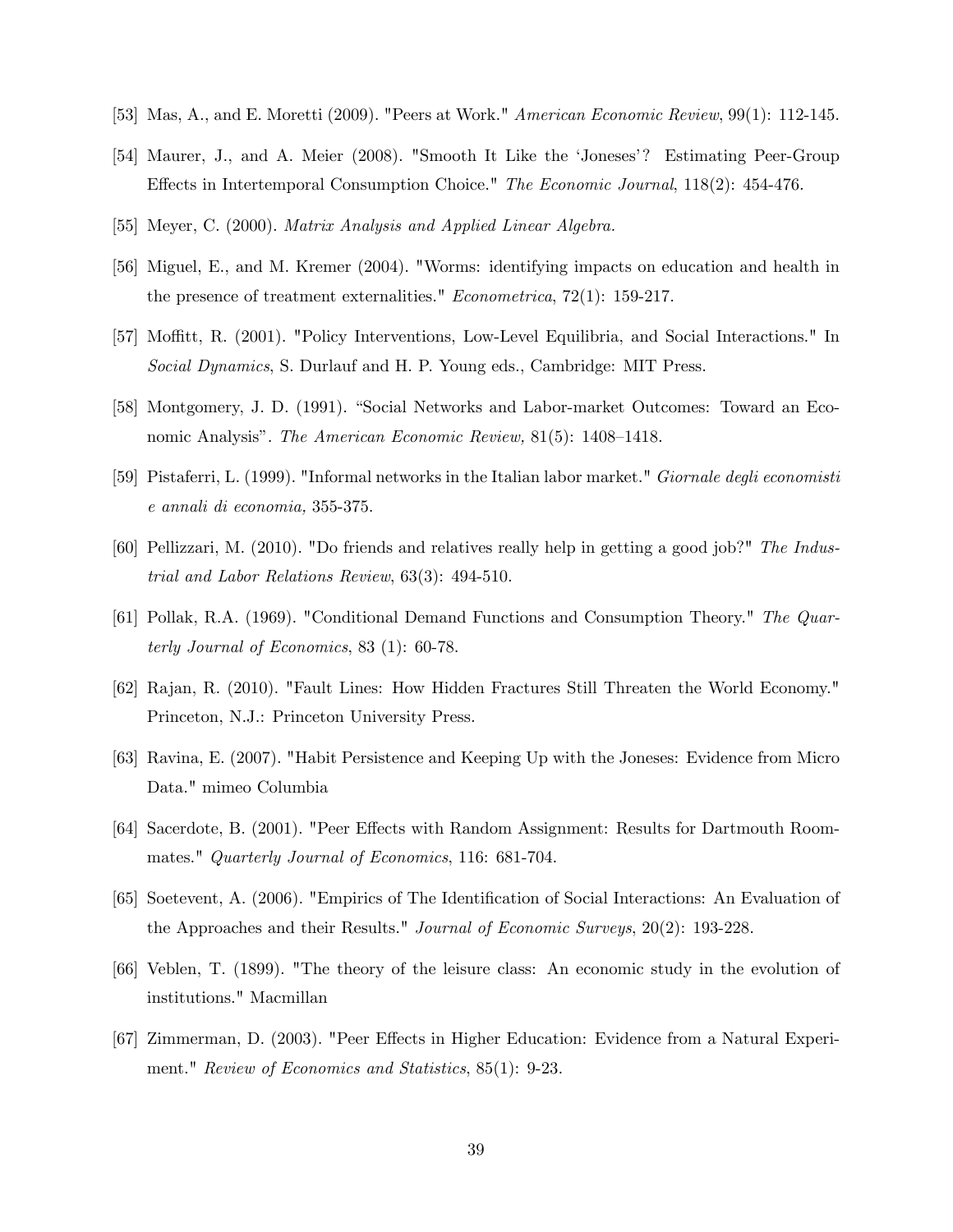| Table 1: Descriptive Statistics   |          |                     |                               |         |          |  |  |  |
|-----------------------------------|----------|---------------------|-------------------------------|---------|----------|--|--|--|
|                                   | Mean     | Std.Dev.            |                               | Mean    | Std.Dev. |  |  |  |
|                                   |          | <b>Outcomes:</b>    |                               |         |          |  |  |  |
| $\ln$ <i>Consumption</i> (Ad.Eq.) | 12.07    | 0.66                | <i>Income</i>                 | 515,877 | 186,305  |  |  |  |
| $(\$\)$                           | 10.08    | 0.66                | $(\$\)$                       | 70,388  | 25,420   |  |  |  |
| Consumption                       | 358,893  | 324,117             | Assets                        | 226,567 | 758,139  |  |  |  |
| $(\$\)$                           | 48,969   | 44,224              | $(\$\)$                       | 30,914  | 103,443  |  |  |  |
|                                   |          | Socio-Demographics: |                               |         |          |  |  |  |
| Age                               |          |                     | Sector: Manufacturing         |         |          |  |  |  |
| Husband                           | 42.53    | 9.42                | Husband                       | 25.14   |          |  |  |  |
| Wife                              | 40.06    | 9.10                | Wife                          | 12.75   |          |  |  |  |
| Years of schooling                |          |                     | Sector: Service               |         |          |  |  |  |
| Husband                           | 12.06    | 2.33                | Husband                       | 15.63   |          |  |  |  |
| Wife                              | 11.70    | 2.33                | Wife                          | 12.22   |          |  |  |  |
| Occupation: Blue                  |          |                     | Sector: Construction          |         |          |  |  |  |
| Husband                           | 43.04    |                     | Husband                       | 10.30   |          |  |  |  |
| Wife                              | 31.63    |                     | Wife                          | 0.99    |          |  |  |  |
| Occupation: White                 |          |                     | Sector: Other                 |         |          |  |  |  |
| Husband                           | 15.83    |                     | Husband                       | 48.93   |          |  |  |  |
| Wife                              | 45.20    |                     | Wife                          | 74.05   |          |  |  |  |
| Occupation: Manager               |          |                     | Tenure (in 1996):             |         |          |  |  |  |
| Husband                           | 41.14    |                     | Husband                       | 4.79    | 4.92     |  |  |  |
| Wife                              | 23.18    |                     | Wife                          | 4.68    | 4.94     |  |  |  |
| $#$ Kids 0-6                      | 0.38     | 0.66                | $#$ Kids 7-18                 | 0.72    | 0.86     |  |  |  |
|                                   |          |                     | Workplace characteristics:    |         |          |  |  |  |
| <i>Size</i> (in $1,000$ )         |          |                     | Type: Publicly traded         |         |          |  |  |  |
| Husband                           | 0.26     | 0.65                | Husband                       | 0.46    |          |  |  |  |
| Wife                              | 0.33     | 0.82                | Wife                          | 0.24    |          |  |  |  |
| Growth $(in 1,000)$               |          |                     | Type: Limited liability       |         |          |  |  |  |
| Husband                           | $-0.009$ | (0.32)              | Husband                       | 0.08    |          |  |  |  |
| Wife                              | $-0.013$ | (0.42)              | Wife                          | 0.04    |          |  |  |  |
| Public sector                     |          |                     | Type: Other                   |         |          |  |  |  |
| Husband                           | $0.32\,$ |                     | Husband                       | 0.46    |          |  |  |  |
| Wife                              | 0.61     |                     | Wife                          | 0.72    |          |  |  |  |
|                                   |          |                     | Number of households: 757,439 |         |          |  |  |  |

### 40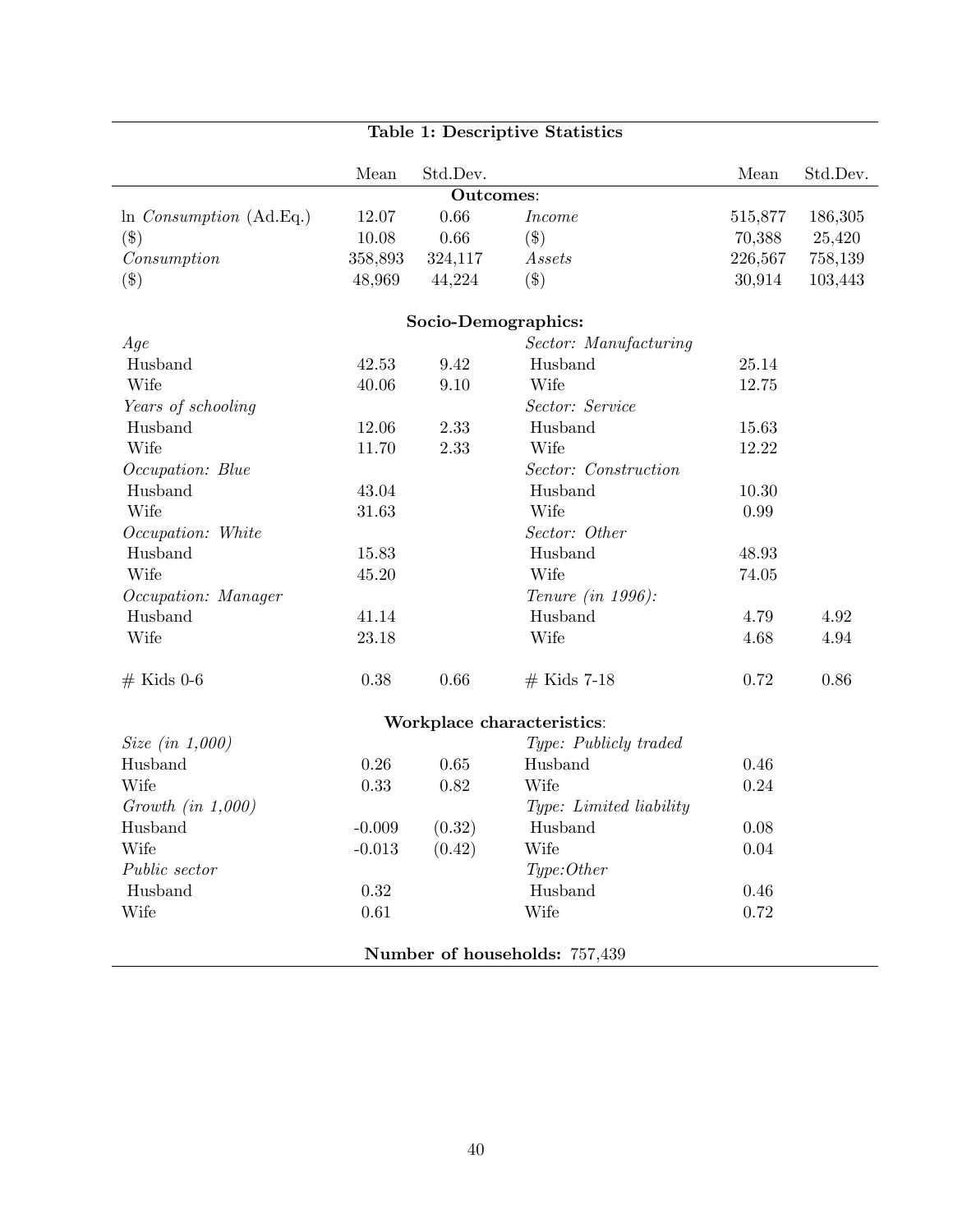|  |  |  |  |  |  | Table 2: Does $\ln C$ enters the demand functions or the Euler equation? |  |  |  |  |  |
|--|--|--|--|--|--|--------------------------------------------------------------------------|--|--|--|--|--|
|--|--|--|--|--|--|--------------------------------------------------------------------------|--|--|--|--|--|

|                  | $\overline{\ln C} \in z^3$ , $\overline{\ln C} \notin \{z^1, z^2\}$ $\overline{\ln C} \in z^2$ , $\overline{\ln C} \notin z^1$ $\overline{\ln C} \in z^1$ , $\overline{\ln C} \notin z^2$ |     |     |
|------------------|-------------------------------------------------------------------------------------------------------------------------------------------------------------------------------------------|-----|-----|
| Demand functions | Nο                                                                                                                                                                                        |     | Yes |
| Euler equation   | Nο                                                                                                                                                                                        | Yes | Yes |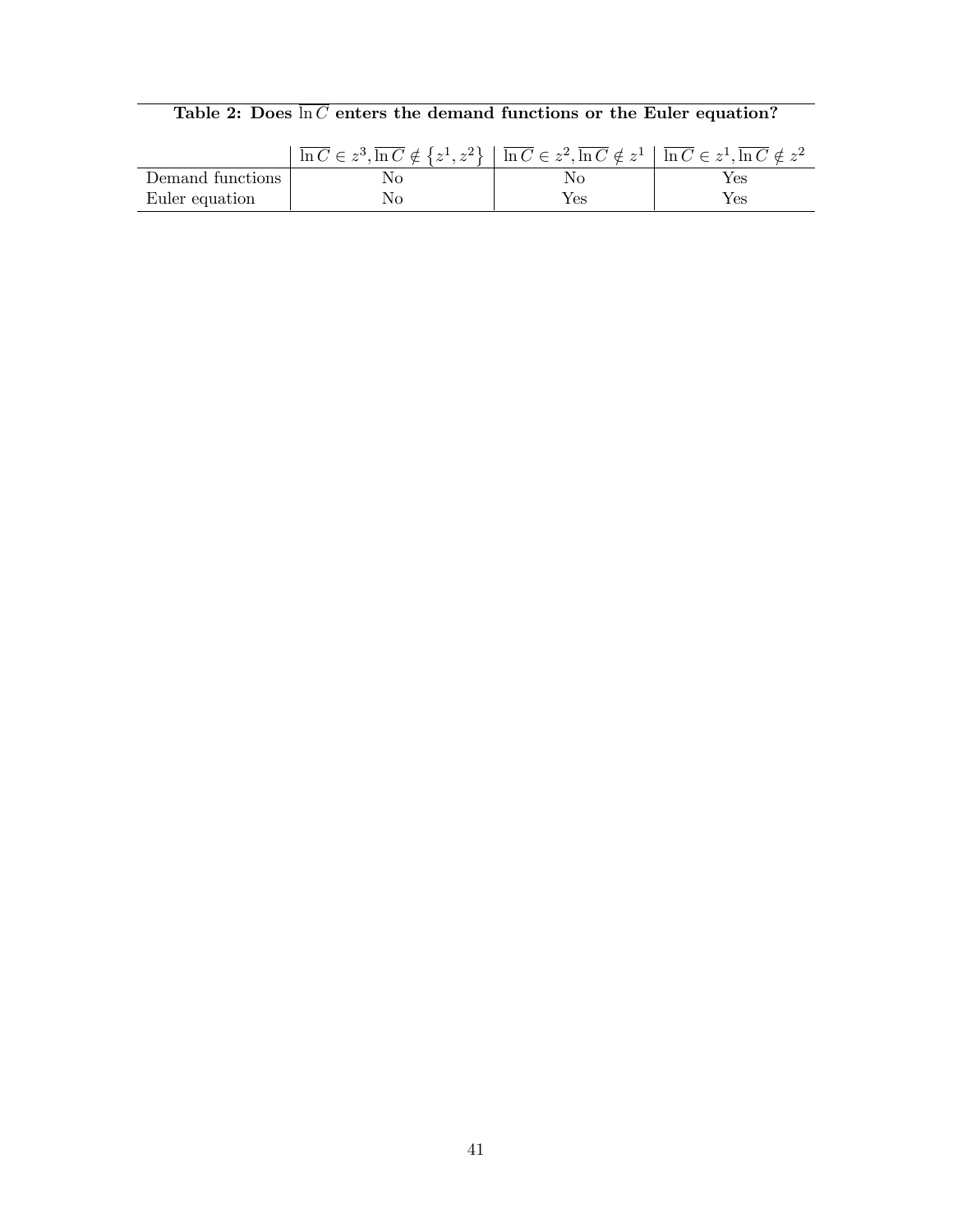|                        |        | Co-workers' group    |                                   |              | Distance-3 Peers' averages |
|------------------------|--------|----------------------|-----------------------------------|--------------|----------------------------|
|                        | Peers  | Std.dev.             | Variable                          | Wife's peers | Husband's peers            |
| Distance 1             |        |                      | Age                               | 38.62        | 38.46                      |
| Husband                | 73.30  | 179.77               |                                   | (2.48)       | (2.51)                     |
| Wife                   | 95.07  | 233.34               | Years of schooling                | 11.89        | 11.67                      |
|                        |        |                      |                                   | (1.26)       | (1.29)                     |
| Distance 2             |        |                      | Share of females                  | 0.45         | 0.62                       |
| Husband                | 89.27  | 212.77               |                                   | (0.21)       | (0.20)                     |
| Wife                   | 118.78 | 285.88               | Share of blue collars             | 0.42         | $0.40\,$                   |
|                        |        |                      |                                   | (0.27)       | (0.27)                     |
| Distance 3             |        |                      | Share of white collars            | 0.30         | 0.35                       |
| Husband                | 12,535 | 33,285               |                                   | (0.19)       | (0.21)                     |
| Wife                   | 14,871 | 40,534               | Share of managers                 | 0.29         | 0.25                       |
|                        |        |                      |                                   | (0.23)       | (0.22)                     |
|                        |        | Co-workers' averages | $#$ Kids 0-6                      | 0.28         | 0.28                       |
|                        |        |                      |                                   | (0.09)       | (0.09)                     |
| Variable               | Wife   | Husband              | $#$ Kids 7-18                     | 0.46         | 0.47                       |
| Age                    | 38.24  | 38.59                |                                   | (0.13)       | (0.14)                     |
|                        | (5.61) | (5.62)               | <i>Size</i> ( <i>in</i> $1,000$ ) | 1.45         | 1.56                       |
| Years of schooling     | 11.69  | 11.81                |                                   | (1.13)       | (1.39)                     |
|                        | (1.86) | (1.82)               | Growth                            | 0.001        | 0.001                      |
| Share of females       | 0.71   | 0.27                 |                                   | (0.002)      | (0.002)                    |
|                        | (0.26) | (0.26)               | Public sector                     | 0.53         | $0.63\,$                   |
| Share of blue collars  | 0.36   | 0.47                 |                                   | (0.30)       | (0.30)                     |
|                        | (0.37) | (0.41)               | Publicly traded                   | $0.36\,$     | $0.29\,$                   |
| Share of white collars | 0.39   | 0.22                 |                                   | (0.29)       | (0.27)                     |
|                        | (0.35) | (0.28)               | Limited liability                 | 0.02         | $0.01\,$                   |
| Share of managers      | 0.25   | $0.31\,$             |                                   | (0.08)       | (0.08)                     |
|                        | (0.34) | (0.36)               | Other                             | 0.62         | 0.70                       |
| $#$ Kids 0-6           | 0.28   | 0.27                 |                                   | (0.29)       | (0.27)                     |
|                        | (0.21) | (0.21)               |                                   |              |                            |
| $#$ Kids 7-18          | 0.50   | 0.47                 |                                   |              |                            |
|                        | (0.30) | (0.29)               |                                   |              |                            |

## Table 3: Weighted Network Statistics (Quadratic Weights)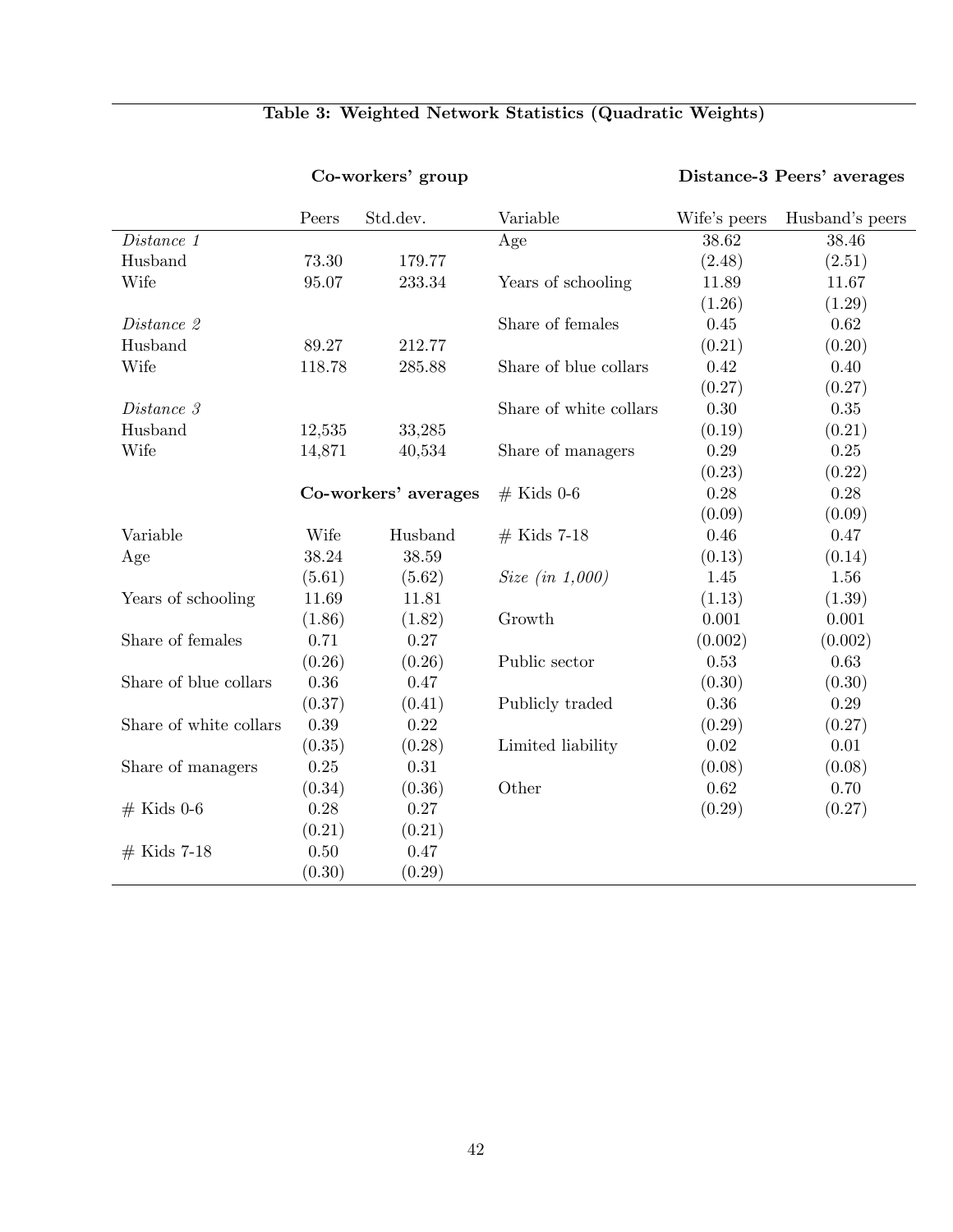| Table 4: Baseline results                 |                                 |                          |                                |                              |                              |                              |  |  |
|-------------------------------------------|---------------------------------|--------------------------|--------------------------------|------------------------------|------------------------------|------------------------------|--|--|
| Model                                     | (1)<br>OLS FD                   | (2)<br>IV FD             | (3)<br>IV FD                   | (4)<br><b>OLS FD</b>         | (5)<br>IV FD                 | (6)<br>IV FD                 |  |  |
| Wife's peers ln C                         | $0.11***$                       | $0.26**$                 | $0.30*$                        | $-1$                         | $-1$                         | $-1 -$                       |  |  |
| Husband's peers ln C                      | (0.002)<br>$0.13***$<br>(0.003) | (0.113)<br>$0.39***$     | (0.163)<br>$0.37**$<br>(0.182) | $-1$<br>$-1$                 | $-1 -$<br>$-1$               | $- -$<br>$-1$                |  |  |
| Avg. peer's ln C                          | $-1$<br>$-1 -$                  | (0.111)<br>$-1$<br>$ -$  | $-1$<br>$-1$                   | $ -$<br>$0.12***$<br>(0.002) | $-1$<br>$0.32***$<br>(0.061) | $-1$<br>$0.33***$<br>(0.078) |  |  |
| Demographic IV's<br>Firm IV's             | $-1$<br>$- -$                   | <b>YES</b><br><b>YES</b> | $-1$<br><b>YES</b>             | $-1$<br>$-1$                 | <b>YES</b><br><b>YES</b>     | $-$ . $-$<br><b>YES</b>      |  |  |
| Test for equality $(\theta_1 = \theta_2)$ |                                 |                          |                                |                              |                              |                              |  |  |
| p-value<br>F-stat first stages            | 0.000                           | 0.504                    | 0.819                          | $- -$                        | $- -$                        | $-1 -$                       |  |  |
| Wife                                      | $ -$                            | 44.16                    | 78.34                          | $-1$                         | $-1 -$                       | $-1 -$                       |  |  |
| Husband                                   | $-1$                            | 43.14                    | 59.88                          | $-1$                         | $ -$                         | $-1$                         |  |  |
| All                                       | $- -$                           | $- - -$                  | $-1$                           | $-1$                         | 62.87                        | 111.50                       |  |  |
| Number of obs.                            | 2,671,889                       | 2,671,889                | 2,671,889                      | 2,671,889                    | 2,671,889                    | 2,671,889                    |  |  |

Note: \*,\*\*,\*\*\*= significant at 10%, 5%, 1%. Standard errors are double clustered for husbands and wives at the workplace, occupation, and education level. Dependent variable: Log of adult equivalent consumption. Individual controls (separately for husband and wife): Age, Age sq., Years of schooling, Occupation dummies, Industry dummies, Public sector dummy, Firm size, Firm growth, Firm type dummies. Household controls: Region dummies, # kids 0-6,  $#$  kids 7-18. Contextual controls (peer variables for husband and wife): Age, Age sq., Years of schooling,  $#$  kids0-6, # kids 7-18, share of female peers, shares of peers by occupation. Demographic IV's: Age, Age sq., Years of schooling, # kids0-6, # kids 7-18, share of female peers, shares of peers by occupation. Firm IV's: Public sector dummy, Firm size, Firm growth, Firm type dummy. We also control for year fixed-effects. For details on the weighting schemes see the main text.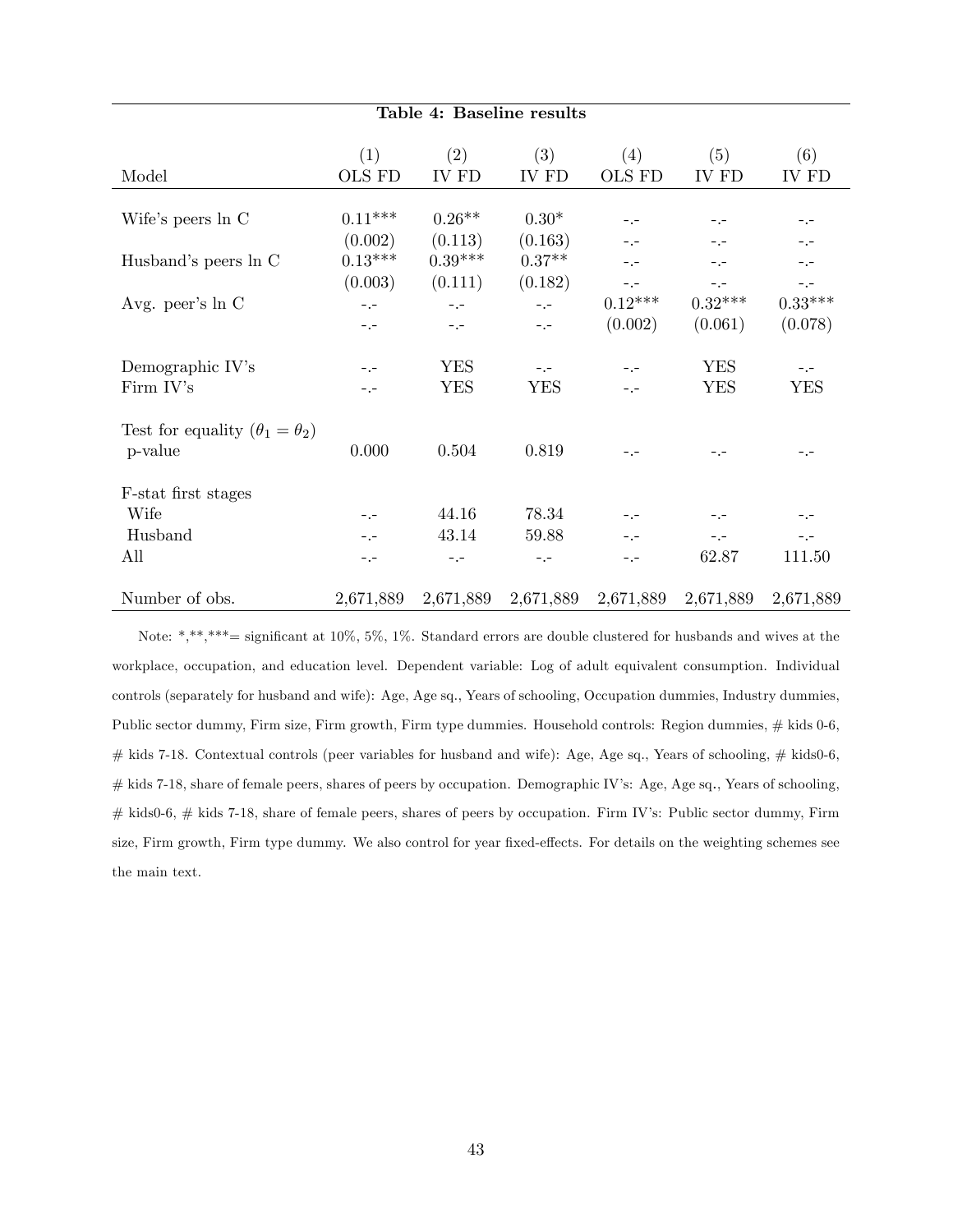|                                                                                                                                                                   |                     |                    |               |                              | Table5: Robustness                      |                              |                  |                     |                                     |         |
|-------------------------------------------------------------------------------------------------------------------------------------------------------------------|---------------------|--------------------|---------------|------------------------------|-----------------------------------------|------------------------------|------------------|---------------------|-------------------------------------|---------|
|                                                                                                                                                                   |                     | $\widehat{\Omega}$ |               | $\left( \frac{1}{2} \right)$ | $\widehat{5}$                           | $\widehat{\mathbf{c}}$       | $(\overline{7})$ | $\widehat{\otimes}$ | $\widehat{e}$                       | (10)    |
|                                                                                                                                                                   |                     |                    |               |                              |                                         | Weighting Scheme             |                  |                     | Shocks                              |         |
| Model                                                                                                                                                             | Base                | <b>Stayers</b>     | Transition FE | $1\%$ Trim                   | $\widehat{a}$                           | $\left( \frac{1}{q} \right)$ | $\odot$          | $_{\rm Local}$      | Sector                              | Placebo |
| Avr. peer's ln C                                                                                                                                                  | $0.33***$           | $0.36***$          | $0.29***$     | $0.30***$                    | $0.62***$                               | $0.30***$                    | $0.44***$        | $0.33***$           | $0.34***$                           | 0.01    |
|                                                                                                                                                                   | (0.078)             | (0.090)            | (0.063)       | (0.072)                      | (0.164)                                 | (0.082)                      | (0.083)          | (0.078)             | (0.073)                             | (0.028) |
| Firm $IV$ <sup>s</sup>                                                                                                                                            | YES                 | YES                | YES           | YES                          | YES                                     | YES                          | YES              | YES                 | YES                                 | YES     |
|                                                                                                                                                                   |                     |                    |               |                              |                                         |                              |                  |                     |                                     |         |
| F-stat first stage                                                                                                                                                | 111.5               | 59.03              | 83<br>58.     | 101.9                        | 127.03                                  | 77.67                        | 88.22            | 109.5               | 127.8                               |         |
| Number of obs.                                                                                                                                                    | 2,671,889 2,045,787 |                    | 2,671,889     |                              | 2,628,110 2,671,889 2,671,823 2,171,426 |                              |                  |                     | $2,671,889$ $2,671,889$ $2,671,889$ |         |
| Note: ******= significant at $10\%, 5\%, 1\%, 5$ standard errors are double clustered for husbands and wives at the workplace, occupation, and education level    |                     |                    |               |                              |                                         |                              |                  |                     |                                     |         |
| Dependent variable: Log of adult equivalent consumption. Individual controls (separately for husband and wife): Age, Age $sq$ , Years of schooling, Occupation    |                     |                    |               |                              |                                         |                              |                  |                     |                                     |         |
| dummies, Industry dummies, Public sector dummy, Firm size, Firm growth, Firm type dummies. Household controls: Region dummies, # kids $0-6$ , # kids              |                     |                    |               |                              |                                         |                              |                  |                     |                                     |         |
| 7-18. Contextual controls (peer variables for husband and wife): Age, Age sq., Years of schooling, # kids0-6, # kids 7-18, share of female peers, shares of peers |                     |                    |               |                              |                                         |                              |                  |                     |                                     |         |
| by occupation. Demographic IV's: Age, Age sq., Years of schooling, $\#$ kids0-6, $\#$ kids 7-18, share of female peers, shares of peers by occupation. Firm IV's: |                     |                    |               |                              |                                         |                              |                  |                     |                                     |         |
| Public sector dummy, Firm size, Firm growth, Firm type dummy. We also control for year fixed-effects. See the main text for a description of the weighting        |                     |                    |               |                              |                                         |                              |                  |                     |                                     |         |
| schemes.                                                                                                                                                          |                     |                    |               |                              |                                         |                              |                  |                     |                                     |         |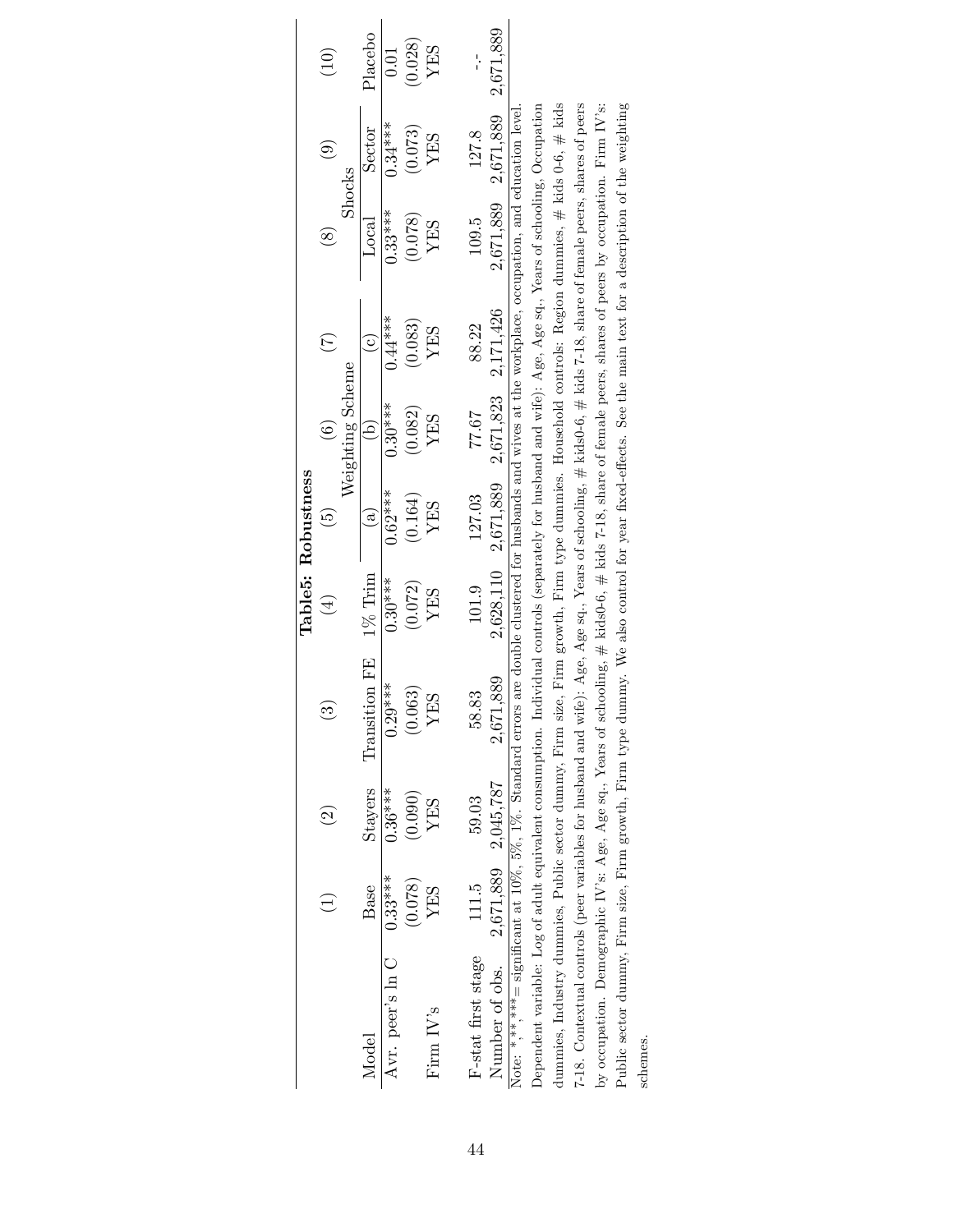|                                    |                   |                   | ALL Sample        |             |          | MATCH sample |
|------------------------------------|-------------------|-------------------|-------------------|-------------|----------|--------------|
|                                    | Visible           | Not-visible       | Visible           | Not-visible | Visible  | Not-visible  |
|                                    | cons.             | cons.             | cons.             | cons.       | cons.    | cons.        |
|                                    | $\left( 1\right)$ | $\left( 2\right)$ | $\left( 3\right)$ | (4)         | (5)      | (6)          |
| $\ln C$                            | $-0.025$          | 0.092             | $0.015***$        | $-0.009**$  | $0.026*$ | $-0.018$     |
|                                    | (0.156)           | (0.143)           | (0.004)           | (0.004)     | (0.014)  | (0.012)      |
| Avg. peer's $ln C$                 | $-0.037$          | 0.099             | 0.004             | 0.001       | 0.012    | $-0.006$     |
|                                    | (0.154)           | (0.141)           | (0.012)           | (0.011)     | (0.025)  | (0.021)      |
| $\ln C \times Avg.$ peer's $\ln C$ | 0.003             | $-0.009$          |                   |             |          |              |
|                                    | (0.013)           | (0.012)           |                   |             |          |              |
|                                    |                   |                   |                   |             |          |              |
| Observations                       | 2,436             | 2,438             | 2,436             | 2,438       | 454      | 452          |

### Table 6: Demand Estimation

Note: \*,\*\*,\*\*\*= significant at 10%, 5%, 1%. The dependent variables are budget shares for three consumption groups: Visible, Not-visible and Neutral. The omitted category is Neutral. Individual controls: Age, Age sq., Years of schooling, Occupation dummies, Industry dummies, Public sector dummy, Firm size, Firm growth, Firm type dummies. Household controls: Year dummies, Region dummies, # kids 0-6, # kids 7-18.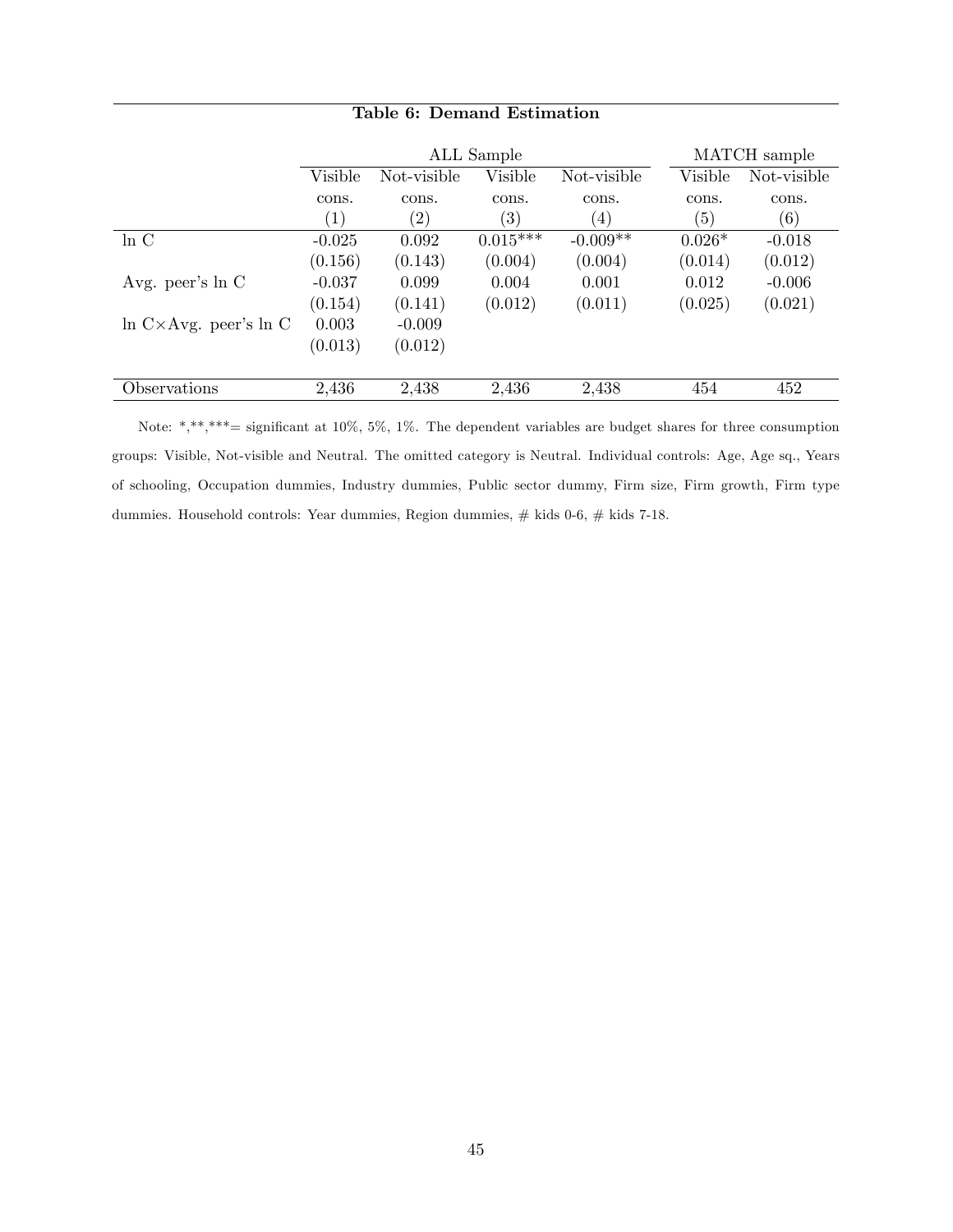|                | ALL Sample |             | MATCH sample |
|----------------|------------|-------------|--------------|
|                | 1          | $2^{\circ}$ | $3^{\circ}$  |
| $\Delta \ln Y$ | $0.226***$ | $0.269**$   | $0.275***$   |
|                | (0.070)    | (0.110)     | (0.110)      |
| $\Delta \ln Y$ |            |             | $-0.094$     |
|                |            |             | (0.082)      |
|                |            |             |              |
| Observations   | 2,432      | $\circ$ 24  |              |

Table 7: Tests of Risk Sharing

Note: \*,\*\*,\*\*\*= signiÖcant at 10%, 5%, 1%. Individual controls: Age, Age sq., Years of schooling, Occupation dummies, Industry dummies, Public sector dummy, Firm size, Firm growth, Firm type dummies. Household controls: Year dummies, Region dummies,  $\#$  kids 0-6,  $\#$  kids 7-18.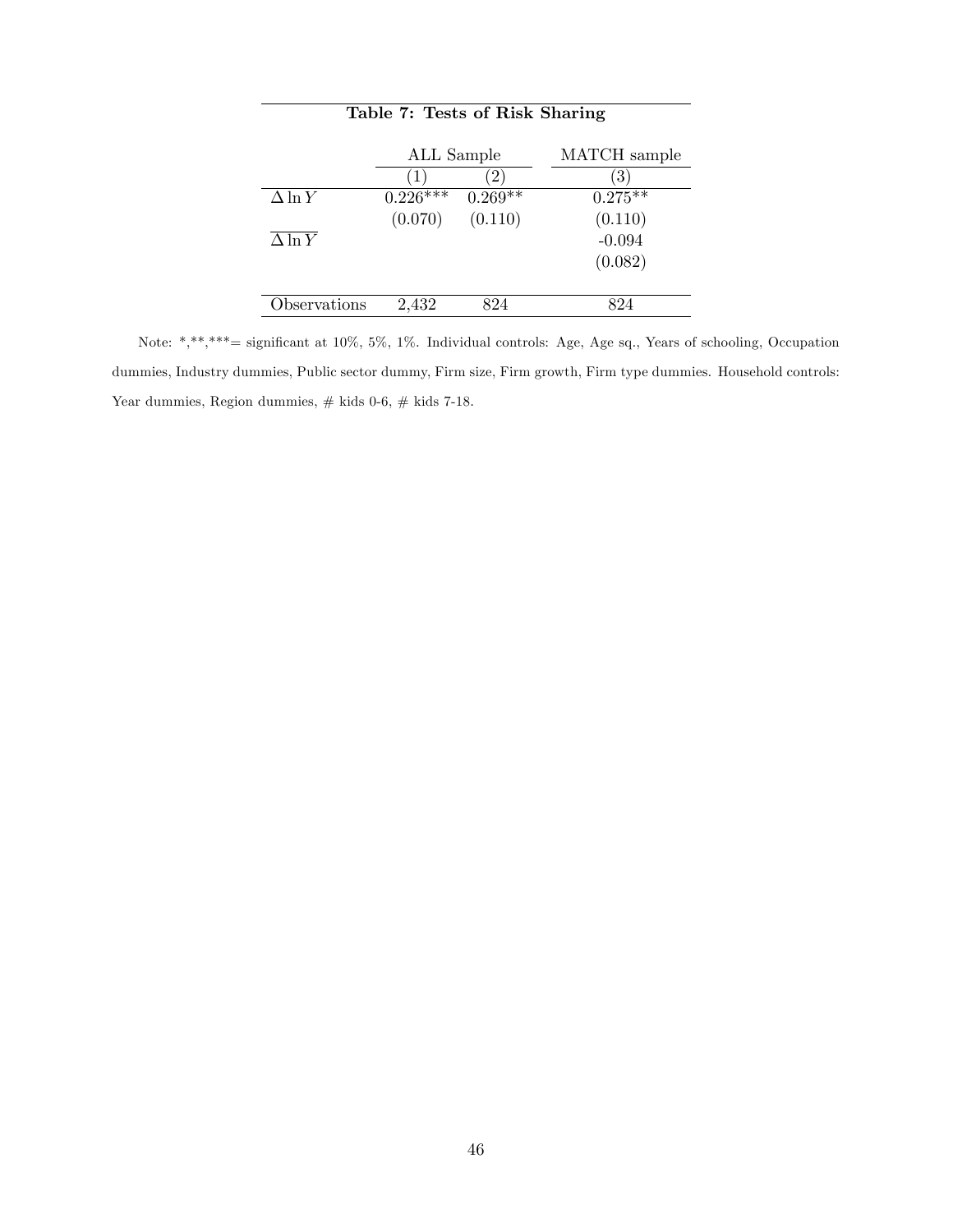| Transfer<br>recipients | Implied<br>multiplier | Std.Dev.<br>log cons. | $90 - 10$<br>log difference | $50-10$<br>log difference | $90 - 50$<br>log difference |
|------------------------|-----------------------|-----------------------|-----------------------------|---------------------------|-----------------------------|
| <b>Baseline</b>        |                       | 0.729                 | 1.5795                      | 0.8630                    | 0.7165                      |
| Top $10\%$             | 1.012                 | 0.736                 | 1.5818                      | 0.8631                    | 0.7187                      |
| Random $10\%$          | 1.017                 | 0.718                 | 1.5607                      | 0.8504                    | 0.7103                      |
| Bottom $10\%$          | 1.034                 | 0.601                 | 1.4525                      | 0.7349                    | 0.7176                      |
| Balanced budget        | $1.021\,$             | 0.593                 | 1.4216                      | 0.7347                    | 0.6869                      |

## Table 8: Counterfactual Policy Simulations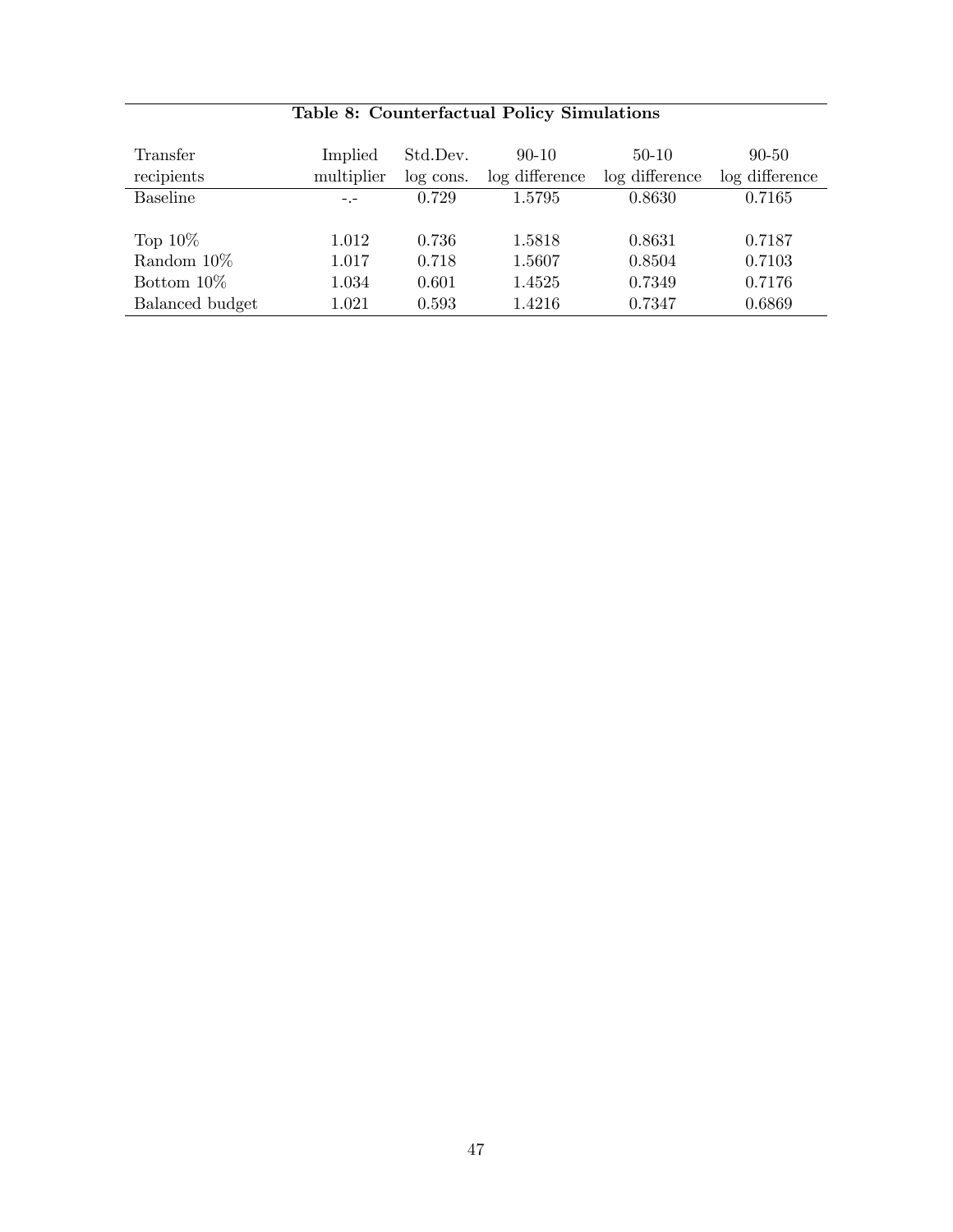

Figure 1: The distribution of consumption in the Tax Registry and in the Danish Expenditure Survey.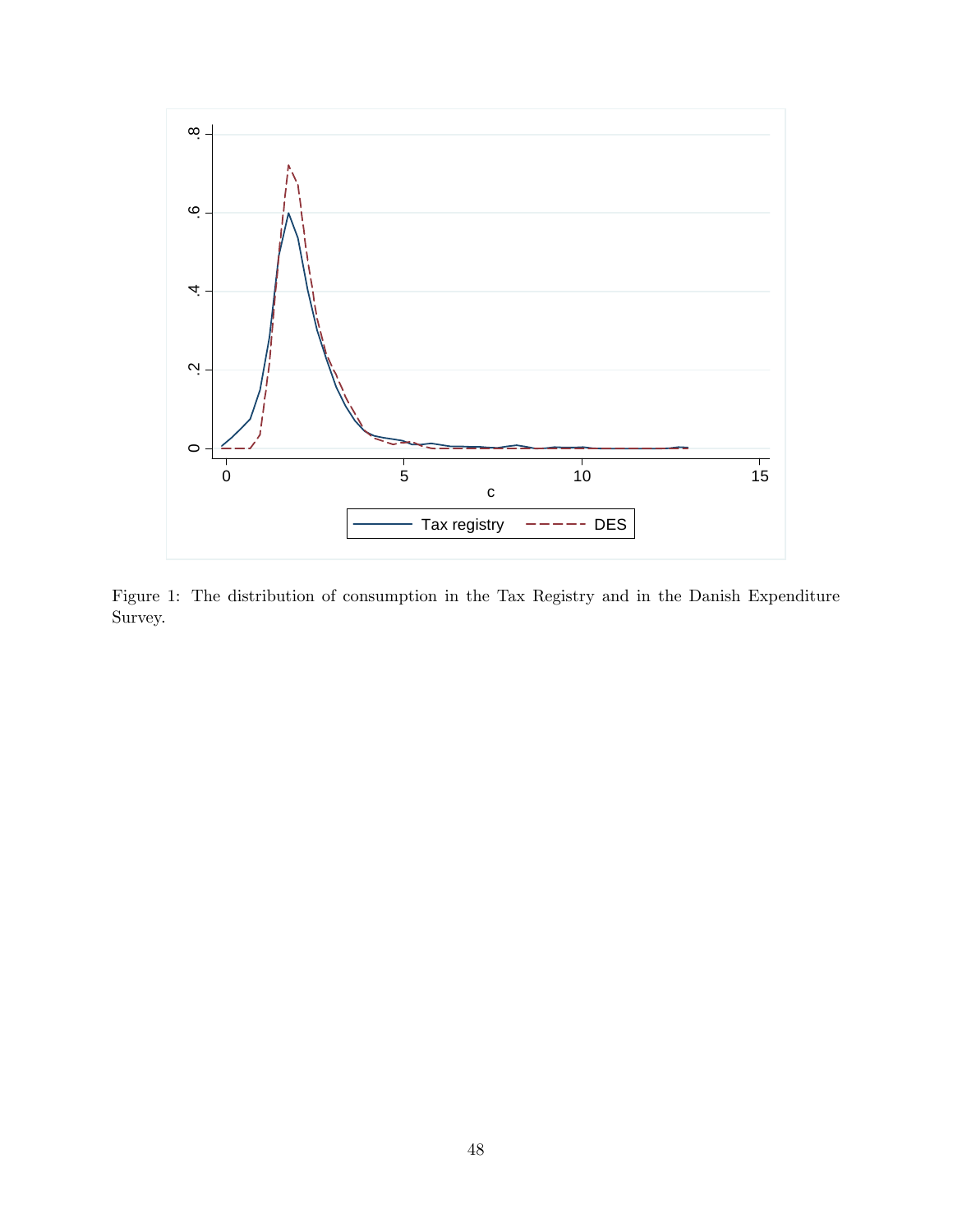

Figure 2: A simple example of network identification.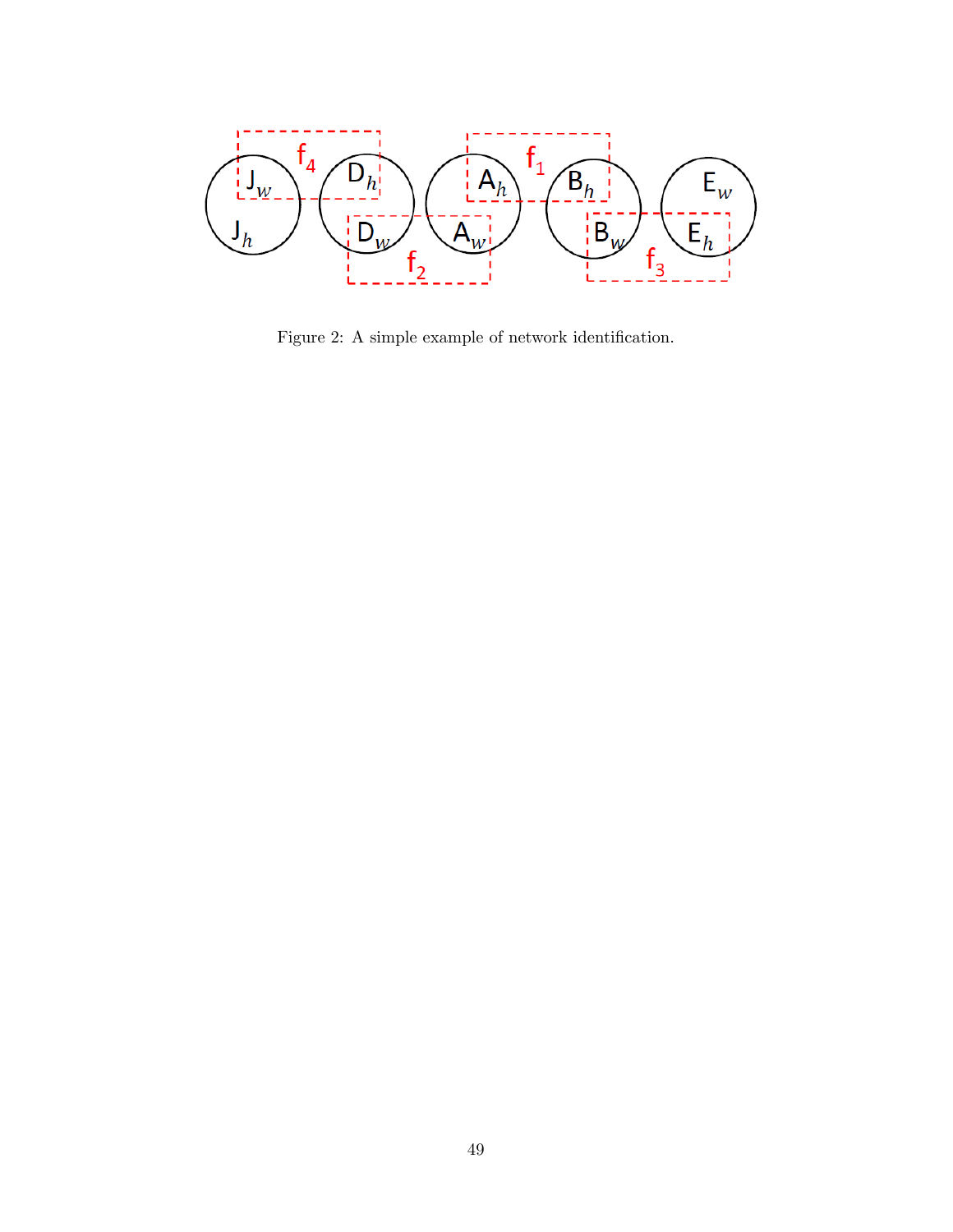

Figure 3: An actual network from our data.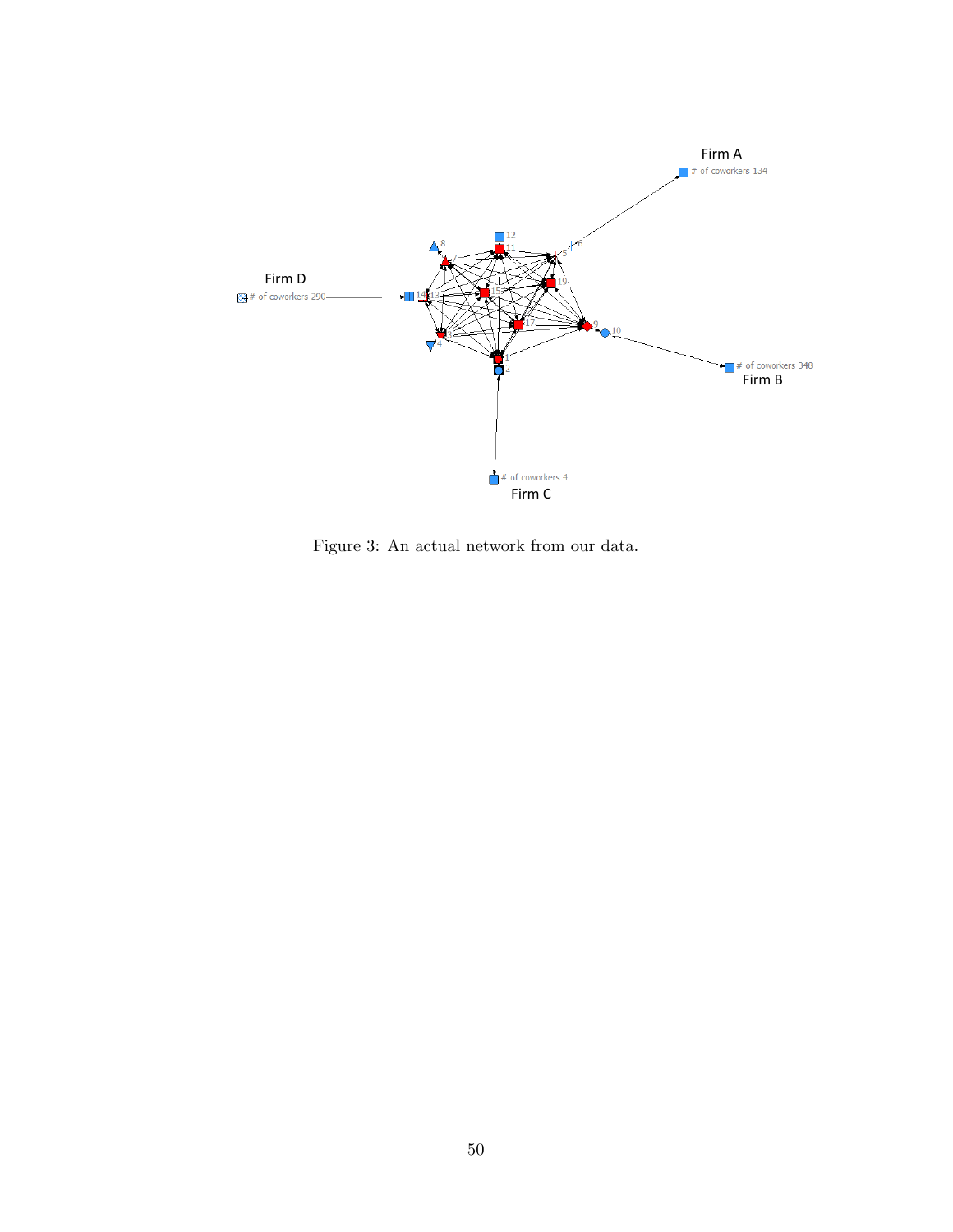

Figure 4: Heterogeneous network effects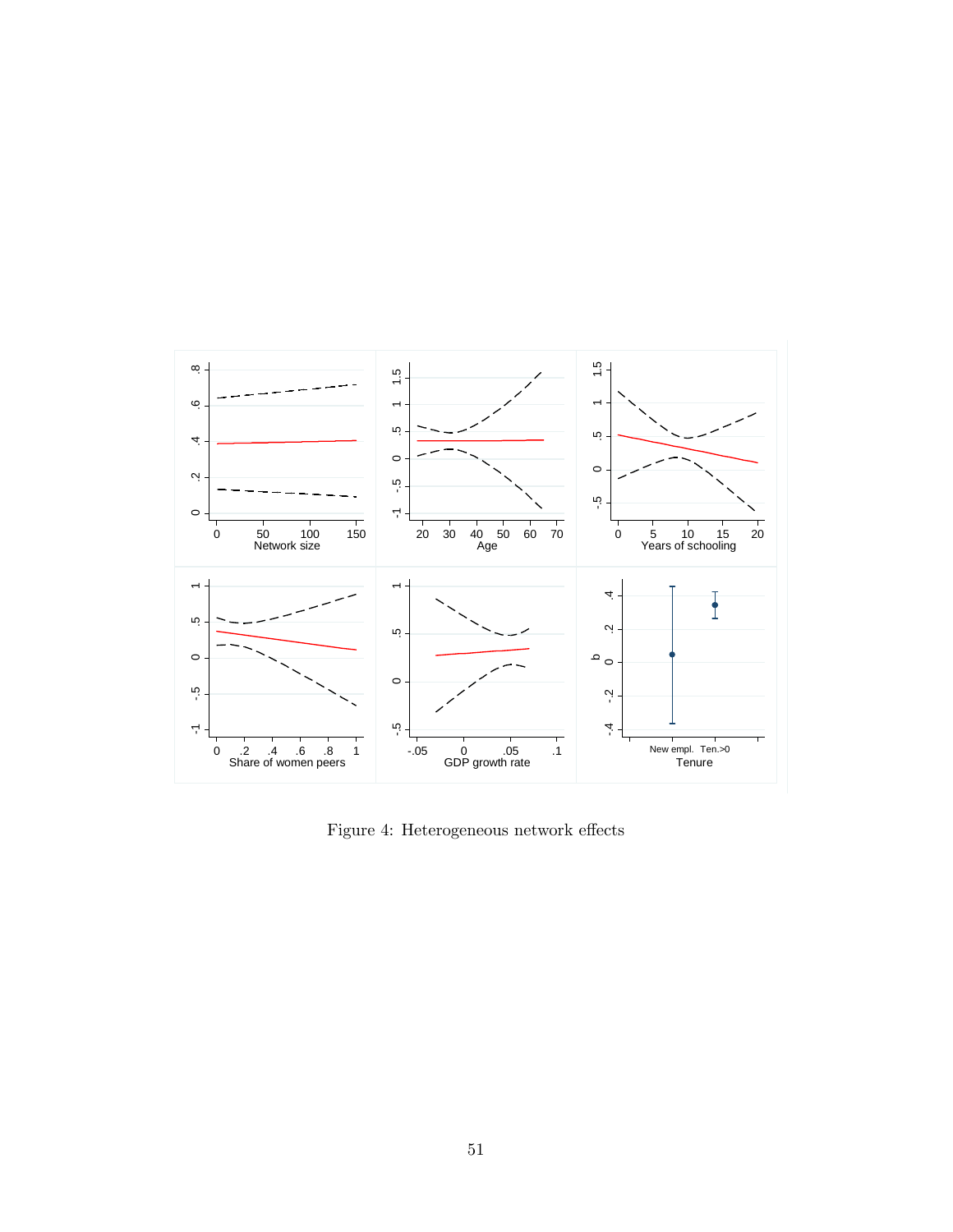

Figure 5: The relationship between the shift in budget shares due to peer consumption and the Heffetz visibility index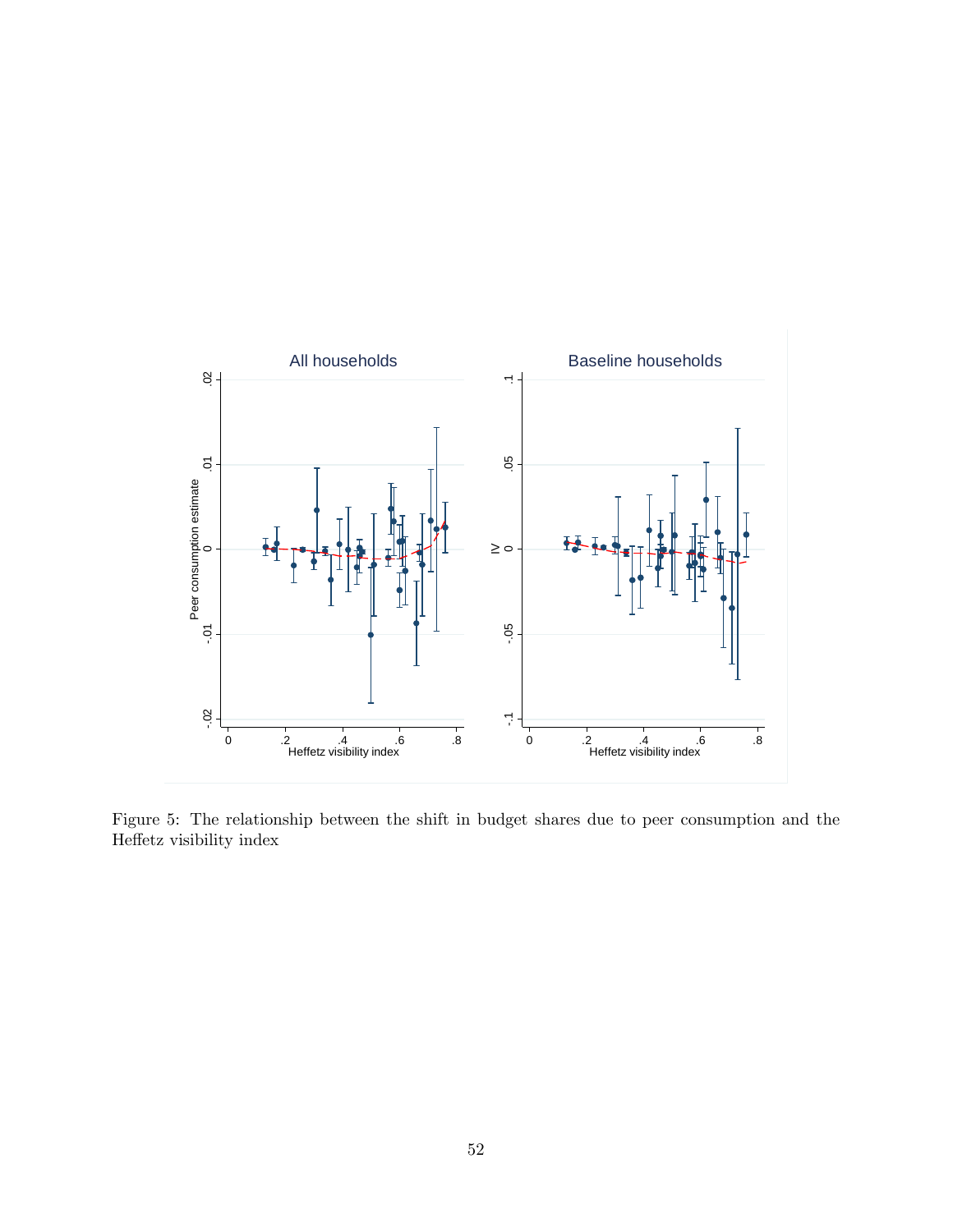## A Additional tables

### Table A1: Goods Characterization

| Heffetz Restat Good<br>Good<br><b>Heffetz Restat</b><br>Visible<br>Oils and fats<br>Tobacco<br>Food at home<br>Clothing materials<br>Fruit<br>Visible<br>Food at home<br>Garments<br>Visible<br>Vegetables<br>Food at home<br>Other articles of clothing and clothing accessories<br>Visible<br>Sugar, jam, honey, chocolate and confectionery<br>Food at home<br>Cleaning, repair and hire of clothing<br>Visible<br>Food products<br>Food at home<br>Shoes and other footwear<br>Coffee, tea and cocoa<br>Visible<br>Food at home<br>Repair and hire of footwear<br>Mineral waters, soft drinks, fruit and vegetable juices<br>Visible<br>Food at home<br>Furniture and furnishings<br>Visible<br>Carpets and other floor coverings<br>Visible<br>Spirits<br><b>Not Visible</b><br>Repair of furniture, furnishings and floor coverings<br>Wine<br>Visible<br>Not Visible<br>Household textiles<br>Beer<br>Visible<br>Not Visible<br>Major household appliances whether electric or not<br>Visible<br>Actual rentals paid by tenants<br>Not Visible<br>Small electric household appliances<br>Other actual rentals<br>Visible<br>Not Visible<br>Repair of household appliances<br>Visible<br>Imputed rentals of owner-occupiers<br>Not Visible<br>Glassware, tableware and household utensils<br>Visible<br>Other imputed rentals<br>Not Visible<br>Major tools and equipment<br>Visible<br>Materials for the maintenance and repair of the dwelling<br>Not Visible<br>Motor cars<br>Services for the maintenance and repair of the dwelling<br>Visible<br>Not Visible<br>Motor cycles<br>Visible<br>Small tools and miscellaneous accessories<br><b>Not Visible</b><br>Bicycles<br>Visible<br>Non-durable household goods<br>Not Visible<br>Equipment for the reception, recording and reproduction of sound and pictures<br>Visible<br>Domestic services and household services<br>Not Visible<br>Photographic and cinematographic equipment and optical instruments<br>Visible<br>Pharmaceutical products<br>Not Visible<br>Information processing equipment<br>Visible<br>Other medical products<br>Not Visible<br>Recording media<br>Visible<br>Therapeutic appliances and equipment<br>Not Visible<br>Repair of audio-visual, photographic and information processing equipment<br>Visible<br>Medical services<br>Not Visible<br>Dental services<br>Major durables for outdoor recreation<br>Visible<br><b>Not Visible</b><br>Musical instruments and major durables for indoor recreation<br>Visible<br>Paramedical services<br>Not Visible |
|------------------------------------------------------------------------------------------------------------------------------------------------------------------------------------------------------------------------------------------------------------------------------------------------------------------------------------------------------------------------------------------------------------------------------------------------------------------------------------------------------------------------------------------------------------------------------------------------------------------------------------------------------------------------------------------------------------------------------------------------------------------------------------------------------------------------------------------------------------------------------------------------------------------------------------------------------------------------------------------------------------------------------------------------------------------------------------------------------------------------------------------------------------------------------------------------------------------------------------------------------------------------------------------------------------------------------------------------------------------------------------------------------------------------------------------------------------------------------------------------------------------------------------------------------------------------------------------------------------------------------------------------------------------------------------------------------------------------------------------------------------------------------------------------------------------------------------------------------------------------------------------------------------------------------------------------------------------------------------------------------------------------------------------------------------------------------------------------------------------------------------------------------------------------------------------------------------------------------------------------------------------------------------------------------------------------------------------------------------------------------------------------------------------------------------------------------------------------------------------------------------------------------------------------------|
|                                                                                                                                                                                                                                                                                                                                                                                                                                                                                                                                                                                                                                                                                                                                                                                                                                                                                                                                                                                                                                                                                                                                                                                                                                                                                                                                                                                                                                                                                                                                                                                                                                                                                                                                                                                                                                                                                                                                                                                                                                                                                                                                                                                                                                                                                                                                                                                                                                                                                                                                                      |
|                                                                                                                                                                                                                                                                                                                                                                                                                                                                                                                                                                                                                                                                                                                                                                                                                                                                                                                                                                                                                                                                                                                                                                                                                                                                                                                                                                                                                                                                                                                                                                                                                                                                                                                                                                                                                                                                                                                                                                                                                                                                                                                                                                                                                                                                                                                                                                                                                                                                                                                                                      |
|                                                                                                                                                                                                                                                                                                                                                                                                                                                                                                                                                                                                                                                                                                                                                                                                                                                                                                                                                                                                                                                                                                                                                                                                                                                                                                                                                                                                                                                                                                                                                                                                                                                                                                                                                                                                                                                                                                                                                                                                                                                                                                                                                                                                                                                                                                                                                                                                                                                                                                                                                      |
|                                                                                                                                                                                                                                                                                                                                                                                                                                                                                                                                                                                                                                                                                                                                                                                                                                                                                                                                                                                                                                                                                                                                                                                                                                                                                                                                                                                                                                                                                                                                                                                                                                                                                                                                                                                                                                                                                                                                                                                                                                                                                                                                                                                                                                                                                                                                                                                                                                                                                                                                                      |
|                                                                                                                                                                                                                                                                                                                                                                                                                                                                                                                                                                                                                                                                                                                                                                                                                                                                                                                                                                                                                                                                                                                                                                                                                                                                                                                                                                                                                                                                                                                                                                                                                                                                                                                                                                                                                                                                                                                                                                                                                                                                                                                                                                                                                                                                                                                                                                                                                                                                                                                                                      |
|                                                                                                                                                                                                                                                                                                                                                                                                                                                                                                                                                                                                                                                                                                                                                                                                                                                                                                                                                                                                                                                                                                                                                                                                                                                                                                                                                                                                                                                                                                                                                                                                                                                                                                                                                                                                                                                                                                                                                                                                                                                                                                                                                                                                                                                                                                                                                                                                                                                                                                                                                      |
|                                                                                                                                                                                                                                                                                                                                                                                                                                                                                                                                                                                                                                                                                                                                                                                                                                                                                                                                                                                                                                                                                                                                                                                                                                                                                                                                                                                                                                                                                                                                                                                                                                                                                                                                                                                                                                                                                                                                                                                                                                                                                                                                                                                                                                                                                                                                                                                                                                                                                                                                                      |
|                                                                                                                                                                                                                                                                                                                                                                                                                                                                                                                                                                                                                                                                                                                                                                                                                                                                                                                                                                                                                                                                                                                                                                                                                                                                                                                                                                                                                                                                                                                                                                                                                                                                                                                                                                                                                                                                                                                                                                                                                                                                                                                                                                                                                                                                                                                                                                                                                                                                                                                                                      |
|                                                                                                                                                                                                                                                                                                                                                                                                                                                                                                                                                                                                                                                                                                                                                                                                                                                                                                                                                                                                                                                                                                                                                                                                                                                                                                                                                                                                                                                                                                                                                                                                                                                                                                                                                                                                                                                                                                                                                                                                                                                                                                                                                                                                                                                                                                                                                                                                                                                                                                                                                      |
|                                                                                                                                                                                                                                                                                                                                                                                                                                                                                                                                                                                                                                                                                                                                                                                                                                                                                                                                                                                                                                                                                                                                                                                                                                                                                                                                                                                                                                                                                                                                                                                                                                                                                                                                                                                                                                                                                                                                                                                                                                                                                                                                                                                                                                                                                                                                                                                                                                                                                                                                                      |
|                                                                                                                                                                                                                                                                                                                                                                                                                                                                                                                                                                                                                                                                                                                                                                                                                                                                                                                                                                                                                                                                                                                                                                                                                                                                                                                                                                                                                                                                                                                                                                                                                                                                                                                                                                                                                                                                                                                                                                                                                                                                                                                                                                                                                                                                                                                                                                                                                                                                                                                                                      |
|                                                                                                                                                                                                                                                                                                                                                                                                                                                                                                                                                                                                                                                                                                                                                                                                                                                                                                                                                                                                                                                                                                                                                                                                                                                                                                                                                                                                                                                                                                                                                                                                                                                                                                                                                                                                                                                                                                                                                                                                                                                                                                                                                                                                                                                                                                                                                                                                                                                                                                                                                      |
|                                                                                                                                                                                                                                                                                                                                                                                                                                                                                                                                                                                                                                                                                                                                                                                                                                                                                                                                                                                                                                                                                                                                                                                                                                                                                                                                                                                                                                                                                                                                                                                                                                                                                                                                                                                                                                                                                                                                                                                                                                                                                                                                                                                                                                                                                                                                                                                                                                                                                                                                                      |
|                                                                                                                                                                                                                                                                                                                                                                                                                                                                                                                                                                                                                                                                                                                                                                                                                                                                                                                                                                                                                                                                                                                                                                                                                                                                                                                                                                                                                                                                                                                                                                                                                                                                                                                                                                                                                                                                                                                                                                                                                                                                                                                                                                                                                                                                                                                                                                                                                                                                                                                                                      |
|                                                                                                                                                                                                                                                                                                                                                                                                                                                                                                                                                                                                                                                                                                                                                                                                                                                                                                                                                                                                                                                                                                                                                                                                                                                                                                                                                                                                                                                                                                                                                                                                                                                                                                                                                                                                                                                                                                                                                                                                                                                                                                                                                                                                                                                                                                                                                                                                                                                                                                                                                      |
|                                                                                                                                                                                                                                                                                                                                                                                                                                                                                                                                                                                                                                                                                                                                                                                                                                                                                                                                                                                                                                                                                                                                                                                                                                                                                                                                                                                                                                                                                                                                                                                                                                                                                                                                                                                                                                                                                                                                                                                                                                                                                                                                                                                                                                                                                                                                                                                                                                                                                                                                                      |
|                                                                                                                                                                                                                                                                                                                                                                                                                                                                                                                                                                                                                                                                                                                                                                                                                                                                                                                                                                                                                                                                                                                                                                                                                                                                                                                                                                                                                                                                                                                                                                                                                                                                                                                                                                                                                                                                                                                                                                                                                                                                                                                                                                                                                                                                                                                                                                                                                                                                                                                                                      |
|                                                                                                                                                                                                                                                                                                                                                                                                                                                                                                                                                                                                                                                                                                                                                                                                                                                                                                                                                                                                                                                                                                                                                                                                                                                                                                                                                                                                                                                                                                                                                                                                                                                                                                                                                                                                                                                                                                                                                                                                                                                                                                                                                                                                                                                                                                                                                                                                                                                                                                                                                      |
|                                                                                                                                                                                                                                                                                                                                                                                                                                                                                                                                                                                                                                                                                                                                                                                                                                                                                                                                                                                                                                                                                                                                                                                                                                                                                                                                                                                                                                                                                                                                                                                                                                                                                                                                                                                                                                                                                                                                                                                                                                                                                                                                                                                                                                                                                                                                                                                                                                                                                                                                                      |
|                                                                                                                                                                                                                                                                                                                                                                                                                                                                                                                                                                                                                                                                                                                                                                                                                                                                                                                                                                                                                                                                                                                                                                                                                                                                                                                                                                                                                                                                                                                                                                                                                                                                                                                                                                                                                                                                                                                                                                                                                                                                                                                                                                                                                                                                                                                                                                                                                                                                                                                                                      |
|                                                                                                                                                                                                                                                                                                                                                                                                                                                                                                                                                                                                                                                                                                                                                                                                                                                                                                                                                                                                                                                                                                                                                                                                                                                                                                                                                                                                                                                                                                                                                                                                                                                                                                                                                                                                                                                                                                                                                                                                                                                                                                                                                                                                                                                                                                                                                                                                                                                                                                                                                      |
|                                                                                                                                                                                                                                                                                                                                                                                                                                                                                                                                                                                                                                                                                                                                                                                                                                                                                                                                                                                                                                                                                                                                                                                                                                                                                                                                                                                                                                                                                                                                                                                                                                                                                                                                                                                                                                                                                                                                                                                                                                                                                                                                                                                                                                                                                                                                                                                                                                                                                                                                                      |
|                                                                                                                                                                                                                                                                                                                                                                                                                                                                                                                                                                                                                                                                                                                                                                                                                                                                                                                                                                                                                                                                                                                                                                                                                                                                                                                                                                                                                                                                                                                                                                                                                                                                                                                                                                                                                                                                                                                                                                                                                                                                                                                                                                                                                                                                                                                                                                                                                                                                                                                                                      |
|                                                                                                                                                                                                                                                                                                                                                                                                                                                                                                                                                                                                                                                                                                                                                                                                                                                                                                                                                                                                                                                                                                                                                                                                                                                                                                                                                                                                                                                                                                                                                                                                                                                                                                                                                                                                                                                                                                                                                                                                                                                                                                                                                                                                                                                                                                                                                                                                                                                                                                                                                      |
|                                                                                                                                                                                                                                                                                                                                                                                                                                                                                                                                                                                                                                                                                                                                                                                                                                                                                                                                                                                                                                                                                                                                                                                                                                                                                                                                                                                                                                                                                                                                                                                                                                                                                                                                                                                                                                                                                                                                                                                                                                                                                                                                                                                                                                                                                                                                                                                                                                                                                                                                                      |
|                                                                                                                                                                                                                                                                                                                                                                                                                                                                                                                                                                                                                                                                                                                                                                                                                                                                                                                                                                                                                                                                                                                                                                                                                                                                                                                                                                                                                                                                                                                                                                                                                                                                                                                                                                                                                                                                                                                                                                                                                                                                                                                                                                                                                                                                                                                                                                                                                                                                                                                                                      |
|                                                                                                                                                                                                                                                                                                                                                                                                                                                                                                                                                                                                                                                                                                                                                                                                                                                                                                                                                                                                                                                                                                                                                                                                                                                                                                                                                                                                                                                                                                                                                                                                                                                                                                                                                                                                                                                                                                                                                                                                                                                                                                                                                                                                                                                                                                                                                                                                                                                                                                                                                      |
|                                                                                                                                                                                                                                                                                                                                                                                                                                                                                                                                                                                                                                                                                                                                                                                                                                                                                                                                                                                                                                                                                                                                                                                                                                                                                                                                                                                                                                                                                                                                                                                                                                                                                                                                                                                                                                                                                                                                                                                                                                                                                                                                                                                                                                                                                                                                                                                                                                                                                                                                                      |
| Maintenance and repair of other major durables for recreation and culture<br>Visible<br>Hospital services<br>Not Visible                                                                                                                                                                                                                                                                                                                                                                                                                                                                                                                                                                                                                                                                                                                                                                                                                                                                                                                                                                                                                                                                                                                                                                                                                                                                                                                                                                                                                                                                                                                                                                                                                                                                                                                                                                                                                                                                                                                                                                                                                                                                                                                                                                                                                                                                                                                                                                                                                             |
| Visible<br>Spare parts and accessories for personal transport equipment<br>Games, toys and hobbies<br>Not Visible                                                                                                                                                                                                                                                                                                                                                                                                                                                                                                                                                                                                                                                                                                                                                                                                                                                                                                                                                                                                                                                                                                                                                                                                                                                                                                                                                                                                                                                                                                                                                                                                                                                                                                                                                                                                                                                                                                                                                                                                                                                                                                                                                                                                                                                                                                                                                                                                                                    |
| Equipment for sport, camping and open-air recreation<br>Visible<br>Fuels and lubricants for personal transport equipment<br>Not Visible                                                                                                                                                                                                                                                                                                                                                                                                                                                                                                                                                                                                                                                                                                                                                                                                                                                                                                                                                                                                                                                                                                                                                                                                                                                                                                                                                                                                                                                                                                                                                                                                                                                                                                                                                                                                                                                                                                                                                                                                                                                                                                                                                                                                                                                                                                                                                                                                              |
| Gardens, plants and flowers<br>Maintenance and repair of personal transport equipment<br>Visible<br>Not Visible                                                                                                                                                                                                                                                                                                                                                                                                                                                                                                                                                                                                                                                                                                                                                                                                                                                                                                                                                                                                                                                                                                                                                                                                                                                                                                                                                                                                                                                                                                                                                                                                                                                                                                                                                                                                                                                                                                                                                                                                                                                                                                                                                                                                                                                                                                                                                                                                                                      |
| Pets and related products<br>Visible<br>Other services in respect of personal transport equipment<br>Not Visible                                                                                                                                                                                                                                                                                                                                                                                                                                                                                                                                                                                                                                                                                                                                                                                                                                                                                                                                                                                                                                                                                                                                                                                                                                                                                                                                                                                                                                                                                                                                                                                                                                                                                                                                                                                                                                                                                                                                                                                                                                                                                                                                                                                                                                                                                                                                                                                                                                     |
| Veterinary and other services for pets<br>Fees in association with personal transports<br>Visible<br>Not Visible                                                                                                                                                                                                                                                                                                                                                                                                                                                                                                                                                                                                                                                                                                                                                                                                                                                                                                                                                                                                                                                                                                                                                                                                                                                                                                                                                                                                                                                                                                                                                                                                                                                                                                                                                                                                                                                                                                                                                                                                                                                                                                                                                                                                                                                                                                                                                                                                                                     |
| Recreational and sporting services<br>Visible<br>Passenger transport by road<br>Not Visible                                                                                                                                                                                                                                                                                                                                                                                                                                                                                                                                                                                                                                                                                                                                                                                                                                                                                                                                                                                                                                                                                                                                                                                                                                                                                                                                                                                                                                                                                                                                                                                                                                                                                                                                                                                                                                                                                                                                                                                                                                                                                                                                                                                                                                                                                                                                                                                                                                                          |
| Cultural services<br>Passenger transport by air<br>Visible<br>Not Visible                                                                                                                                                                                                                                                                                                                                                                                                                                                                                                                                                                                                                                                                                                                                                                                                                                                                                                                                                                                                                                                                                                                                                                                                                                                                                                                                                                                                                                                                                                                                                                                                                                                                                                                                                                                                                                                                                                                                                                                                                                                                                                                                                                                                                                                                                                                                                                                                                                                                            |
| Games of chance<br>Passenger transport by sea and inland waterway<br>Visible<br>Not Visible                                                                                                                                                                                                                                                                                                                                                                                                                                                                                                                                                                                                                                                                                                                                                                                                                                                                                                                                                                                                                                                                                                                                                                                                                                                                                                                                                                                                                                                                                                                                                                                                                                                                                                                                                                                                                                                                                                                                                                                                                                                                                                                                                                                                                                                                                                                                                                                                                                                          |
| Combined passenger transport<br><b>Books</b><br>Visible<br>Not Visible                                                                                                                                                                                                                                                                                                                                                                                                                                                                                                                                                                                                                                                                                                                                                                                                                                                                                                                                                                                                                                                                                                                                                                                                                                                                                                                                                                                                                                                                                                                                                                                                                                                                                                                                                                                                                                                                                                                                                                                                                                                                                                                                                                                                                                                                                                                                                                                                                                                                               |
| Newspapers and periodicals<br>Visible<br>Other purchased transport services<br><b>Not Visible</b>                                                                                                                                                                                                                                                                                                                                                                                                                                                                                                                                                                                                                                                                                                                                                                                                                                                                                                                                                                                                                                                                                                                                                                                                                                                                                                                                                                                                                                                                                                                                                                                                                                                                                                                                                                                                                                                                                                                                                                                                                                                                                                                                                                                                                                                                                                                                                                                                                                                    |
| Miscellaneous printed matter<br>Package holidays<br>Visible<br><b>Not Visible</b>                                                                                                                                                                                                                                                                                                                                                                                                                                                                                                                                                                                                                                                                                                                                                                                                                                                                                                                                                                                                                                                                                                                                                                                                                                                                                                                                                                                                                                                                                                                                                                                                                                                                                                                                                                                                                                                                                                                                                                                                                                                                                                                                                                                                                                                                                                                                                                                                                                                                    |
| <b>Stationery and drawing materials</b><br>Water supply<br>Visible<br><b>Not Visible</b>                                                                                                                                                                                                                                                                                                                                                                                                                                                                                                                                                                                                                                                                                                                                                                                                                                                                                                                                                                                                                                                                                                                                                                                                                                                                                                                                                                                                                                                                                                                                                                                                                                                                                                                                                                                                                                                                                                                                                                                                                                                                                                                                                                                                                                                                                                                                                                                                                                                             |
| Refuse collection<br>secondary education<br>Visible<br><b>Not Visible</b>                                                                                                                                                                                                                                                                                                                                                                                                                                                                                                                                                                                                                                                                                                                                                                                                                                                                                                                                                                                                                                                                                                                                                                                                                                                                                                                                                                                                                                                                                                                                                                                                                                                                                                                                                                                                                                                                                                                                                                                                                                                                                                                                                                                                                                                                                                                                                                                                                                                                            |
| Fertiary education<br>Visible<br>Sewage collection<br>Not Visible                                                                                                                                                                                                                                                                                                                                                                                                                                                                                                                                                                                                                                                                                                                                                                                                                                                                                                                                                                                                                                                                                                                                                                                                                                                                                                                                                                                                                                                                                                                                                                                                                                                                                                                                                                                                                                                                                                                                                                                                                                                                                                                                                                                                                                                                                                                                                                                                                                                                                    |
| Other services relating to the dwelling<br>Education not definable by level<br><b>Visible</b><br><b>Not Visible</b>                                                                                                                                                                                                                                                                                                                                                                                                                                                                                                                                                                                                                                                                                                                                                                                                                                                                                                                                                                                                                                                                                                                                                                                                                                                                                                                                                                                                                                                                                                                                                                                                                                                                                                                                                                                                                                                                                                                                                                                                                                                                                                                                                                                                                                                                                                                                                                                                                                  |
| Restaurants, cafés and the like<br>Electricity<br><b>Visible</b><br><b>Not Visible</b>                                                                                                                                                                                                                                                                                                                                                                                                                                                                                                                                                                                                                                                                                                                                                                                                                                                                                                                                                                                                                                                                                                                                                                                                                                                                                                                                                                                                                                                                                                                                                                                                                                                                                                                                                                                                                                                                                                                                                                                                                                                                                                                                                                                                                                                                                                                                                                                                                                                               |
| Canteens<br><b>Visible</b><br>Gas<br><b>Not Visible</b>                                                                                                                                                                                                                                                                                                                                                                                                                                                                                                                                                                                                                                                                                                                                                                                                                                                                                                                                                                                                                                                                                                                                                                                                                                                                                                                                                                                                                                                                                                                                                                                                                                                                                                                                                                                                                                                                                                                                                                                                                                                                                                                                                                                                                                                                                                                                                                                                                                                                                              |
| Personal care<br>Visible<br>Liquid fuels<br>Not Visible                                                                                                                                                                                                                                                                                                                                                                                                                                                                                                                                                                                                                                                                                                                                                                                                                                                                                                                                                                                                                                                                                                                                                                                                                                                                                                                                                                                                                                                                                                                                                                                                                                                                                                                                                                                                                                                                                                                                                                                                                                                                                                                                                                                                                                                                                                                                                                                                                                                                                              |
| Personal effects<br>Visible<br>Solid fuels<br>Not Visible                                                                                                                                                                                                                                                                                                                                                                                                                                                                                                                                                                                                                                                                                                                                                                                                                                                                                                                                                                                                                                                                                                                                                                                                                                                                                                                                                                                                                                                                                                                                                                                                                                                                                                                                                                                                                                                                                                                                                                                                                                                                                                                                                                                                                                                                                                                                                                                                                                                                                            |
| Day care institutions<br>Visible<br>Heat energy<br>Not Visible                                                                                                                                                                                                                                                                                                                                                                                                                                                                                                                                                                                                                                                                                                                                                                                                                                                                                                                                                                                                                                                                                                                                                                                                                                                                                                                                                                                                                                                                                                                                                                                                                                                                                                                                                                                                                                                                                                                                                                                                                                                                                                                                                                                                                                                                                                                                                                                                                                                                                       |
| Postal services<br>Not Visible                                                                                                                                                                                                                                                                                                                                                                                                                                                                                                                                                                                                                                                                                                                                                                                                                                                                                                                                                                                                                                                                                                                                                                                                                                                                                                                                                                                                                                                                                                                                                                                                                                                                                                                                                                                                                                                                                                                                                                                                                                                                                                                                                                                                                                                                                                                                                                                                                                                                                                                       |
| Bread and cereals<br>Telephone and telefax equipment<br>Food at home<br>Not Visible                                                                                                                                                                                                                                                                                                                                                                                                                                                                                                                                                                                                                                                                                                                                                                                                                                                                                                                                                                                                                                                                                                                                                                                                                                                                                                                                                                                                                                                                                                                                                                                                                                                                                                                                                                                                                                                                                                                                                                                                                                                                                                                                                                                                                                                                                                                                                                                                                                                                  |
| Meat<br>Food at home<br>Telephone and telefax services<br>Not Visible                                                                                                                                                                                                                                                                                                                                                                                                                                                                                                                                                                                                                                                                                                                                                                                                                                                                                                                                                                                                                                                                                                                                                                                                                                                                                                                                                                                                                                                                                                                                                                                                                                                                                                                                                                                                                                                                                                                                                                                                                                                                                                                                                                                                                                                                                                                                                                                                                                                                                |
| ish and seafood<br>Food at home<br>nsurance<br>Not Visible                                                                                                                                                                                                                                                                                                                                                                                                                                                                                                                                                                                                                                                                                                                                                                                                                                                                                                                                                                                                                                                                                                                                                                                                                                                                                                                                                                                                                                                                                                                                                                                                                                                                                                                                                                                                                                                                                                                                                                                                                                                                                                                                                                                                                                                                                                                                                                                                                                                                                           |
| Milk. cheese and eggs<br>Food at home                                                                                                                                                                                                                                                                                                                                                                                                                                                                                                                                                                                                                                                                                                                                                                                                                                                                                                                                                                                                                                                                                                                                                                                                                                                                                                                                                                                                                                                                                                                                                                                                                                                                                                                                                                                                                                                                                                                                                                                                                                                                                                                                                                                                                                                                                                                                                                                                                                                                                                                |

Note: The classification uses a discretization of the heffetz linear index (column 1 of Table 3; Heffetz, 2010). Visible goods have index above 0.51, Food at home has index 0.51s and Not Visible goods have index below 0.50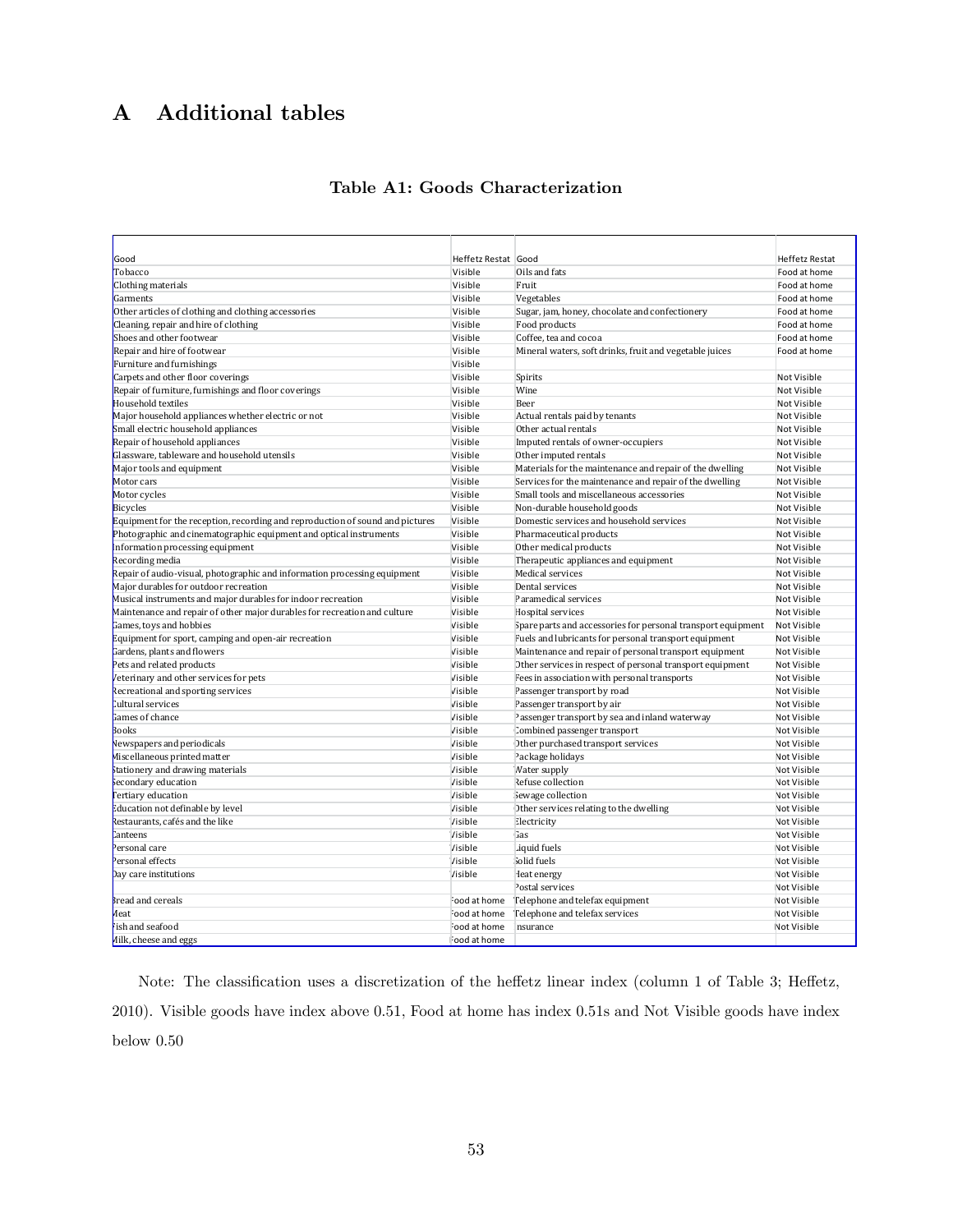|                        |        | Co-workers' group    |                                   |              | Distance-3 Peers' averages |
|------------------------|--------|----------------------|-----------------------------------|--------------|----------------------------|
|                        | Peers  | Std.dev.             | Variable                          | Wife's peers | Husband's peers            |
| Distance 1             |        |                      | Age                               | 39.11        | 38.47                      |
| Husband                | 111.82 | 267.42               |                                   | (2.30)       | (2.33)                     |
| Wife                   | 142.16 | 343.69               | Years of schooling                | 11.81        | 11.70                      |
|                        |        |                      |                                   | (1.00)       | (1.02)                     |
| Distance 2             |        |                      | Share of females                  | 0.47         | 0.61                       |
| Husband                | 89.27  | 212.77               |                                   | (0.20)       | (0.19)                     |
| Wife                   | 118.78 | 285.88               | Share of blue collars             | 0.41         | 0.39                       |
|                        |        |                      |                                   | (0.23)       | (0.22)                     |
| Distance 3             |        |                      | Share of white collars            | 0.31         | 0.35                       |
| Husband                | 19,079 | 51,148               |                                   | (0.15)       | (0.16)                     |
| Wife                   | 22,994 | 63,558               | Share of managers                 | 0.28         | 0.26                       |
|                        |        |                      |                                   | (0.17)       | (0.17)                     |
|                        |        | Co-workers' averages | $#$ Kids 0-6                      | 0.27         | 0.28                       |
|                        |        |                      |                                   | (0.08)       | (0.08)                     |
| Variable               | Wife   | Husband              | $#$ Kids 7-18                     | 0.46         | 0.47                       |
| Age                    | 38.30  | 38.37                |                                   | (0.12)       | (0.13)                     |
|                        | (5.21) | (5.27)               | <i>Size</i> ( <i>in</i> $1,000$ ) | 1.49         | 1.60                       |
| Years of schooling     | 11.72  | 11.66                |                                   | (1.32)       | (1.40)                     |
|                        | (1.54) | (1.52)               | Growth                            | 0.001        | 0.001                      |
| Share of females       | 0.69   | 0.29                 |                                   | (0.002)      | (0.002)                    |
|                        | (0.26) | (0.25)               | Public sector                     | 0.53         | 0.63                       |
| Share of blue collars  | 0.37   | 0.48                 |                                   | (0.30)       | (0.29)                     |
|                        | (0.32) | (0.36)               | Publicly traded                   | 0.36         | 0.29                       |
| Share of white collars | 0.37   | 0.24                 |                                   | (0.28)       | (0.27)                     |
|                        | (0.29) | (0.25)               | Limited liability                 | 0.02         | 0.01                       |
| Share of managers      | 0.27   | 0.28                 |                                   | (0.08)       | (0.08)                     |
|                        | (0.28) | (0.29)               | Other                             | 0.62         | 0.70                       |
| $#$ Kids 0-6           | 0.27   | 0.27                 |                                   | (0.29)       | (0.27)                     |
|                        | (0.18) | (0.18)               |                                   |              |                            |
| $#$ Kids 7-18          | 0.50   | 0.46                 |                                   |              |                            |
|                        | (0.27) | (0.26)               |                                   |              |                            |

## Table A2: Weighted Network Statistics (Linear Weights)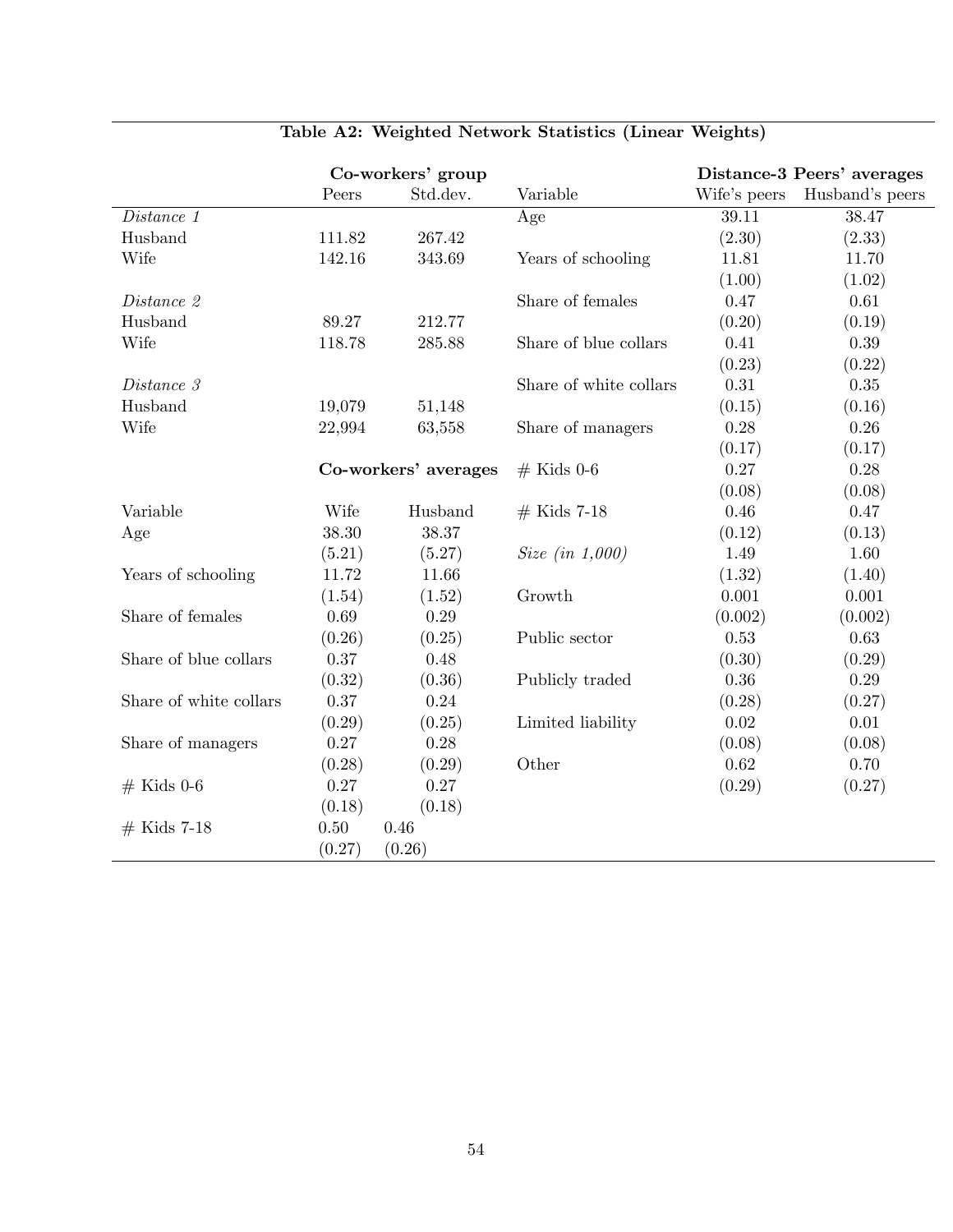|                        | Co-workers' group    |          |                        | Distance-3 Peers' averages |                 |
|------------------------|----------------------|----------|------------------------|----------------------------|-----------------|
|                        | Peers                | Std.dev. | Variable               | Wife's peers               | Husband's peers |
| Distance 1             |                      |          | Age                    | 39.11                      | 38.50           |
| Husband                | 50.30                | 122.70   |                        | (3.76)                     | (3.82)          |
| Wife                   | 65.64                | 162.53   | Years of schooling     | 11.89                      | 11.68           |
|                        |                      |          |                        | (1.23)                     | (1.25)          |
| Distance 2             |                      |          | Share of females       | $0.45\,$                   | 0.62            |
| Husband                | 89.27                | 212.76   |                        | (0.21)                     | (0.20)          |
| Wife                   | 118.79               | 285.89   | Share of blue collars  | 0.42                       | 0.40            |
|                        |                      |          |                        | (0.26)                     | (0.26)          |
| Distance 3             |                      |          | Share of white collars | 0.30                       | 0.35            |
| Husband                | 8,595                | 22,891   |                        | (0.19)                     | (0.20)          |
| Wife                   | 10,257               | 28,138   | Share of managers      | $0.29\,$                   | $0.25\,$        |
|                        |                      |          |                        | (0.22)                     | (0.21)          |
|                        | Co-workers' averages |          | $#$ Kids 0-6           | $0.27\,$                   | $0.28\,$        |
|                        |                      |          |                        | (0.11)                     | (0.12)          |
| Variable               | Wife                 | Husband  | $#$ Kids 7-18          | 0.46                       | 0.47            |
| Age                    | 38.33                | 39.32    |                        | (0.13)                     | (0.14)          |
|                        | (6.85)               | (6.95)   | Size (in 1,000)        | $1.50\,$                   | 1.60            |
| Years of schooling     | 11.69                | 11.77    |                        | (1.32)                     | (1.41)          |
|                        | (1.81)               | (1.78)   | Growth                 | 0.001                      | 0.001           |
| Share of females       | 0.71                 | 0.27     |                        | (0.003)                    | (0.003)         |
|                        | (0.26)               | (0.26)   | Public sector          | $0.54\,$                   | 0.63            |
| Share of blue collars  | $0.36\,$             | 0.47     |                        | (0.30)                     | (0.30)          |
|                        | (0.36)               | (0.40)   | Publicly traded        | $0.36\,$                   | 0.29            |
| Share of white collars | 0.39                 | 0.22     |                        | (0.28)                     | (0.27)          |
|                        | (0.34)               | (0.27)   | Limited liability      | 0.02                       | 0.01            |
| Share of managers      | $0.25\,$             | $0.31\,$ |                        | (0.08)                     | (0.08)          |
|                        | (0.33)               | (0.35)   | Other                  | 0.62                       | 0.70            |
| $\#$ Kids 0-6          | 0.28                 | 0.26     |                        | (0.29)                     | (0.27)          |
|                        | (0.23)               | (0.22)   |                        |                            |                 |
| $#$ Kids 7-18          | 0.50                 | 0.47     |                        |                            |                 |
|                        | (0.31)               | (0.29)   |                        |                            |                 |

## Table A3: Network Statistics (Occupation-Education-Age Weighting)